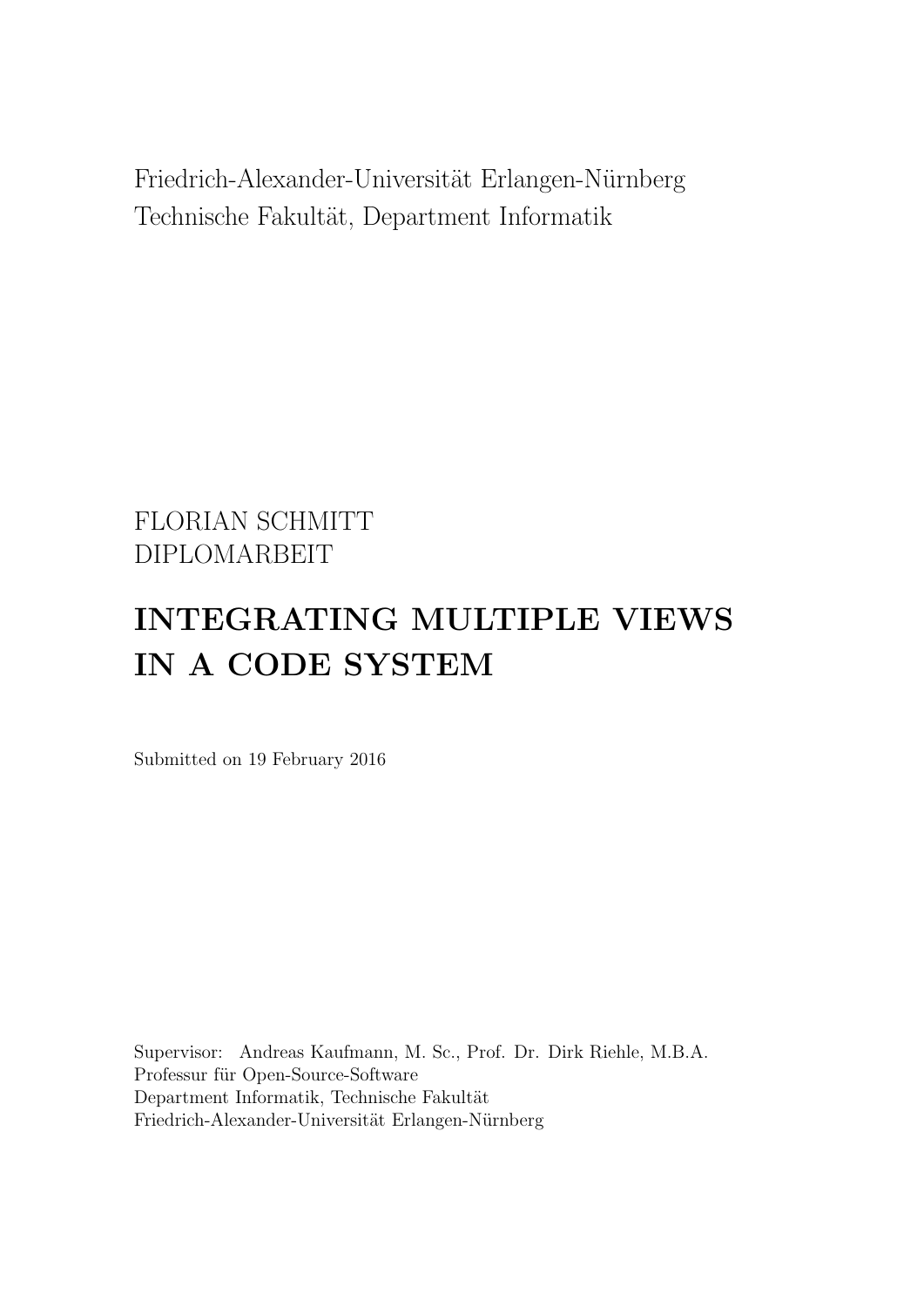# Versicherung

Ich versichere, dass ich die Arbeit ohne fremde Hilfe und ohne Benutzung anderer als der angegebenen Quellen angefertigt habe und dass die Arbeit in gleicher oder ähnlicher Form noch keiner anderen Prüfungsbehörde vorgelegen hat und von dieser als Teil einer Prüfungsleistung angenommen wurde. Alle Ausführungen, die wörtlich oder sinngemäß übernommen wurden, sind als solche gekennzeichnet.

Erlangen, 19 February 2016

# License

This work is licensed under the Creative Commons Attribute 3.0 Unported license (CC-BY 3.0 Unported), see [http://creativecommons.org/licenses/by/3.0/](http://creativecommons.org/licenses/by/3.0/deed.en_US) [deed.en](http://creativecommons.org/licenses/by/3.0/deed.en_US) US

Erlangen, 19 February 2016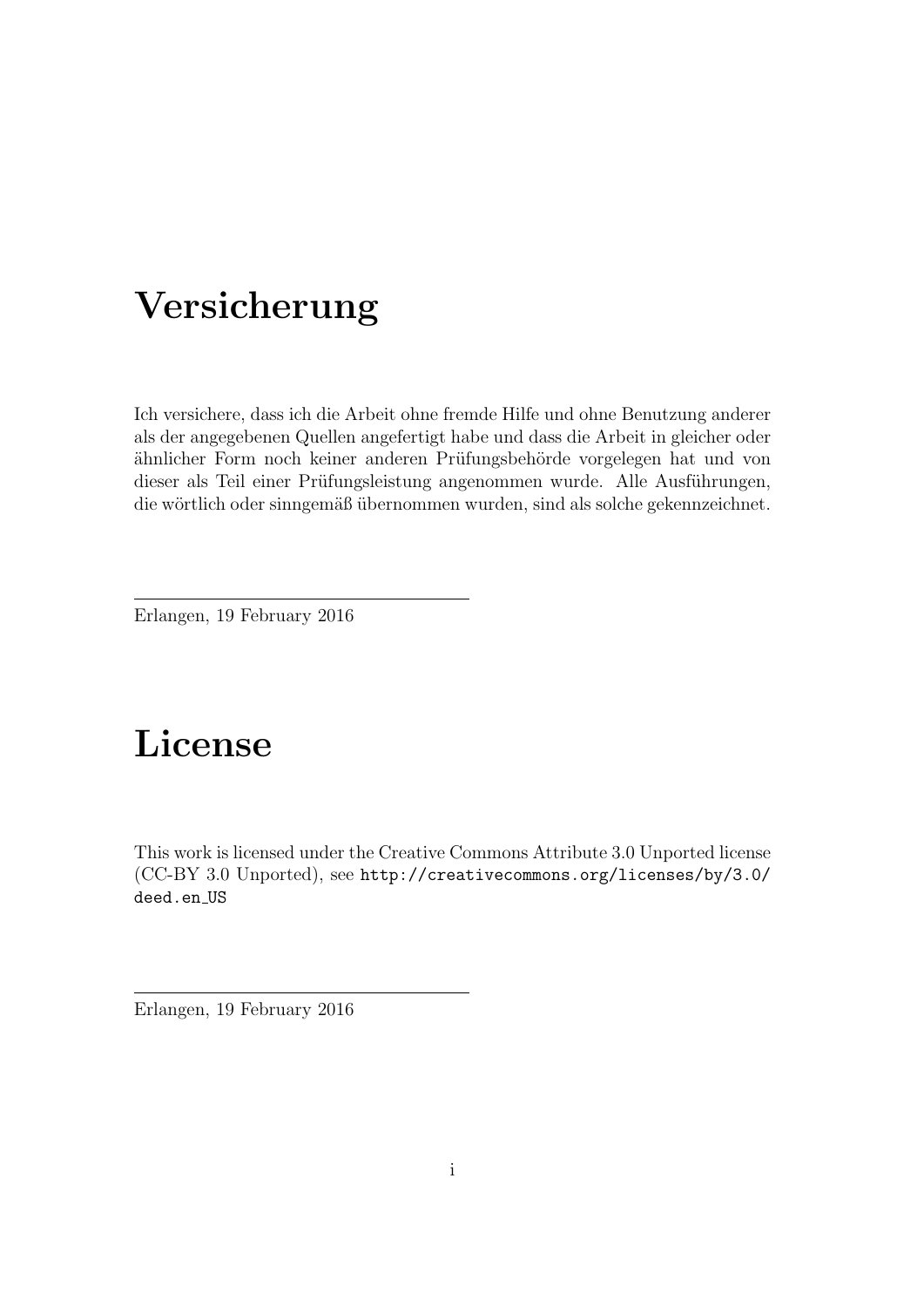# Abstract

Mature requirements engineering is one of the key success factors of professional software development. This thesis proposes an approach that adapts core principles of qualitative data analysis, which is well established in social science, and transforms them into a holistic method for requirements analysis.

Our method addresses the process steps between the analysis of the target domain and the generation of a requirements specification and different types of domain models. In particular, it aims at inherently providing a high degree of traceability by the institution of an additional artifact, the so-called code system.

We state this code system to introduce significant advantages to the quality of requirements analysis with respect to systematics, documentation, maintainability and efficiency.

The proposed approach features the direct deduction of different types of domain models out of the gathered domain knowledge and a substantial support for the development of a requirements specification.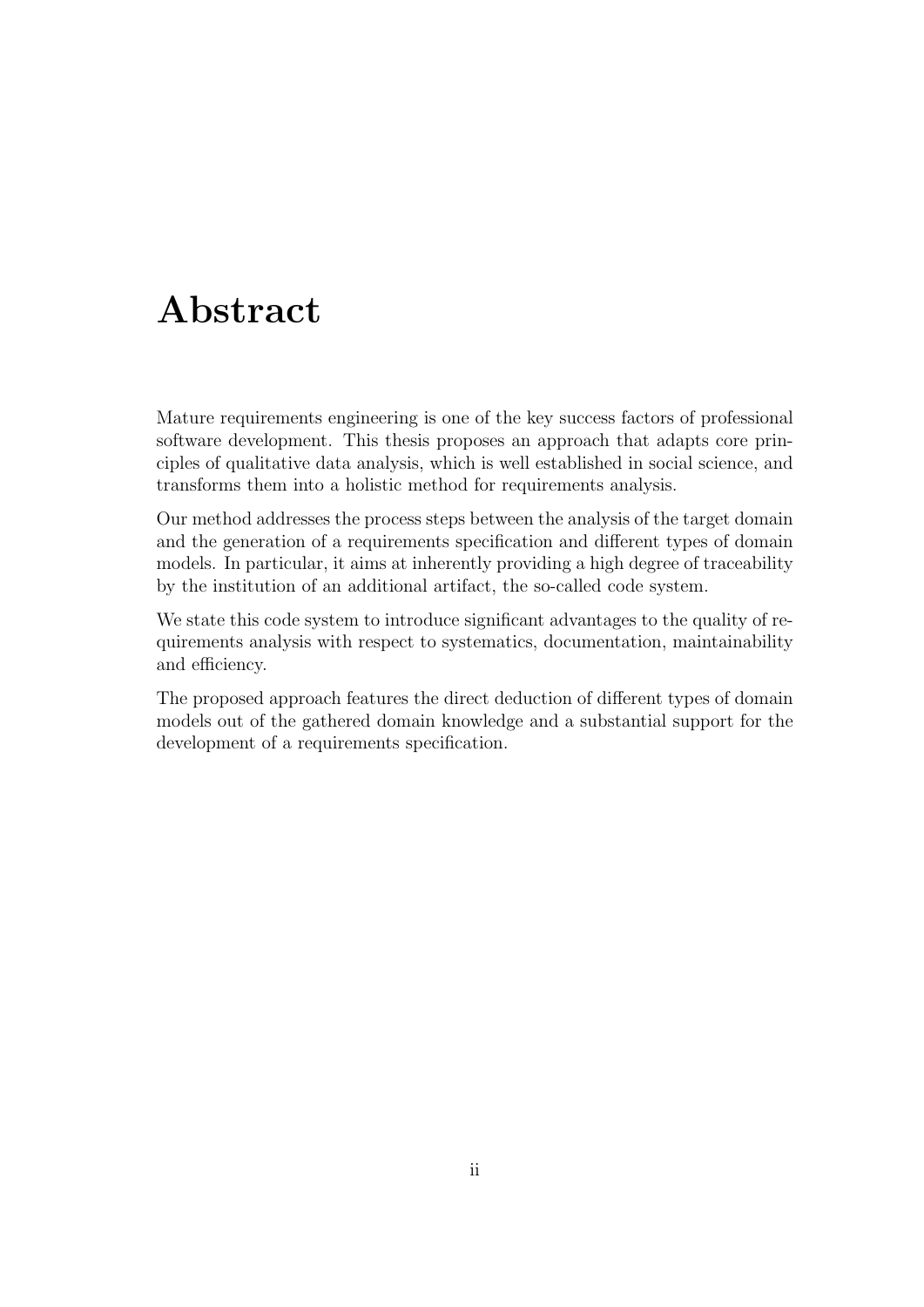# **Contents**

| $\mathbf 1$    |     | Introduction                                                            | $\mathbf{1}$   |
|----------------|-----|-------------------------------------------------------------------------|----------------|
|                | 1.1 |                                                                         | $\mathbf{1}$   |
|                | 1.2 |                                                                         | $\mathbf{1}$   |
| $\overline{2}$ |     | Research                                                                | $\bf{2}$       |
|                | 2.1 |                                                                         | $\overline{2}$ |
|                | 2.2 |                                                                         | 3              |
|                |     | Inter-Model Consistency and Multiple Views in UML<br>2.2.1              | 3              |
|                |     | Adaption of QDA Methods for Requirements Engineering.<br>2.2.2          | 3              |
|                | 2.3 |                                                                         | $\overline{4}$ |
|                | 2.4 |                                                                         | $\overline{4}$ |
|                |     | Outline of the Iterative Data Elicitation and Analysis Process<br>2.4.1 | $\overline{5}$ |
|                |     | 2.4.1.1 Execution of Interview                                          | $\bf 5$        |
|                |     | Selection of Interviewee<br>2.4.1.1.1                                   | $\overline{5}$ |
|                |     | Preparation of Interview<br>2.4.1.1.2                                   | $\overline{5}$ |
|                |     | Interview<br>2.4.1.1.3                                                  | $\,6$          |
|                |     | Transcription of the Audio Record<br>2.4.1.1.4                          | $\overline{7}$ |
|                |     | Analysis of the Transcript<br>2.4.1.2                                   | $\overline{7}$ |
|                |     | Code System Revision<br>2.4.1.3                                         | 8              |
|                |     | The Code System and the Extraction of the Resulting Ar-<br>2.4.2        |                |
|                |     | tifacts                                                                 | 8              |
|                |     | Representation of Domain Models and Glossary<br>2.4.2.1                 |                |
|                |     | in the Code System $\ldots \ldots \ldots \ldots \ldots$                 | 9              |
|                |     | 2.4.2.1.1<br>Structural Domain Model                                    | 12             |
|                |     | Activity Domain Model<br>2.4.2.1.2                                      | 13             |
|                |     | The Traffic Light System for the Memos<br>2.4.2.1.3                     | 14             |
|                |     | The Mapping of Memos into Artifacts and the<br>2.4.2.2                  |                |
|                |     | MaxQDA File System                                                      | 16             |
|                |     | Deduction of a Requirements Specification<br>2.4.2.3                    | 18             |
|                |     | Introduction of the Implementation $\ldots$ .<br>2.4.2.3.1              | 18             |
|                |     | Rationale of the Implementation<br>2.4.2.3.2                            | 21             |
|                | 2.5 |                                                                         | 23             |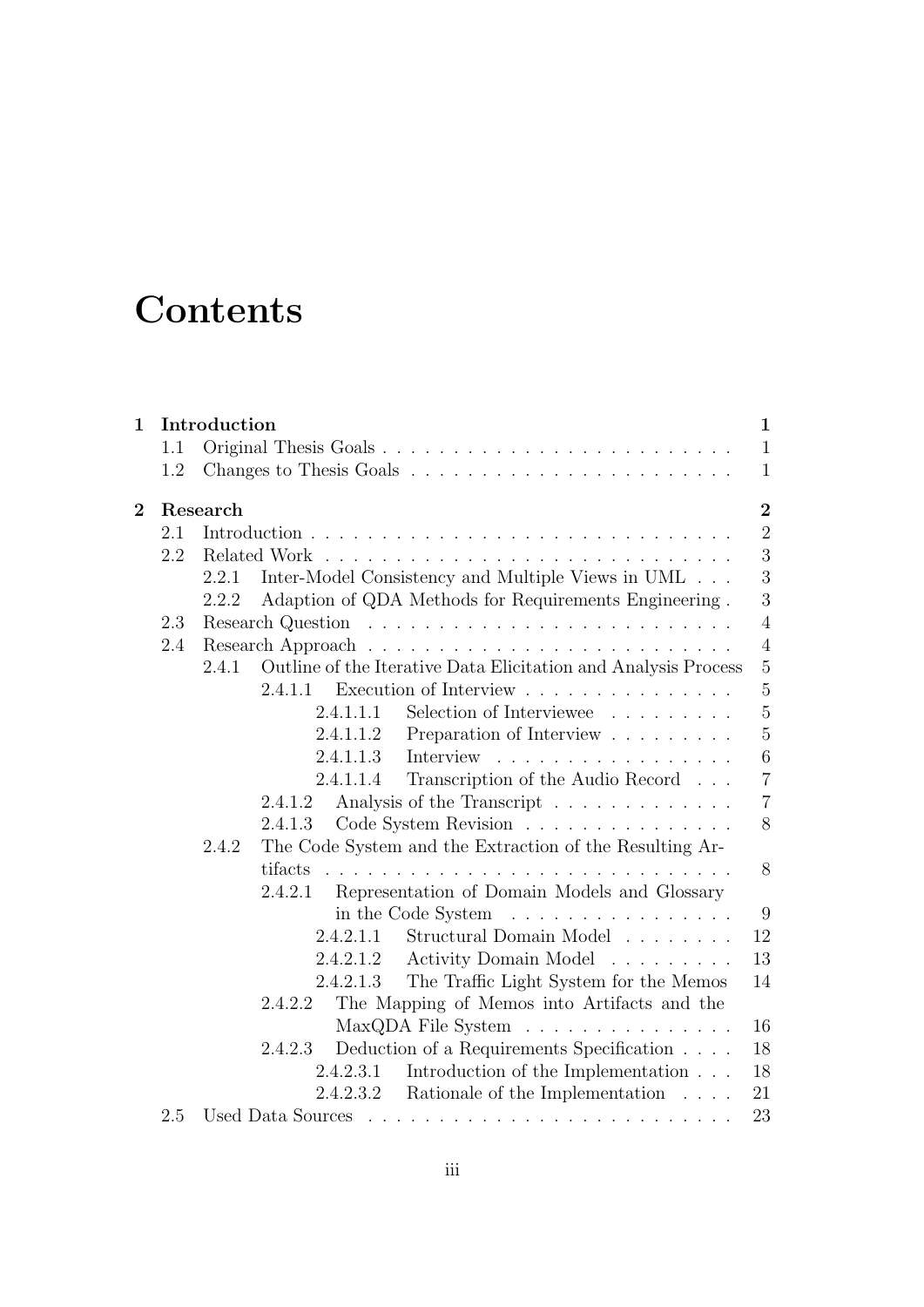|   | 2.6 |                     | 24                                                                       |
|---|-----|---------------------|--------------------------------------------------------------------------|
|   |     | 2.6.1               | 24                                                                       |
|   |     | 2.6.2               | 24<br>The Degree of Freedom in Coding                                    |
|   |     | 2.6.3               | 24                                                                       |
|   |     | 2.6.4               | 25                                                                       |
|   |     |                     | 25<br>Domain Models and Glossary<br>2.6.4.1                              |
|   |     |                     | 26<br>Requirements Specification<br>2.6.4.2                              |
|   | 2.7 |                     | 26                                                                       |
|   | 2.8 |                     | 28                                                                       |
| 3 |     |                     | <b>Elaboration of Research</b><br>29                                     |
|   | 3.1 |                     | Elaboration of the Data Elicitation within the Exploratory Project<br>29 |
|   |     | 3.1.1               | Selection of Interviewee<br>29                                           |
|   |     | 3.1.2               | 30                                                                       |
|   |     | 3.1.3               | 31<br>Interview                                                          |
|   |     | 3.1.4               | Transcription of the Audio Record<br>31                                  |
|   | 3.2 |                     | 32<br>Limitations of the Approach in Practical Execution                 |
|   |     | 3.2.1               | 32                                                                       |
|   |     | 3.2.2               | Development of Requirements Specification<br>34                          |
|   | 3.3 |                     | 36                                                                       |
|   |     | 3.3.1               | Grounded Theory within the Domain of Qualitative Data                    |
|   |     |                     | 36                                                                       |
|   |     | 3.3.2               | Key Concepts of Grounded Theory<br>37                                    |
|   |     |                     | 37<br>3.3.2.1<br>The Coding Process                                      |
|   |     |                     | 37<br>Open Coding<br>3.3.2.1.1                                           |
|   |     |                     | 37<br>Axial Coding<br>3.3.2.1.2                                          |
|   |     |                     | Selective Coding<br>38<br>3.3.2.1.3                                      |
|   |     |                     | 38<br>3.3.2.2<br>Memos                                                   |
|   |     |                     | 38<br>3.3.2.3                                                            |
|   |     |                     | 39<br>Constant Comparison<br>3.3.2.4                                     |
|   |     |                     | 3.3.2.5<br>Theoretical Sensitivity<br>39                                 |
|   |     |                     | 39<br>3.3.2.6<br>All is Data                                             |
|   |     |                     | 3.3.2.7<br>Theoretical Saturation<br>39                                  |
|   |     | Appendix A          | Domain Model of the Social Science Domain<br>40                          |
|   |     | Appendix B          | 41                                                                       |
|   |     | <b>Bibliography</b> | 42                                                                       |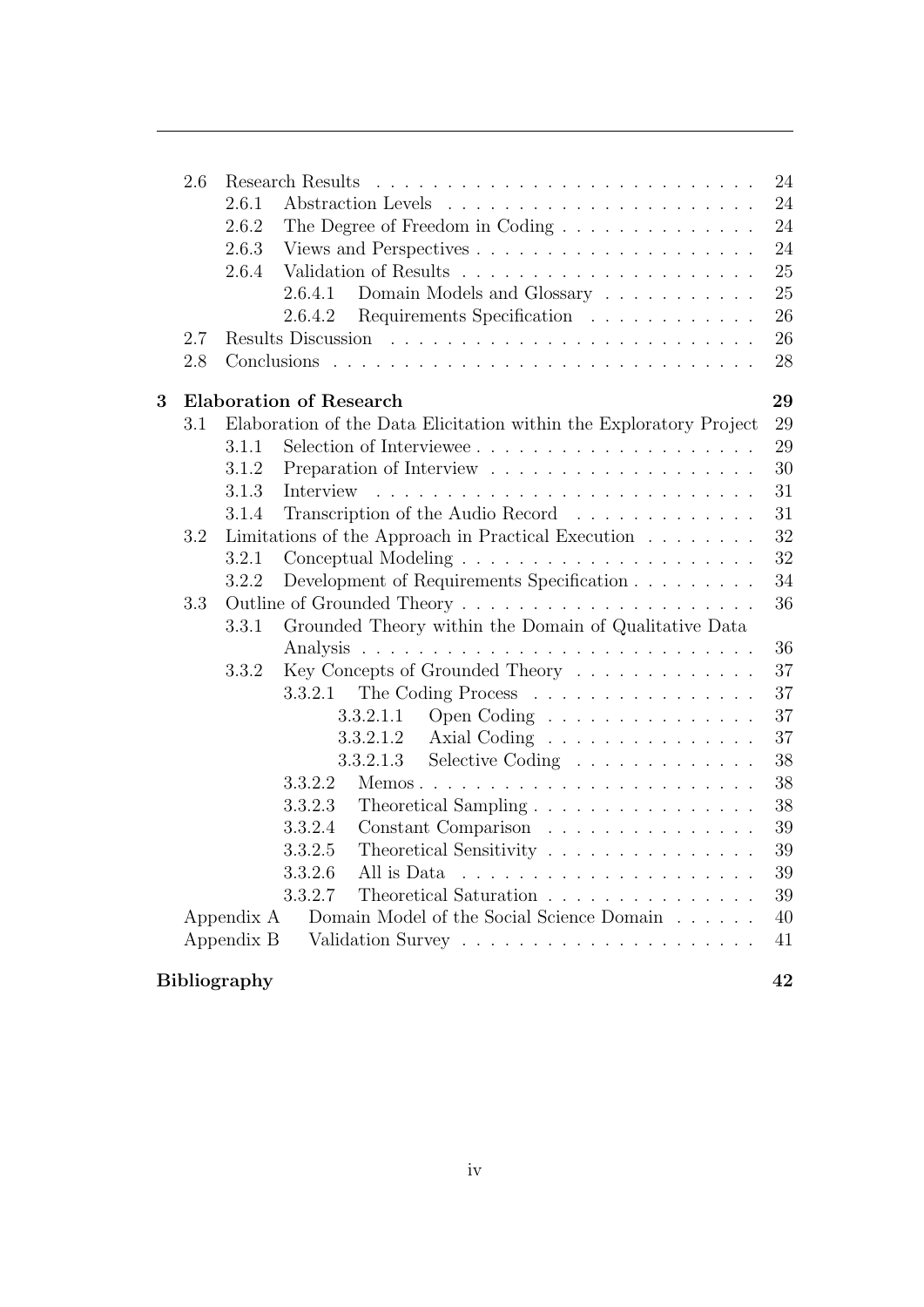# <span id="page-5-0"></span>1 Introduction

## <span id="page-5-1"></span>1.1 Original Thesis Goals

This thesis aims at the conception and realization of an approach that implements the elicitation and analysis of requirements as an adaption of the Grounded Theory method. Two key features are intended: The possibility to directly deduct different domain models out of the so-called code system, which provide different views onto the target domain, represented in different types of UML diagrams; and the establishment of a process that supports the systematic development of a requirements specification.

The developed approach is applied to practical execution at the requirements analysis of the QDAcity tool, which is a cloud-based solution for qualitative data analysis (QDA). One of the goals of our research is to generate a theory how social science researchers carry out QDA with the help of so-called computer-assisted qualitative data analysis (CAQDAS) software.

<span id="page-5-2"></span>In addition, this project aims at providing a natural language requirements specification for QDAcity.

# 1.2 Changes to Thesis Goals

The goals of this thesis were not changed.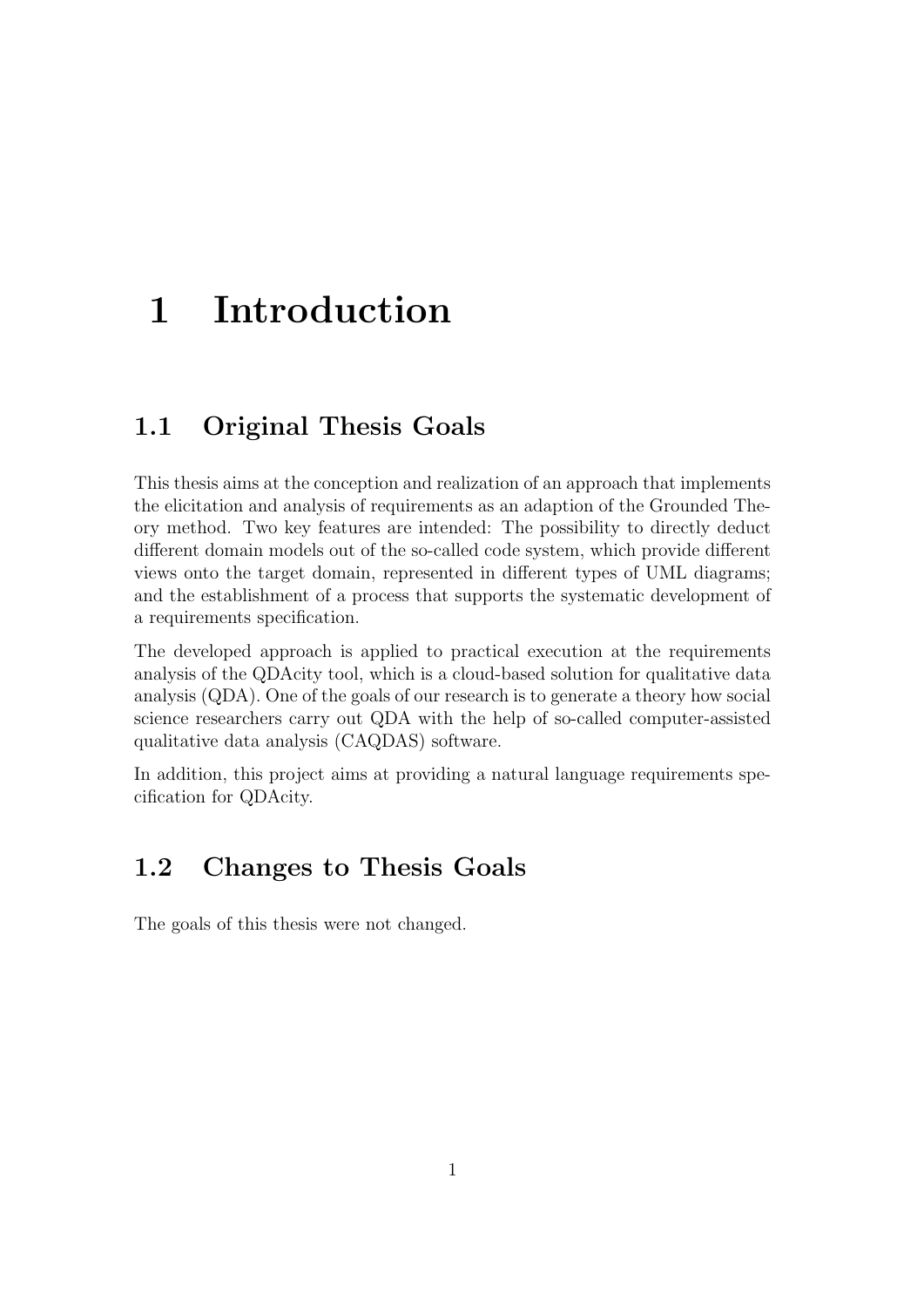# <span id="page-6-0"></span>2 Research

# <span id="page-6-1"></span>2.1 Introduction

In modern software development, specification and design methods normally advocate a modeling approach where the system to be developed is represented by describing the target domain and the design of the software by the use of the UML notation. This implies the use of different views, with each view presenting a different perspective on the system. Each view is specifically tailored to represent certain aspects.

These views can be subdivided, dependent on whether they describe static or dynamic aspects of the system.

Static aspects describe the main structure and the stable parts of a system. These aspects are represented by the use of structural diagrams. In UML, four types of structural diagrams exist: Class Diagrams, Object Diagrams, Component Diagrams and Deployment Diagrams. The static parts of the system are mainly represented by classes, interfaces, objects, components and nodes.

Dynamic aspects can be described as the changing/moving parts of a system. They are represented by Behavioral Diagrams. UML has the following five types of behavioral diagrams: Use Case Diagrams, Sequence Diagrams, Collaboration Diagrams, State-chart Diagrams and Activity Diagrams.

The UML notation features an extensive set of different views, however, in general, it does not address the issue of mapping and consistency checking among the multiple views. Therefore, multiple-view models often are afflicted with inconsistencies, incompleteness and ambiguities. This is particularly true when you consider that these models, correspondent to the domain analysis and requirements generation where they originate, are subjects of continuous changes.

This thesis propagates an approach that instead of first designing different views and then resolving consistency and quality issues, is intended to directly deduct all desired view representations from one collective artifact, the so-called code system. This code system serves as central information device. All information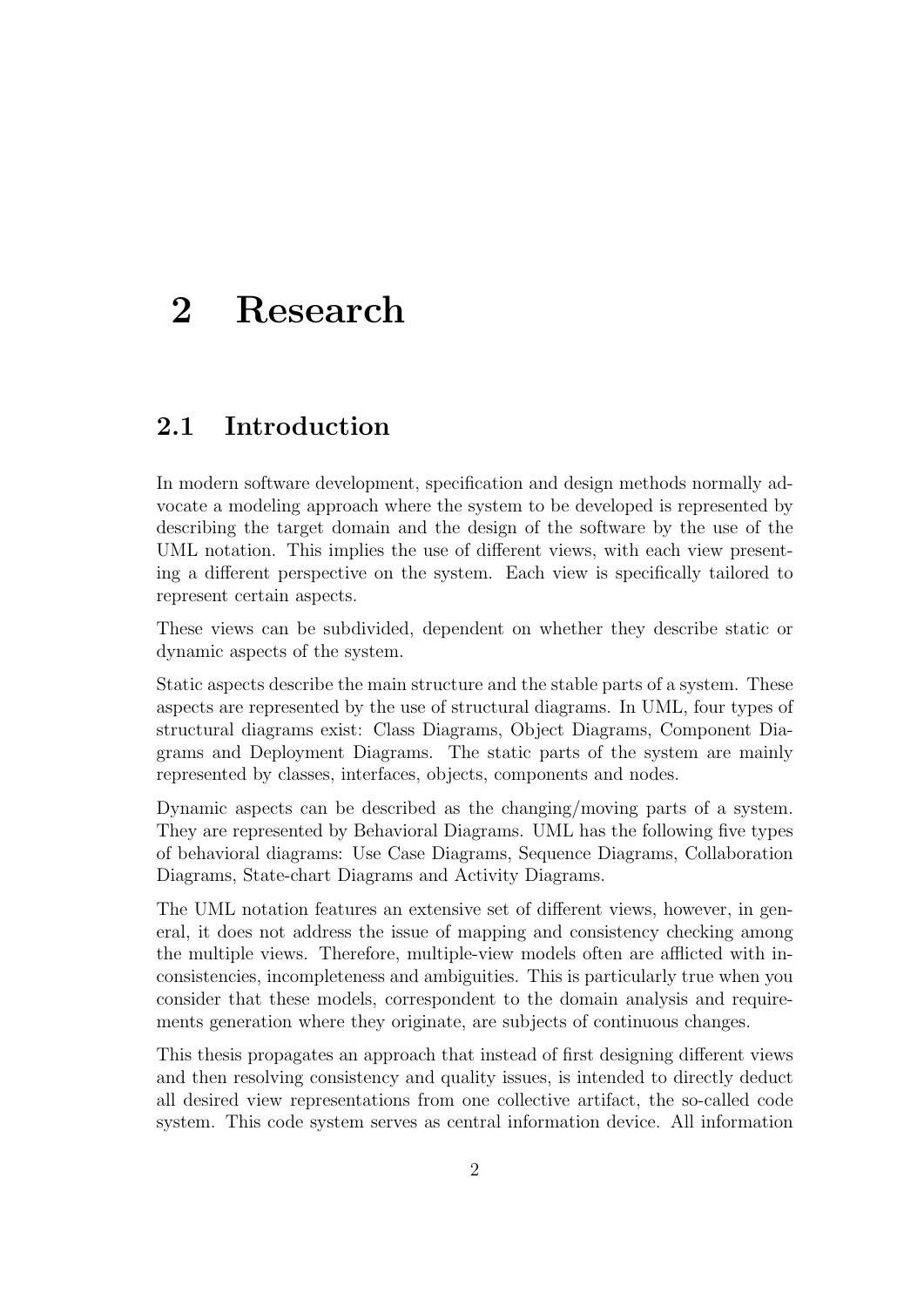about the target domain and the system to be developed is stored here and ordered in a way that allows a direct, automated deduction of views, and multiple types of models, respectively.

# <span id="page-7-0"></span>2.2 Related Work

### <span id="page-7-1"></span>2.2.1 Inter-Model Consistency and Multiple Views in UML

The establishment and checking of consistency between interrelated models of the same domain is one of the focuses of current RE research, however, up to now this research is confined to resolving issues between multiple views when they are already established:

[\(Lange, Chaudron, Muskens, Somers & Dortmans, 2003\)](#page-46-1) focus on the frequency of the multiple types of inconsistencies and researches their impact to the design and implementation of software systems.

[\(Gomaa & Wijesekera, 2003\)](#page-46-2) propose an approach to implement consistency checks with the help of OCL. Furthermore, this paper includes a detailed and elaborated case study, which illustrates the interconnections between naturallanguage description, use cases, state charts, class diagrams and behavioral diagrams.

[\(Simmonds, Van Der Straeten, Ragnhild, Jonckers & Mens, 2003\)](#page-46-3) in particular research consistency of different versions of the same model. In addition, the aspects and differences of horizontal, evolution and vertical consistency are elaborated.

## <span id="page-7-2"></span>2.2.2 Adaption of QDA Methods for Requirements Engineering

The application of QDA methods to RE is a relatively new approach, and there has not been much research up to now. Yet, a few exceptions are to be associated:

(Würfel, Lutz  $\&$  Diehl, 2015) propose a holistic approach for data elicitation, data analysis and the deduction of requirements. Similarly to the approach that is proposed in this thesis, they define two process phases: In the first one, GTM methods are employed for data elicitation and analysis, and a second phase aims at transferring the domain descriptions into use cases.

[\(Kaufmann & Riehle, 2015\)](#page-46-5) focus on the suitability of QDA methods to improve traceability and conclude that the processes of RE and theory building in QDA are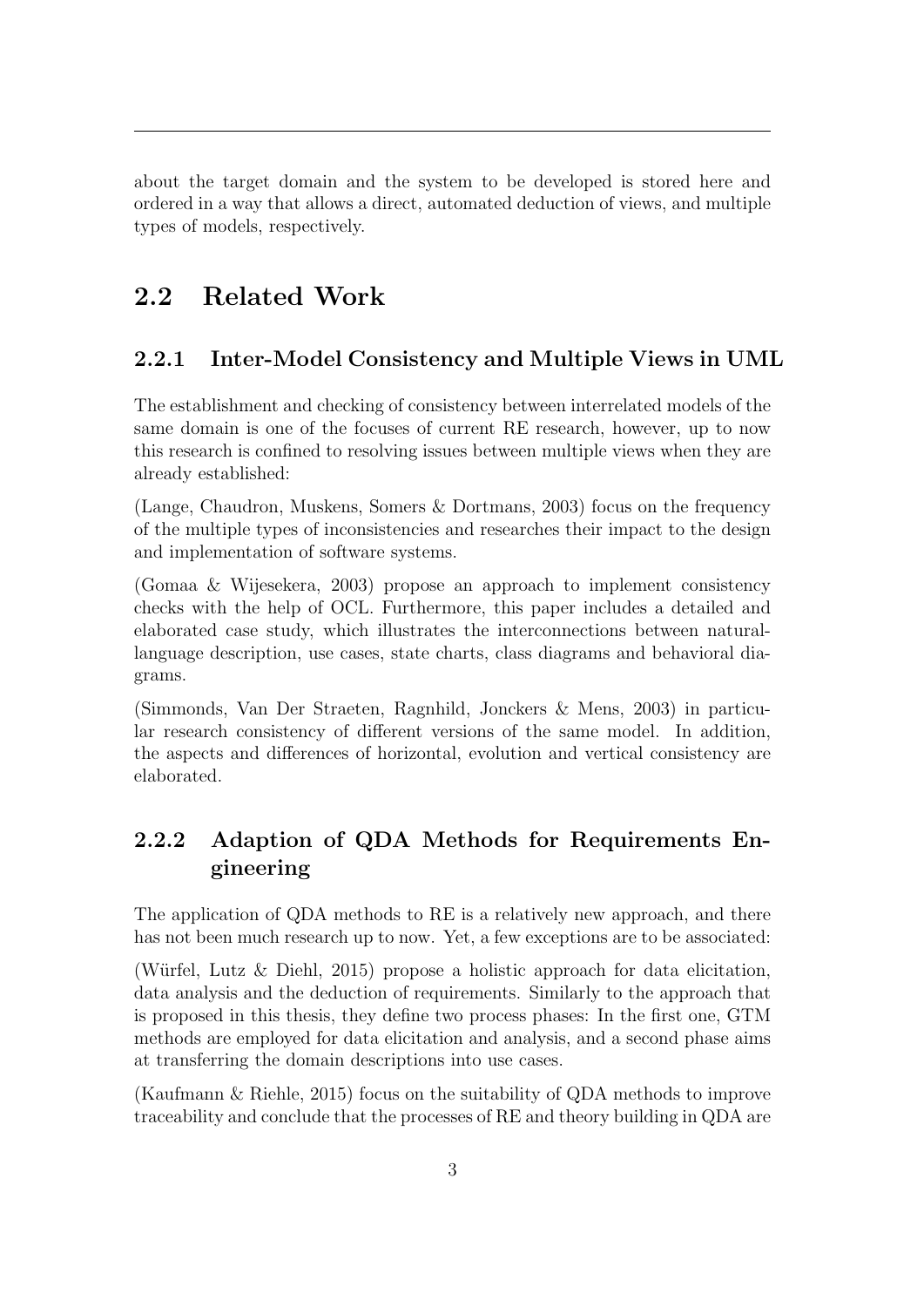similar and that the adaption of GTM concepts is a suitable method to improve the early phases of software development, particularly in respect of traceability and change management.

[\(Coleman & O'Connor, 2007\)](#page-46-6) use GTM for the elicitation of requirement analysis in context of software process improvement. They executed an extensive exploratory case study and assess GTM to provide significant advantages in terms of effectiveness and reliability.

## <span id="page-8-0"></span>2.3 Research Question

This research will address the following questions:

Is a QDA-based approach suitable to provide improvements in terms of systematics, rigorousness, traceability and quality when being applied to requirements engineering purposes via the introduction of an additional artifact, the so-called code system?

Can such a code system be structured in a way that allows a clearly arranged representation of the gathered knowledge, and its direct mapping into output results, like a requirements specification and a domain model, at the same time? Is it possible to automate or semi-automate the direct deduction of the coherently resulting artifacts, specifically domain models and requirement specifications?

<span id="page-8-1"></span>How do social scientists perform theory building when applying QDA methods? How is the coding process being performed?

## 2.4 Research Approach

We adopted concepts from conventional Grounded Theory methodology (GTM) from social sciences to develop a new approach for domain analysis, which aims at the deduction of multiple result artifacts. The new approach was carried out within an exploratory project, which had the following goals:

- to develop a theory on how Social Science Researchers perform theory building when applying QDA methods, specifically on the coding process. The representation of the domain analysis included the illustration of certain views and aspects by the use of domain models (DMs).
- to develop a requirements specification document for the QDACity project.

This thesis proposes an iteratively executed analysis of the domain and the development of the corresponding target artifacts in parallel. The following chapter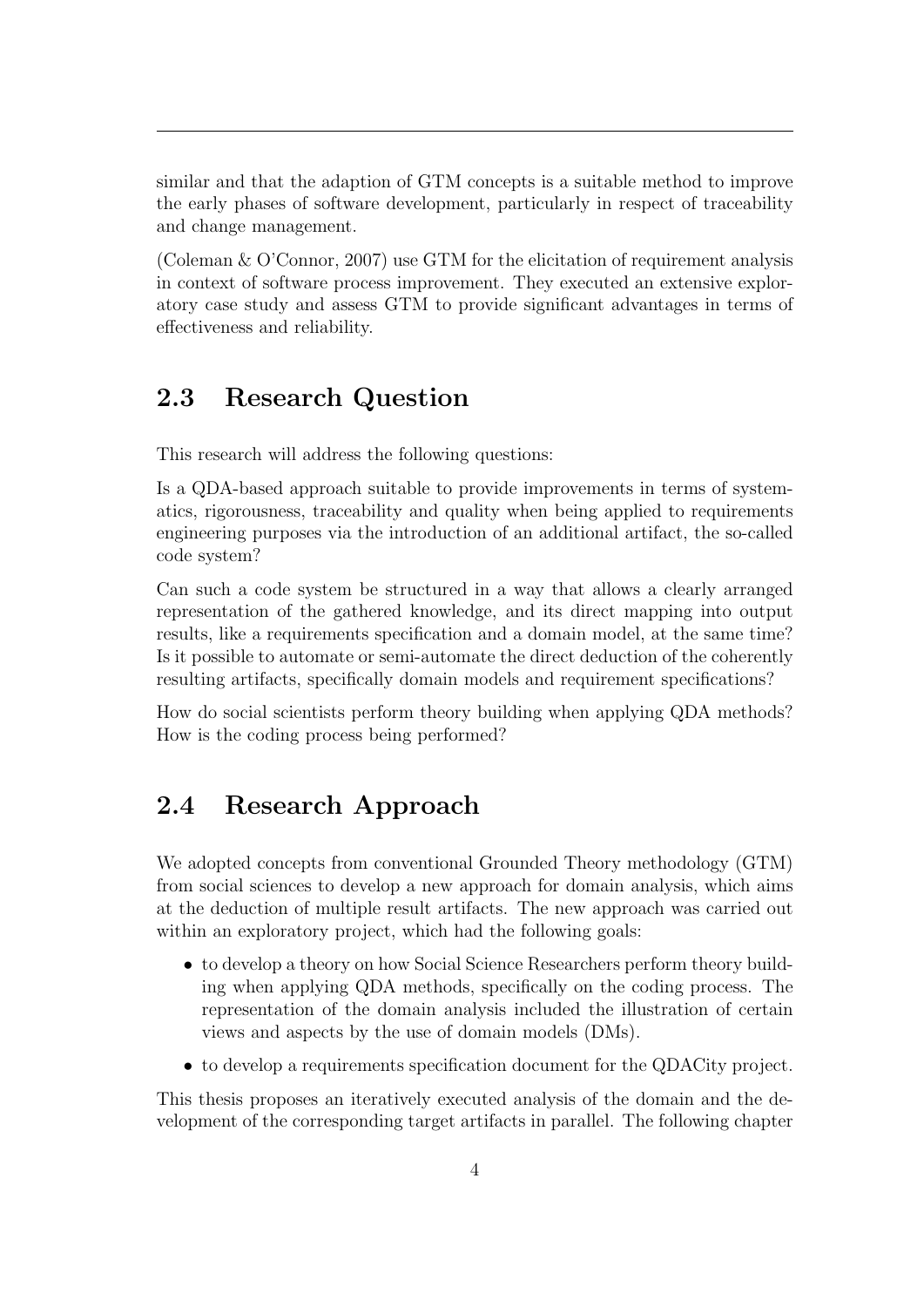introduces the iterative data elicitation and analysis process. Chapter [2.4.2](#page-12-1) The Code System and the Extraction of the Resulting Artifacts will explain the representation of the gathered information within the code system and how the deduction of the target artifacts was implemented.

## <span id="page-9-0"></span>2.4.1 Outline of the Iterative Data Elicitation and Analysis Process

This chapter is limited to providing an overview of the iterative data elicitation and analysis process steps. A detailed elaboration of our specific experiences with respect to the concrete exploratory project is provided in chapter [3.1](#page-33-1) Elaboration of the Data Elicitation within the Exploratory Project.

The proposed approach is capable of processing a variety of input data, which we consider as a major advantage (see also chapter [3.3.2.6](#page-43-1) All is Data). However, the explications in this chapter, particularly in chapter [2.4.1.1](#page-9-1) Execution of Interview are tailored to data elicitation by the use of expert interviews, since this is the only instrument we used within this thesis. The processing of the elicited data, described in chapter [2.4.1.2](#page-11-1) Analysis of the Transcript works in an analog way for other elicitation techniques.

#### <span id="page-9-1"></span>2.4.1.1 Execution of Interview

<span id="page-9-2"></span>The elicitation of domain data via expert interviews takes place in a series of four steps:

2.4.1.1.1 Selection of Interviewee Since our approach proposes an iteratively executed analysis of the target domain, it has to be decided several times which persons to interview next.

We advise to base this decision process on the principle of Theoretical Sampling, which we adapted from GTM (see also chapter [3.3.2.3](#page-42-2) Theoretical Sampling).

<span id="page-9-3"></span>2.4.1.1.2 Preparation of Interview We strongly recommend the preparation of an interview outline in advance, as in our experience this significantly improves both the time efficiency during the interview execution and the quality of the elicited information.

The interview questions originate in the data collected up to that point of time, as figure [2.1](#page-10-1) outlines: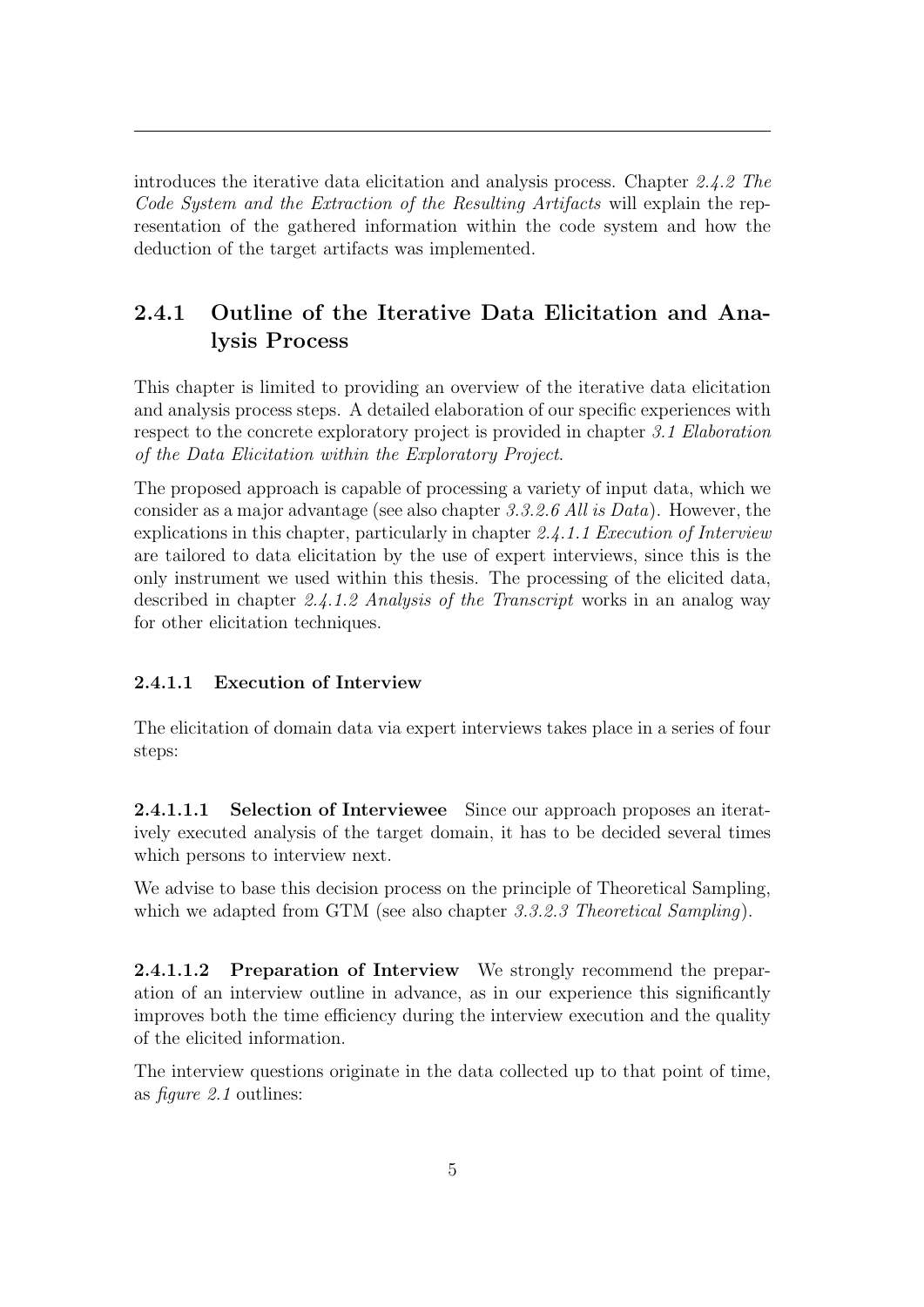<span id="page-10-1"></span>

Figure 2.1: Origin of Interview Questions

- Gaps within the current code system were one source of questions for the next interview. When we determined open points, the lack of deeper information or untreated aspects within a certain topic during the analysis of current data, this triggered additional investigation in the form of questions in the next interview.
- Discrepancies within the current code system typically were originated in contradictions in the statements of different interviewees. Therefore, these aspects were detailed in upcoming interviews and more data was collected, which either confirmed or contrasted the previous statements.
- New Aspects In many cases, we discovered new topics and aspects of the target domain during the analysis that have not all been treated up to then. Hence, they were added to the investigation and treated in following interviews.

<span id="page-10-0"></span>2.4.1.1.3 Interview We propose to execute interviews as personal interviews if possible, since they provide a higher degree of interaction in our experience. Yet, telephone interviews are also an adequate instrument.

We advertise semi-structured interviews. Open questions create a loose atmo-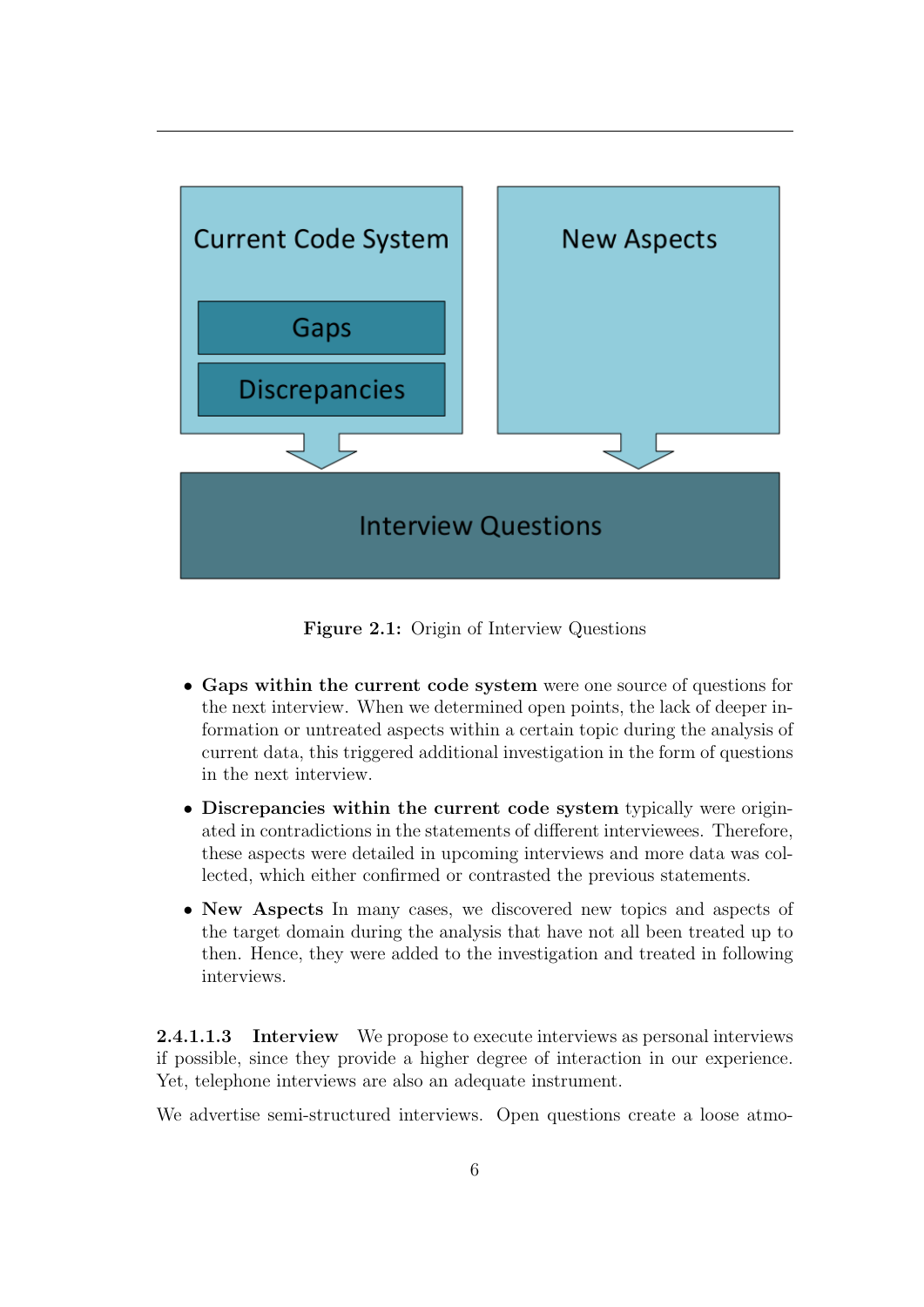sphere and encourage the interviewee to talk about what comes to their mind and also change the topic if they want to.

The interview is audio-recorded and the record serves as input material for the transcription step.

<span id="page-11-0"></span>2.4.1.1.4 Transcription of the Audio Record In a next step, the audio records are transformed into transcriptions, which simply represent a written copy of the audio record.

#### <span id="page-11-1"></span>2.4.1.2 Analysis of the Transcript

The generated domain data is analyzed in the next step.

This section confines itself to ranking the analysis step within the iterative process. Yet, it does not provide a detailed description how the code system was designed to embed the information for conceptual modeling in an adequate way. This is provided in chapter [2.4.2](#page-12-1) The Code System and the Extraction of the Resulting Artifacts.

As our approach is based on qualitative data analysis, executing analysis means the processing of the transcript with a CAQDAS. We used MaxQDA within our research, which is one of the standard tools on the market.

The domain data is analyzed by executing a so-called coding process. The basic concepts of this process were adapted from GTM, they are described in chapter [3.3.2.1](#page-41-1) The Coding Process.

The interview is split up into small units of meaning, or statements, respectively. Each statement is applied with a a so-called coding, which represents its content by an outline term.

At this step, the statements from the interviews which were executed in German language (see also chapter [3.1.4](#page-35-1) Transcription of the Audio Record) were assigned with English codings. Hence, all further analysis artifacts, like codes, code system, memos and also the target artifacts like DMs were consistently implemented in English language.

These codings are related to a so-called code, which is an entity within the code system. A code can be related to zero, one or multiple codings; in some cases, codes without associated codings are meaningful (see also section [2.4.2.3.1](#page-22-1) Introduction of the Implementation). A coding represents an instance of a code and is always related to a code. The codes were ordered in a code system and given a hierarchical and logical structure.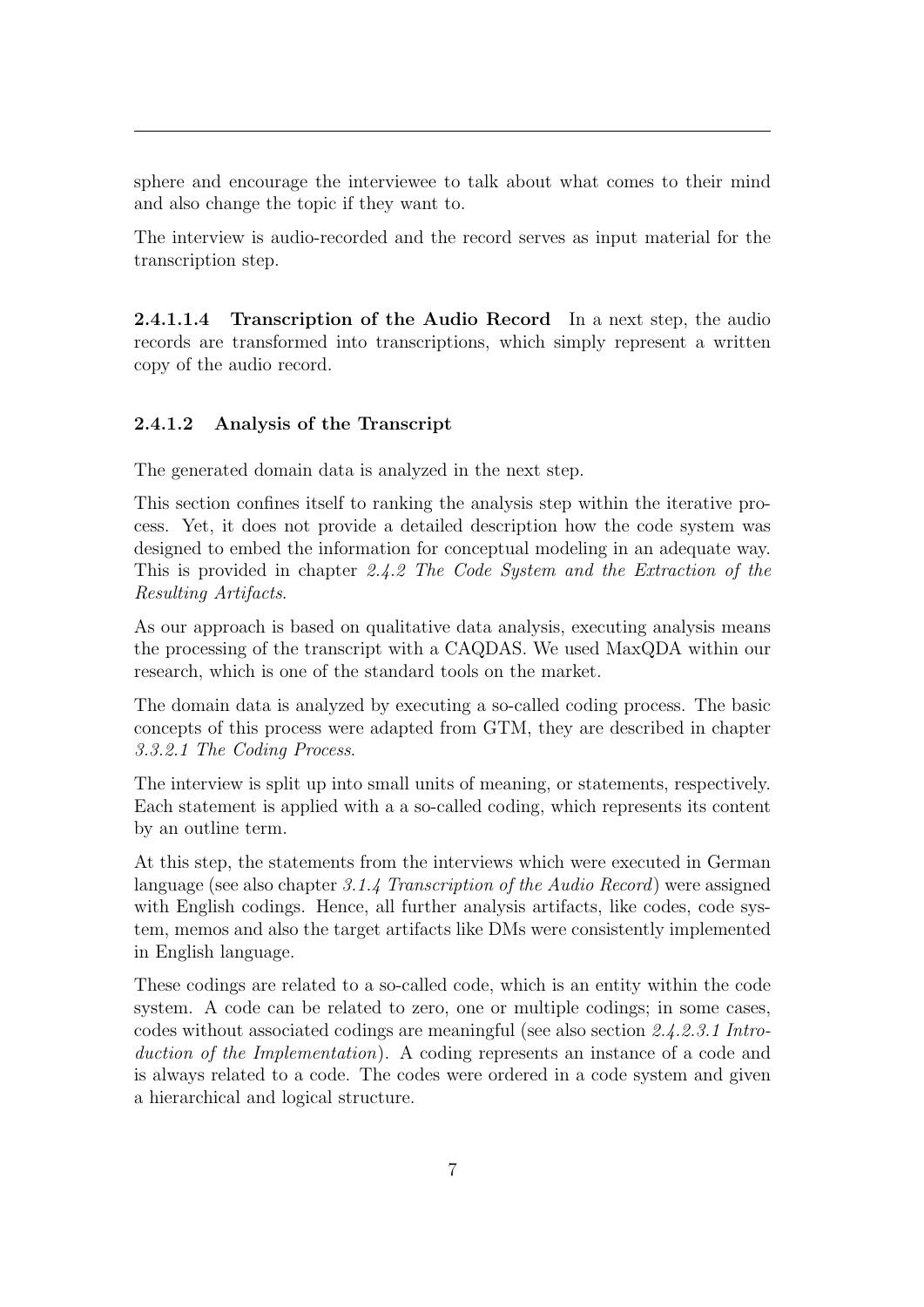The interconnections between the concepts coding, code and code system are illustrated in figure [2.8](#page-24-0).

The result is a code-system, which contains all relevant statements from the elicited data artifacts, ordered in a logical way, with the hierarchy implementing an ordering into issues and sub-issues. It represents the state of knowledge that the researcher gathered, and in particular, it illustrates gaps, discrepancies and unclear issues.

#### <span id="page-12-0"></span>2.4.1.3 Code System Revision

After running through the coding process, we have a new version of our code system, which we now revise and check for quality:

- Discovered **discrepancies** trigger the further investigation of the related topic in the next interview
- unification of double occurrences of codes
- consistency check of the hierarchical structure of the code system

Hence, the code system is smoothed and corrected. In addition, the memos are updated afterwards. Arisen thoughts and questions are denoted and often serve as the basis for discussions within the next interview.

## <span id="page-12-1"></span>2.4.2 The Code System and the Extraction of the Resulting Artifacts

It is possible to design and structure the code system in multiple ways, and there is a multitude of methodologies in social science, which each define a process how to analyze the input data and how to develop the code system. Grounded Theory, which is the methodology that our approach is deducted from, is one of them.

Up to here, our approach is very similar to GTM: Its iterative character, the layout of elicitation techniques, the coding process with open, axial and selective coding, and the concepts of theoretical sampling, constant comparison and theoretical saturation are all applied within our approach in a very similar way.

The design and structure of the code system is where our approach differs significantly from GTM.

All social science methodologies do have in common that they aim at the development of a theory which answers the research question of the specific research project. Our approach, however, is designed for software engineering purposes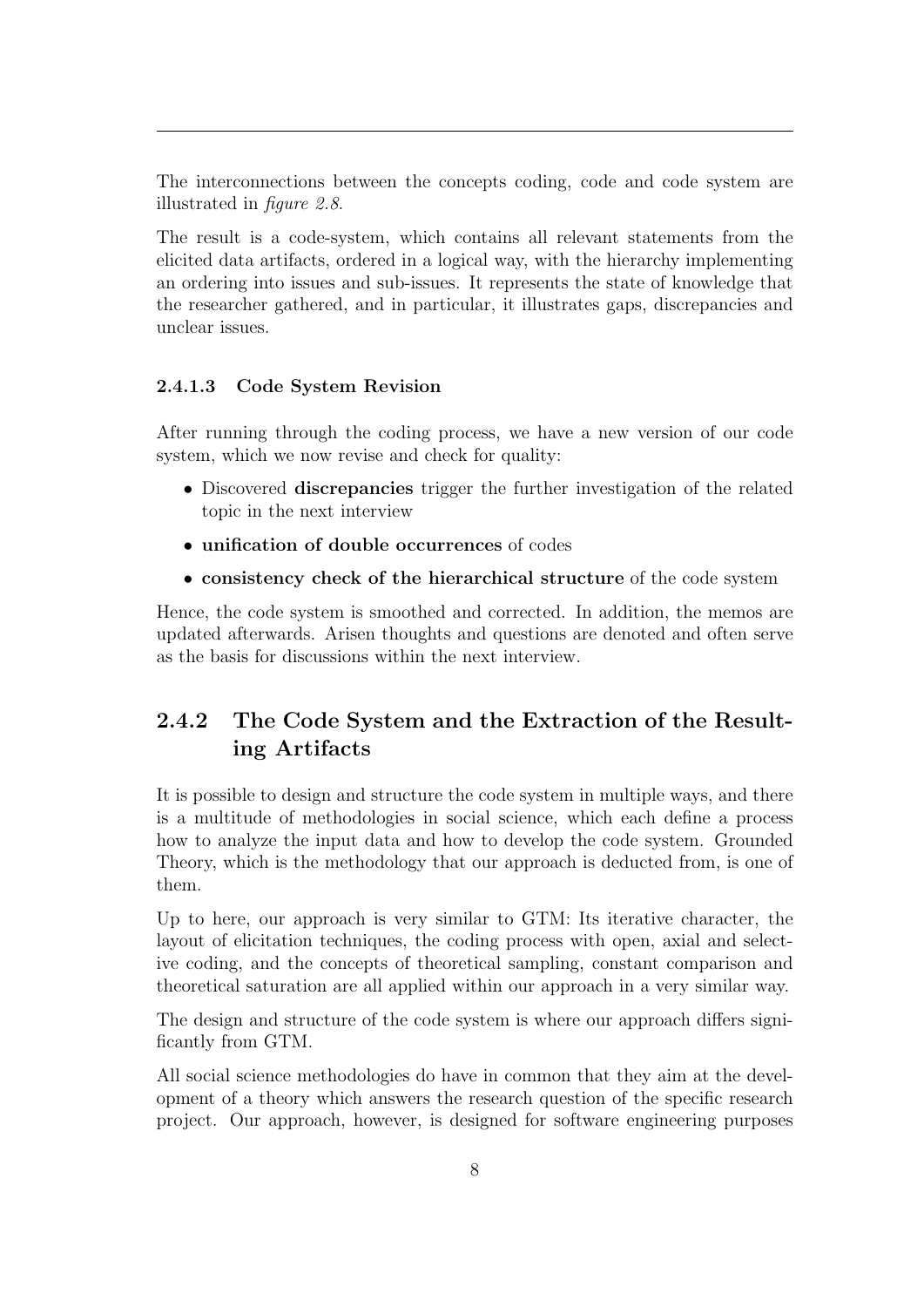and aims at the analysis of a target domain and at conceptual modeling techniques to describe this domain.

Hence, to fulfill this different purposes, our code system, as the central artifact of the approach, needs to be implemented in a different way.

One of the goals of this thesis is to design the code system in a way that is capable of fulfilling the following purposes:

- to represent a breakdown of the state of knowledge in a clearly arranged way
- the automatic or semi-automatic deduction of one or multiple conceptual models from the code system
- to implement a structure that features the generation of glossary entries for a corresponding code and the automatic consolidation into a central glossary
- to derive a natural-language requirements specification out of the code system, and to establish a back- and forwards traceability between the inputs and the corresponding requirements within the specification

<span id="page-13-0"></span>The following chapters will describe in detail how these tasks were solved.

#### 2.4.2.1 Representation of Domain Models and Glossary in the Code System

This chapter is focused on the question how to embed the elicited information within the code system in a way that allows to derive a domain model and a glossary in an automated way.

Up to now there is no software tool on the market which is optimized for our purposes, since the idea to use QDA for RE is relatively new. QDAcity's goal is to fill this gap in near future. At present, we decided to go with MaxQDA as one of the market leaders of CAQDAS systems.

MaxQDA is a sophisticated tool for conventional QDA, but its features are not optimized for our purposes. There is no designated area which is intended to serve for the embedding of additional information atop of codings, codes, a hierarchically structured code system and "conventional" memos, being used for the denotation of thoughts and questions.

Thus, the best option to encode additional information was to modify the use of memos. They provide a free text field where it is possible to store bigger amounts of text, and each memo is directly associated with a code, which facilitates the mapping of an object-oriented structure a lot.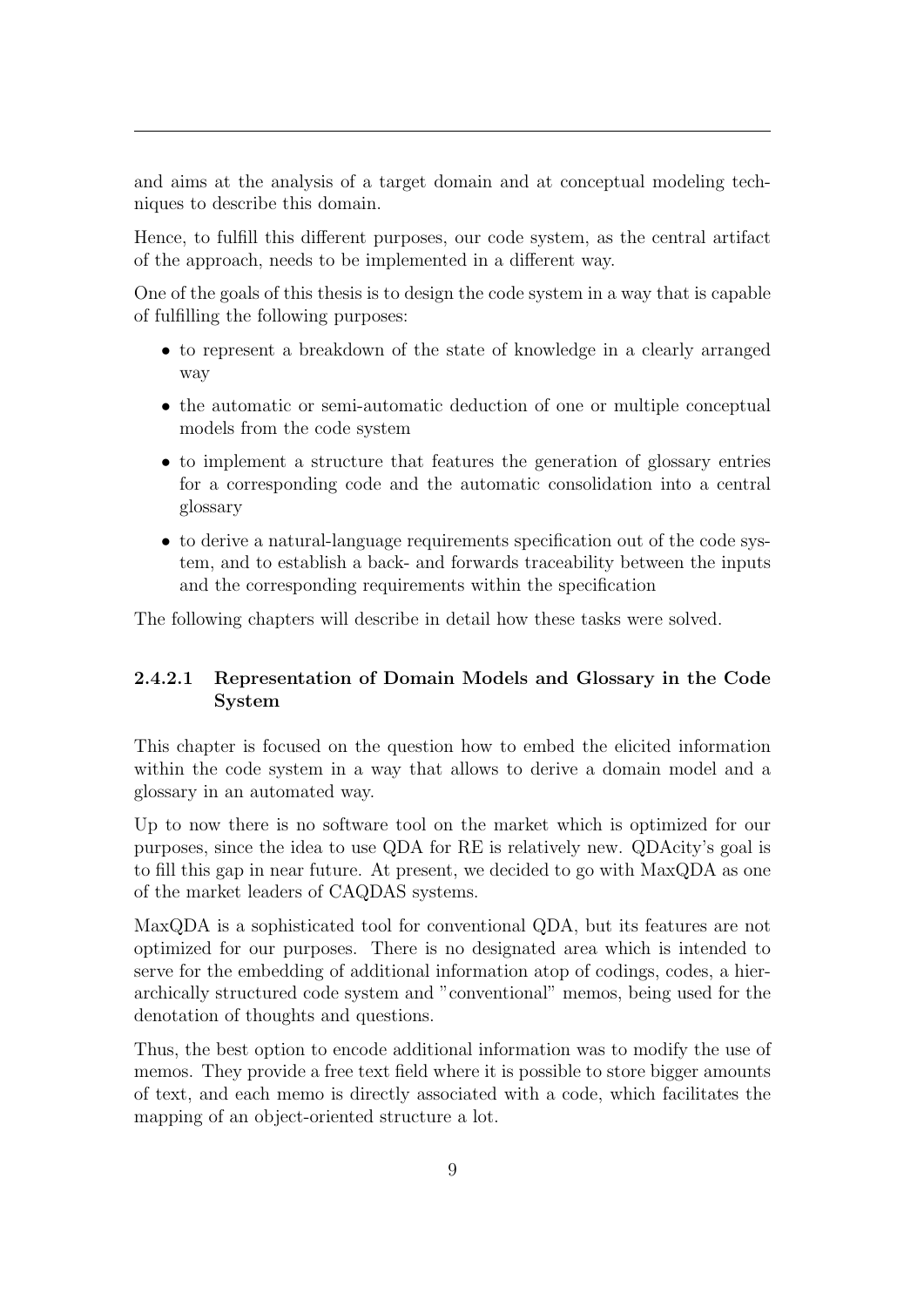We decided to use the memos for embedding both the information for domain modeling and for a glossary. Since memos can only store plain text, we needed to develop a structure which enables us to decide between DM-information and glossary information, and to represent these informations in a way that makes an automatic or semi-automatic deduction of the target artifacts DM and glossary feasible.

Figure [2.2](#page-15-0) gives an overview of the structure we developed. It consists of three major sections:

1. a switch section which contains two binary deciders if the memo, and the corresponding code, respectively, will be included in the glossary and in the DMs.

These two switches are mandatory if the information within the memo is supposed to be used for conceptual modeling. If a memo does not start with the switch section, it is ignored by the modeler.

This is necessary, since not all codes from the code system are relevant; not all codes contain object-oriented information. In fact, the majority contains either meta-information (which is subsumed in the superordinate glossary-entry), or information which is irrelevant for the deduction of DM and glossary. Nevertheless, these codes are kept in the code system and supplement the data which is collected to the superordinate concept.

- 2. The Glossary Section is an optional section. It is included when the glossary switch is turned to 'yes' and includes a description of the concept, which also may originate in the meta-information from the subordinate codes.
- 3. The DM Section contains all information which is connected to the representation of one or multiple DMs.

Within this section, it is possible to store information for multiple DMs. This is reasonable, because we want to encode the information for multiple DMs in one and the same code system. The concept which the memo corresponds to may play a role in more than one model.

The implementation is realized by encapsulating each DM that the concept is related to with  $\langle DM \rangle$  and  $\langle DM \rangle$ -brackets. Each DM-entry is mandatory to be started with two variables that define the ID of the DM which the following information refers to and the type of that DM:

- **DM\_ID** is a simple integer that is unique for each DM.
- **DM\_Type** defines the type of the DM that is identified by the DM\_ID. It is necessary to represent this information in each corresponding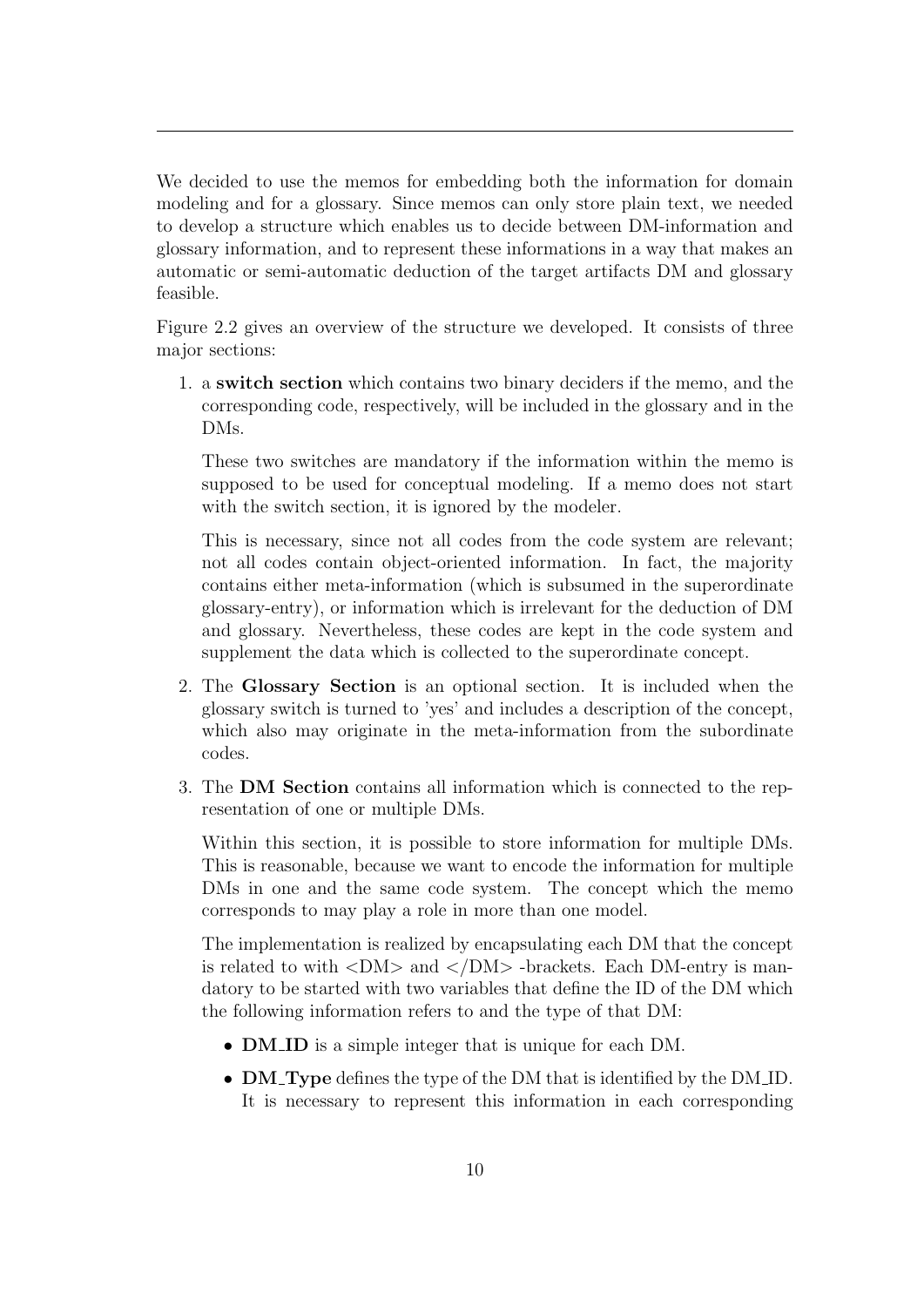<span id="page-15-0"></span>

Figure 2.2: The Design of Memos for Conceptual Modeling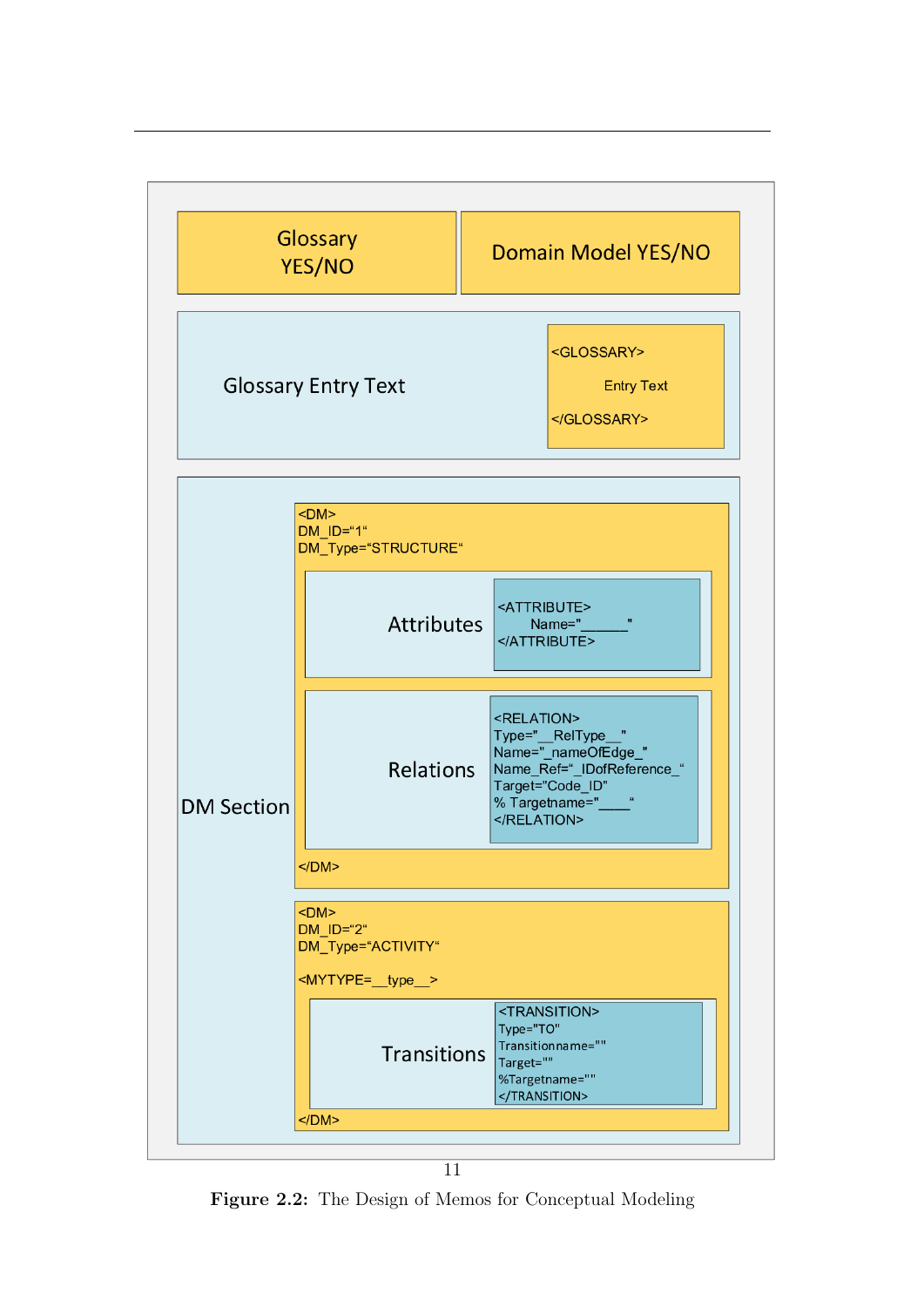memo, since the target DM is not stored anywhere centrally, but is composed out of all related memo entries.

Within this thesis, we implemented **two simple DM types**:

- simplified class diagrams as **structural DMs**, for which the DM\_Type is "STRUCTURE"
- simplified activity diagrams as **behavioral DMs**, for which the DM\_Type is "ACTIVITY"

These two DM types are introduced in the following two sections. If DM information for more than one DM is encoded in one memo, either multiple DMs of the same type or different types, each part is separated by the encapsulation with  $\langle DM \rangle$  and  $\langle DM \rangle$ .

<span id="page-16-0"></span>**2.4.2.1.1 Structural Domain Model** Figure [2.2](#page-15-0) provides an outline of the structure of an DM-section for a structural DM in the upper part of the DM section of the figure.

As DM-sections of all types, the section is embraced by  $\langle DM \rangle$  and  $\langle DM \rangle$ , followed by two identifiers, which are explained in section [2.4.2.1](#page-13-0) Representation of Domain Models and Glossary.

There are two sections:

- 1. The attribute section contains the attributes of the code. Each attribute is stored as <ATTRIBUTE>Name=" "</ATTRIBUTE>. We decided that for this approach the only relevant information to be stored in an attribute is its name and that all additional attribute-values defined in UML (initial value, property value and assurances) will be ignored.
- 2. Each relation within the relations section is encapsulated again with <RELATION> and </RELATION>.

It contains five entries:

- Type defines the type of relation. Applicable values were decided to be association, inheritance and realization. We decided to go with this small subset of types, since implementing some of the further possible ones would have required more complicated structures. Furthermore, we decided that as a proof of concept these would be sufficient.
- Name: The name of the relation, respectively the inscription of the edge to the target concept.
- Name\_Ref: The ID of the code that the naming of the edge originates in. The ID is taken from the exported XML file as described in section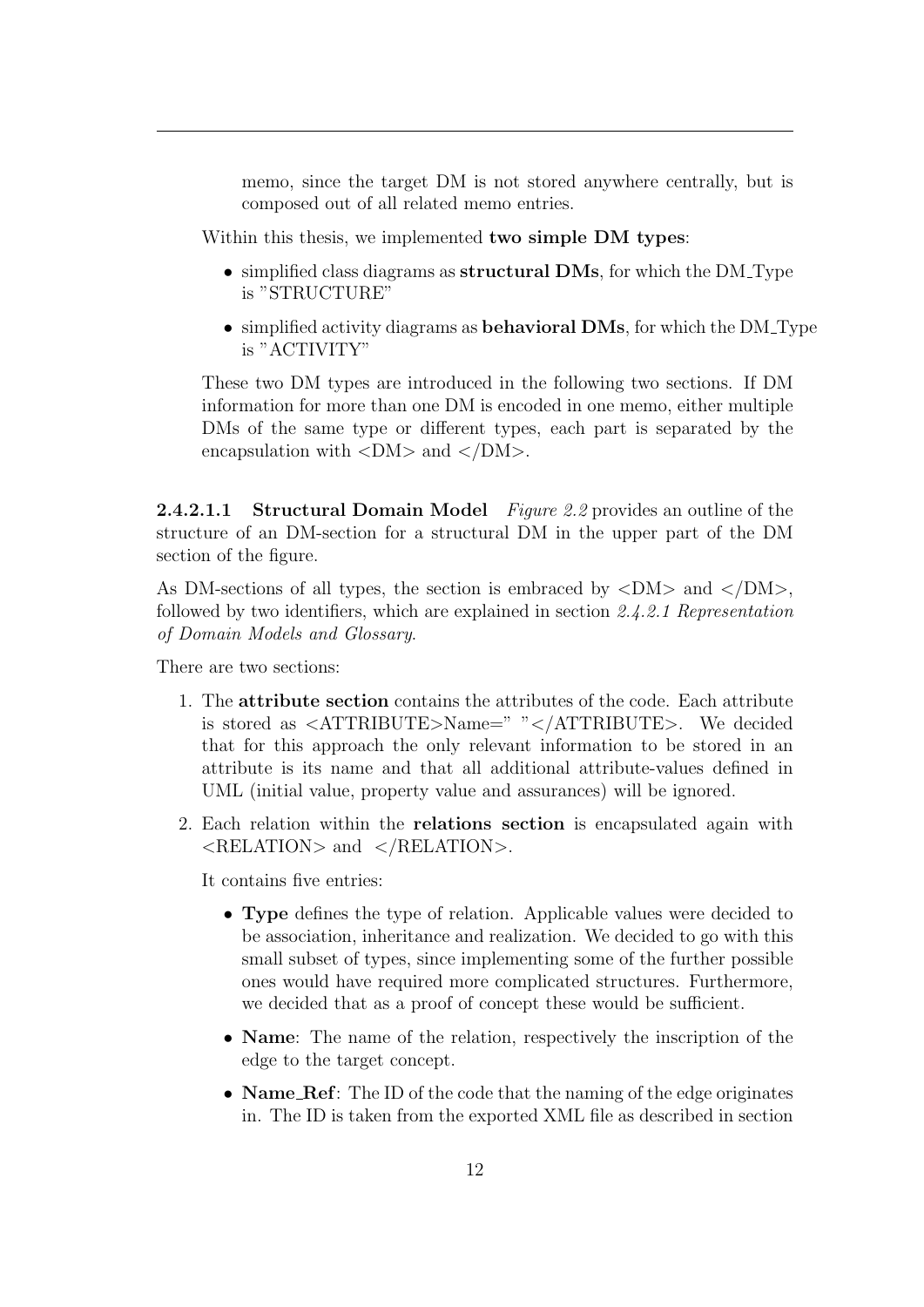<span id="page-17-1"></span>

Figure 2.3: An exemplary excerpt from the resulting structural model

[2.4.2.2](#page-20-0) The Mapping of Memos into Artifacts and the MaxQDA File System.

- **Target** The code-ID of the target code. This ID is taken from the exported XML file as described in section [2.4.2.2](#page-20-0) The Mapping of Memos into Artifacts and the MaxQDA File System.
- Target-Name includes the name of the target code. We decided to include it, although it is not used for the parsing, since the name of a code could be changed but its ID stays the same. This entry solely serves to facilitate the analyst's work and is more a comment, which we want to emphasize with the " $\%$ "-sign.

We consider this design to represent a compromise between usability for the analyst and parse-ability for the software which maps the memos into the DM. Figure [2.3](#page-17-1) provides an exemplary excerpt from the DM we developed. The complete DM can be found as figure [3.2](#page-44-1) in the appendix of this thesis .

<span id="page-17-0"></span>2.4.2.1.2 Activity Domain Model Figure [2.2](#page-15-0) provides an outline of the structure of an DM-section for a behavioral DM in the lower part of the DM section of the figure.

We implemented our behavioral model as a small subset of UML 2.3 activity diagrams. The reasons for limiting the functionality are the same as for structural diagrams.

As DM-sections of all types, the section is embraced by  $\langle DM \rangle$  and  $\langle DM \rangle$ ,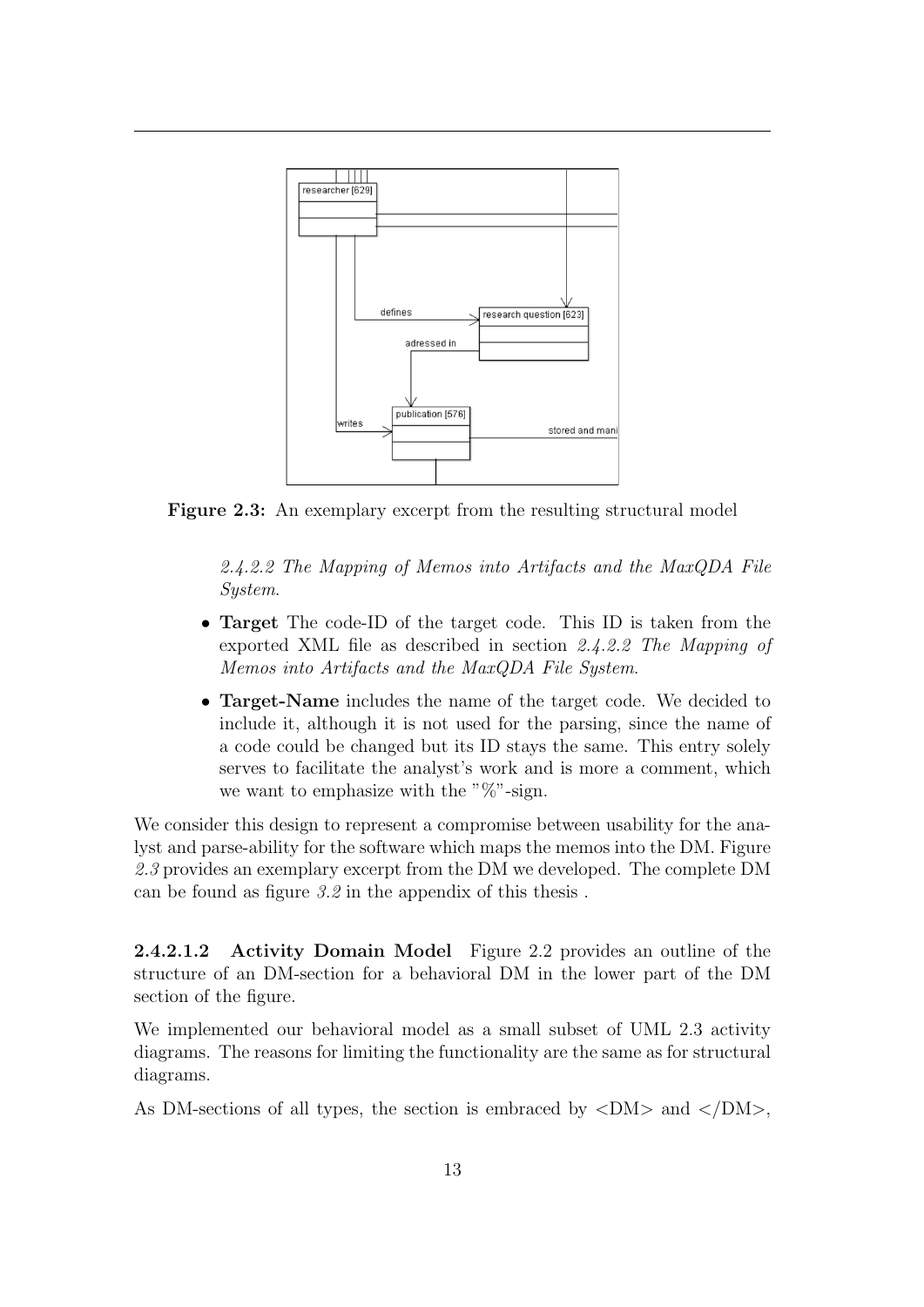followed by two identifiers, which are explained in section [2.4.2.1](#page-13-0) Representation of Domain Models and Glossary.

The identifiers are mandatory to be followed by the variable MYTYPE that has to be set once for each activity-DM-memo. It defines whether the code corresponding to the memo is represented as an **activity state**  $\langle \langle \text{MYType} \rangle$ ACTIVITYSTATE>) or as a decider (<MYTYPE=DECIDER>). Only these two options are valid.

The MYTYPE-identifier is followed by zero, one or multiple transition-entries. Each transition within the transitions section is encapsulated with <TRANS-ITION> and </TRANSITION> and contains four entries:

- Type defines whether this transition goes to the target activity state or if it comes from there. The default case is that it goes out, there is one and only one exception, which is a start node. These are not represented by a code in our implementation, therefore it is necessary to define these transitions within the target activity state.
- Transitionname is an optional entry that can assign the transition edge in the model with a name.
- **Target** is the code-ID of the target code. This ID is taken from the exported XML file as described in section [2.4.2.2](#page-20-0) The Mapping of Memos into Artifacts and the MaxQDA File System.
- Targetname includes the name of the target code. Corresponding to structural DMs, we decided to include it, although it is not necessary; it serves to facilitate the analyst's work and is more a comment, which we want to emphasize with the " $\%$ "-sign.

<span id="page-18-0"></span>We implemented an activity diagram within our code system which outlines the phases of a social science research project. It can be found in figure [2.4](#page-19-0).

2.4.2.1.3 The Traffic Light System for the Memos To ease clarity within the code system, we established a traffic light system for the memos. MaxQDA features to assign multiple colors and symbols to a memo. Figure [2.5](#page-20-1) illustrates how we decided to use them:

- 1. conceptual modeling memos were marked with four colors:
	- red, yellow and green indicate the status of memos: Green memos contain conceptual modeling information and are stated to be completely implemented. Yellow ones are not finished yet and are under development, and red ones are those who are evaluated to be relevant for conceptual modeling, but not yet implemented.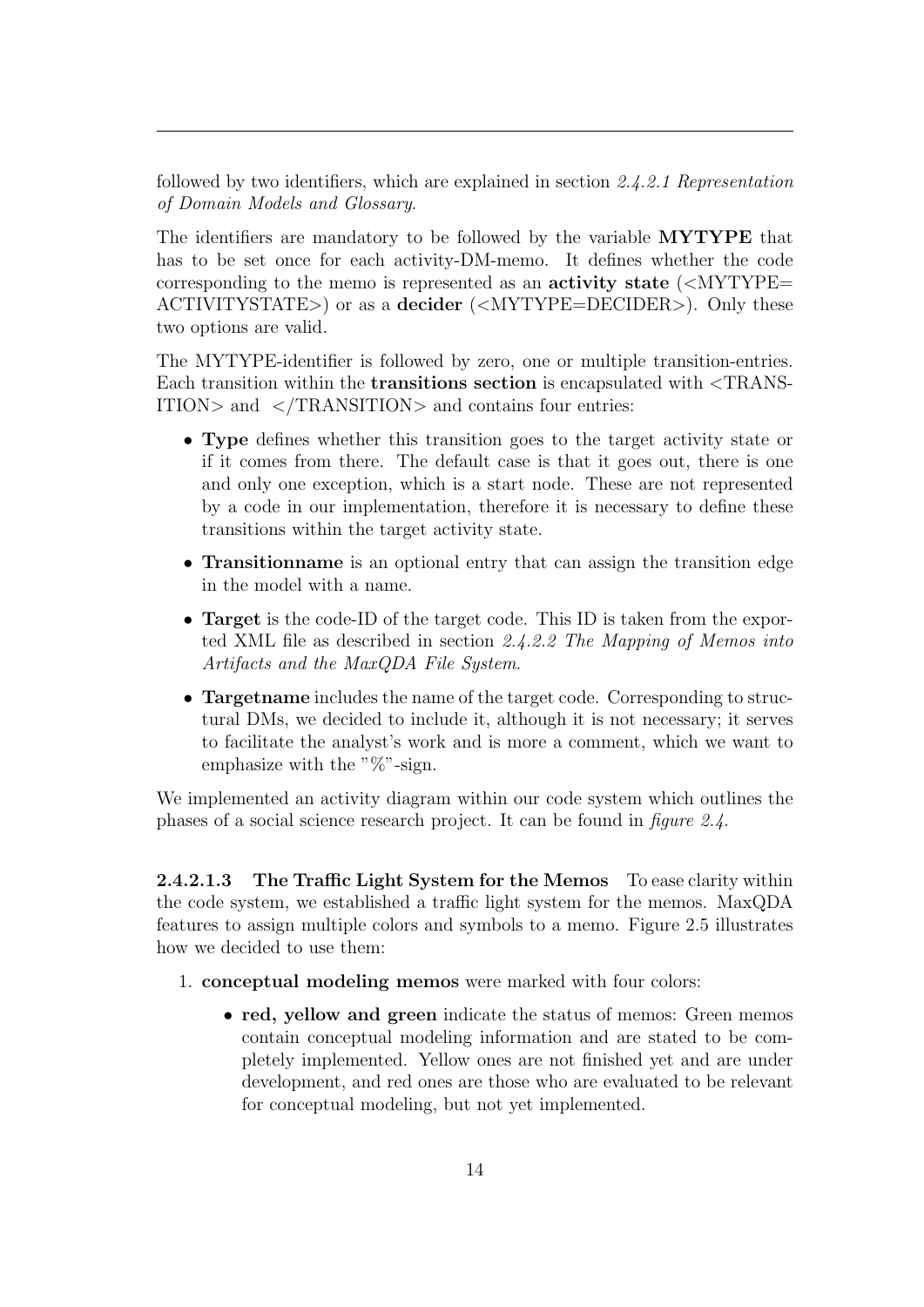<span id="page-19-0"></span>

Figure 2.4: Outline of a Social Science Research Project, represented as a simple activity diagram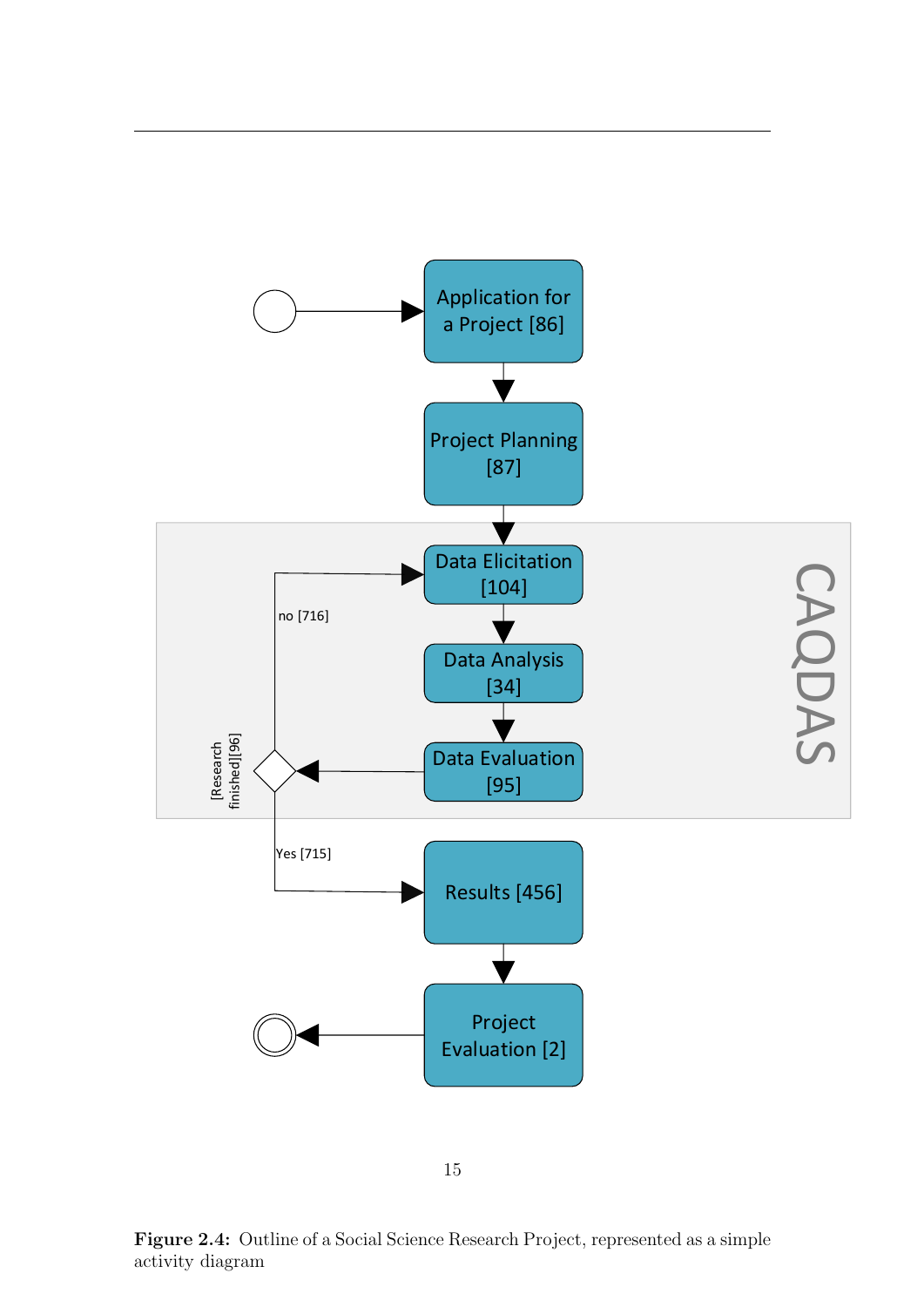<span id="page-20-1"></span>

| $\exists \neg \textcircled{\textcircled{\textcirc}}$ data elicitation         |    |
|-------------------------------------------------------------------------------|----|
|                                                                               |    |
| $\Box$ $\textcircled{=}$ expert interviews                                    | 23 |
| $\Box$ $\circ$ $\circ$ questionnaires                                         | 14 |
| $\mathbf{F} \cdot \mathbf{F} = \mathbf{F} \cdot \mathbf{F}$ aroup discussions |    |
| i e c observations                                                            |    |
| <b>■ ■ ■</b> when to use which elicitation technique                          |    |
|                                                                               |    |

Figure 2.5: Example for the Traffic Light System for the Memos

- blue memos indicate codes who are evaluated to be irrelevant for conceptual modeling. They were solely instanced to support a better overview and do not contain any information at all.
- 2. conventional memos were used in parallel in a conventional way, the researcher denoted thoughts, questions and tasks here. They were marked with a question mark.

Conventional memos proved to be a valuable help during the whole analysis process, since it was possible to get thinkings denoted there without the necessity to do this very structured or in mature language. In addition, the direct interconnection from the memo to the coding and its placement within the code system was often very helpful.

#### <span id="page-20-0"></span>2.4.2.2 The Mapping of Memos into Artifacts and the MaxQDA File System

Figure [2.6](#page-21-0) gives an outline of the mapping process and the affected artifacts:

- 1. From MaxQDA, you can export the constituent parts of the MaxQDA project as XML files. What you receive then is a folder which consists of three parts:
	- A sub-folder that includes all the documents which you imported into the MaxQDA project. The data format depends on the format of the files when they were imported: .rtf-files if you imported Microsoft Word documents or .pdfs if you imported pdfs.
	- A sub-folder with all memos from the code system in it, with one .rtf-file for each memo.
	- An XML-file, named like the project, which consists of three sections:
		- a "codings"-section for each imported document. It includes a description for each coding with the definition which text has been coded and its assignment to a code.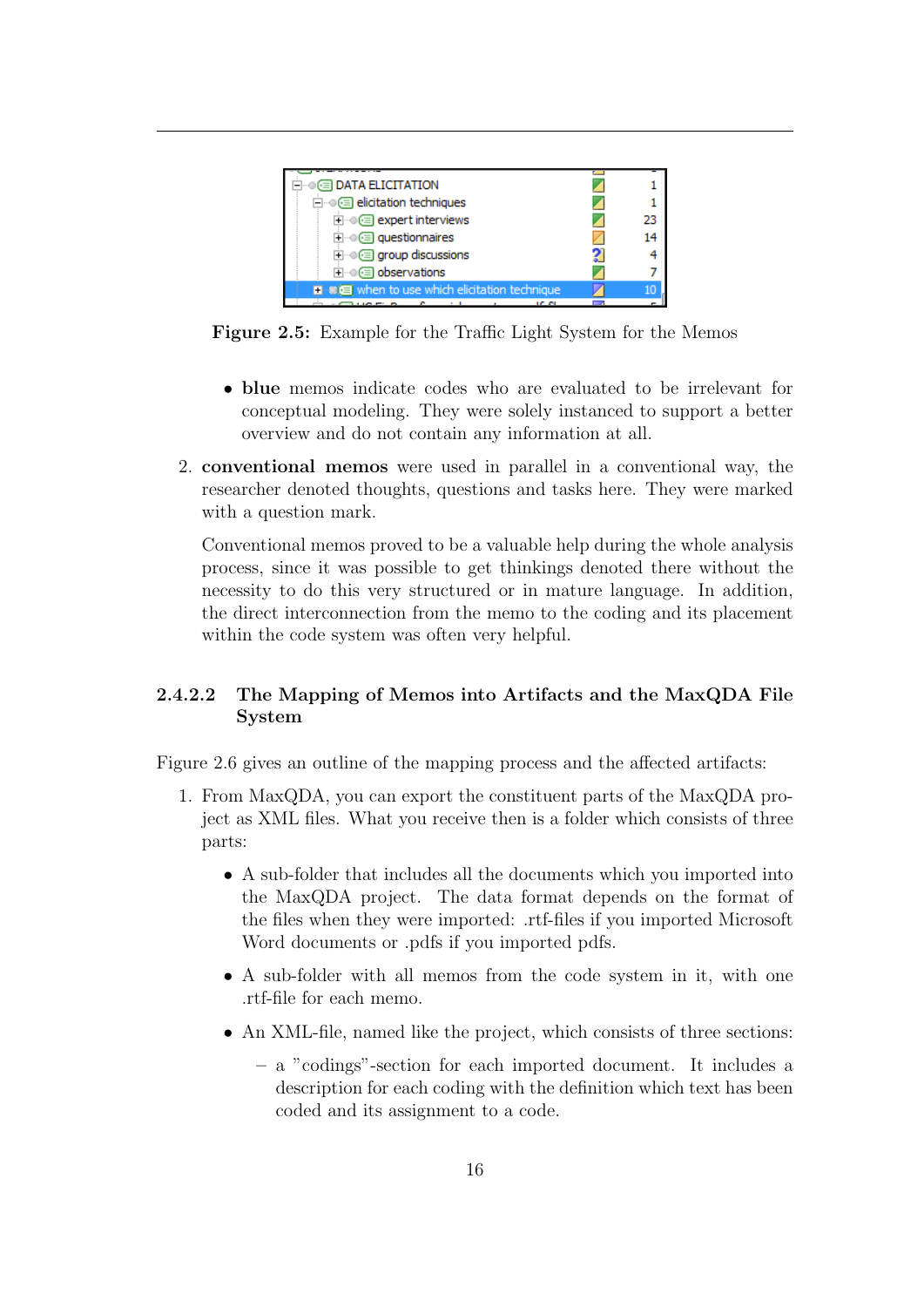<span id="page-21-0"></span>

Figure 2.6: The mapping process from MaxQDA to the Domain Model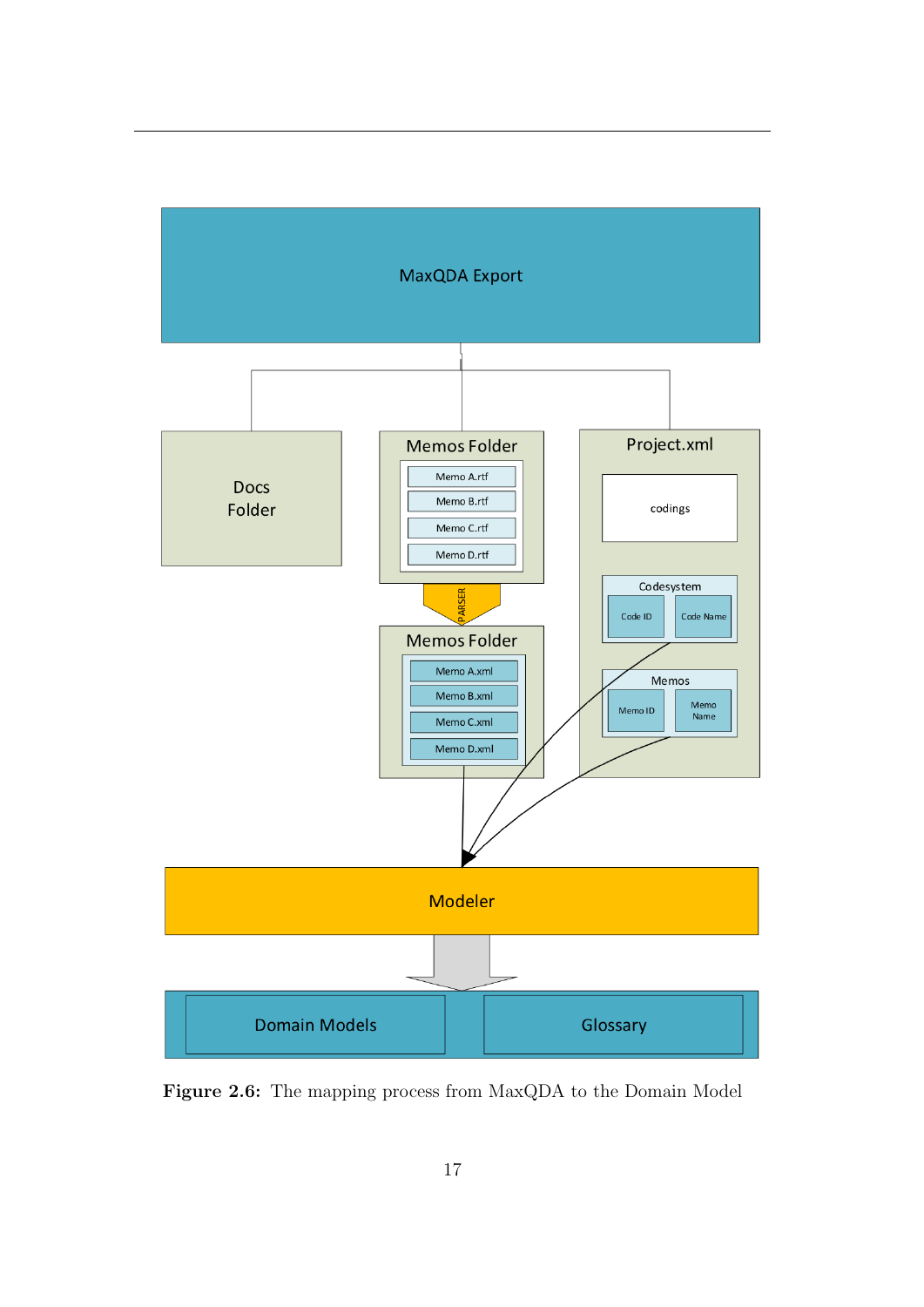- a "codesystem"-section. Each code definition includes an ID, the name of the code as a string, its color, the author who made the code and a time stamp when it was made.
- a "memos"-section which defines each memo by an ID, its title as a string, the author of the memo, a time stamp when it was made, and a relative path to the .rtf-file where the memo is saved.
- 2. The memos, which are stored as .rtf-files in MaxQDA, need to be transformed into XML-files, since .rtf-files cannot serve as input for a model generator. This can be done with the help of a tool that was already developed for related research, which can be found at [https://github.com/](https://github.com/maclomork/qda-parser) [maclomork/qda-parser](https://github.com/maclomork/qda-parser)
- 3. The relevant pieces of information (also highlighted in *figure [2.6](#page-21-0)*) are the memos from the memo-folder, and two types of relations, which can be extracted from the XML-file: the connection from code-ID to code, and the connection from a memo to the particular .rtf-file where it is stored.

With the help of this information, it is feasible to derive a domain model.

Unfortunately, it was not possible within the scope of this thesis to program a modeling tool which automates the model generation. Nevertheless, we believe this should be unproblematic.

#### <span id="page-22-0"></span>2.4.2.3 Deduction of a Requirements Specification

Besides establishing processes for the generation of domain models and a glossary, this thesis aims the implementation of a process that supports the deduction of a requirements specification out of the code system.

It is necessary to tread another path for this third artifact. The following chapter will introduce the reader to our approach of specification deduction. The rationale for this implementation will follow in chapter [2.4.2.3.2](#page-25-0) Rationale of the Implementation.

<span id="page-22-1"></span>2.4.2.3.1 Introduction of the Implementation The basic idea of our approach is to use MaxQDA not only for the processing of the input data and the management of codes, but also as the tool where the specification is written. Text sections from the specification can then be assigned as codings of the codes which they relate to. This principle offers significant benefits, since it features a very high grade of traceability in combination with good usability.

An additional basic design principle is to create an extra section within the code system, where **structural codes** are inserted, which are named and ordered in a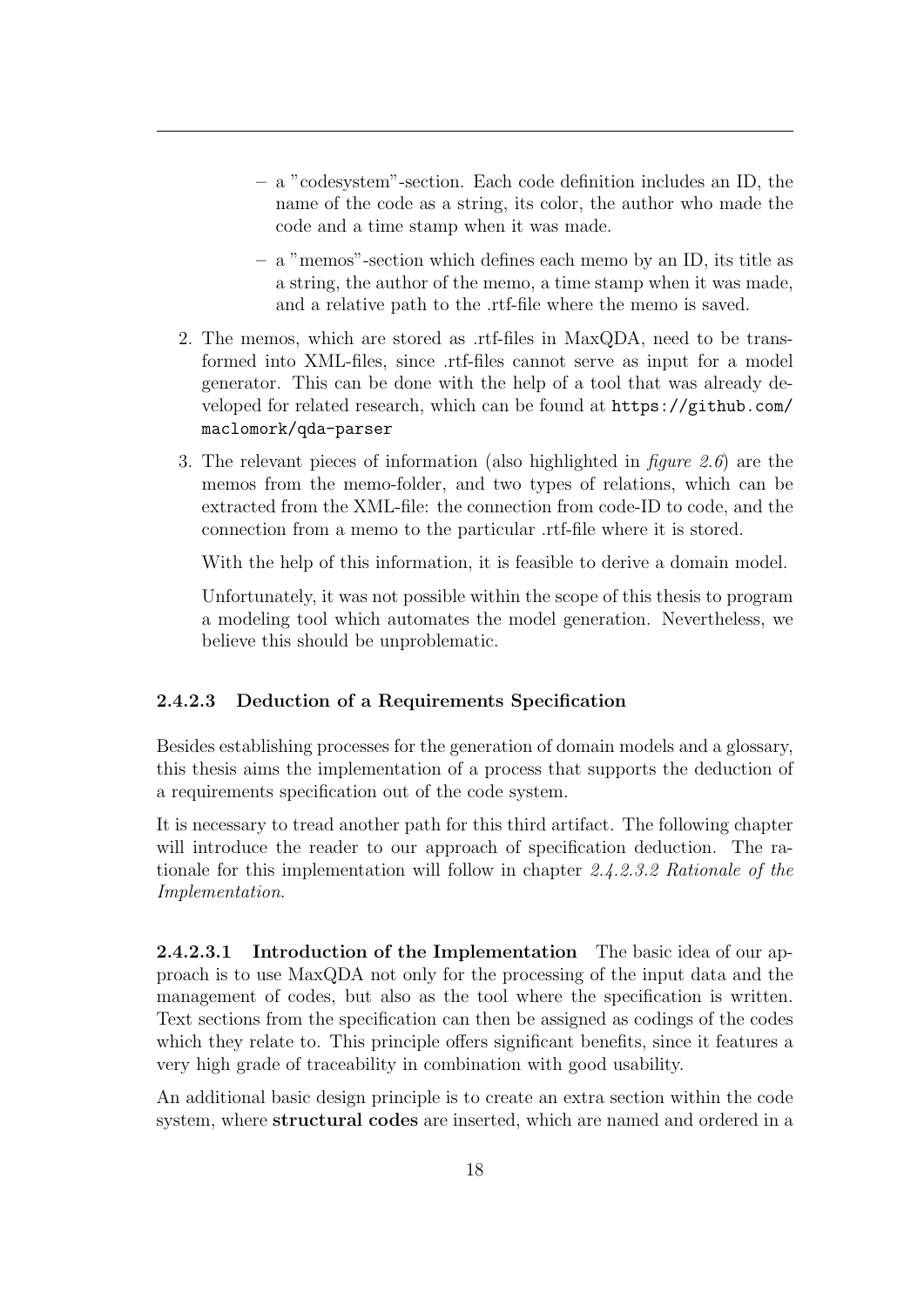<span id="page-23-0"></span>

Figure 2.7: Example for structural codes within the code system

hierarchical structure corresponding to the chapter structure of the specification. These structural codes are flagged as such by assigning them with a different, contrasting code color.

Figure [2.7](#page-23-0) shows an excerpt of the code system with these codes: The orange codes are structural codes. They are named like the specification chapter which they correspond to.

These structural codes have multiple tasks:

• It is possible to subsume all codes that are clearly related to this topic under the structural code and therefore get a clear arrangement of topics and aspects, corresponding to the specification's outline.

However, flexibility is offered: It is not mandatory to arrange all codes within this structure. All codes which cannot be clearly assigned to one particular specification chapter, or relate to multiple chapters, are simply further kept outside of this structural code hierarchy. They are still represented the same way as they were after the coding process: Hierarchically and logically structured.

In *figure [2.8](#page-24-0)*, these two sections within the code system are shown.

- Each structural code is assigned with exactly one coding, which is the caption of the corresponding chapter in the specification. Figure [2.8](#page-24-0) illustrates this with the black connections between the specification and the code system. This eases the jumping to this section within the specification, and it offers an implicit structural error checking: Each structural code has to have exactly one coding, and each headline within the specification is coded with exactly one orange coding.
- Similar to the DM-related memos described in chapter [2.4.2.1.3](#page-18-0) The Traffic Light System for the Memos, each structural code is assigned with a **memo** that is marked with a traffic light color, which expresses the status of the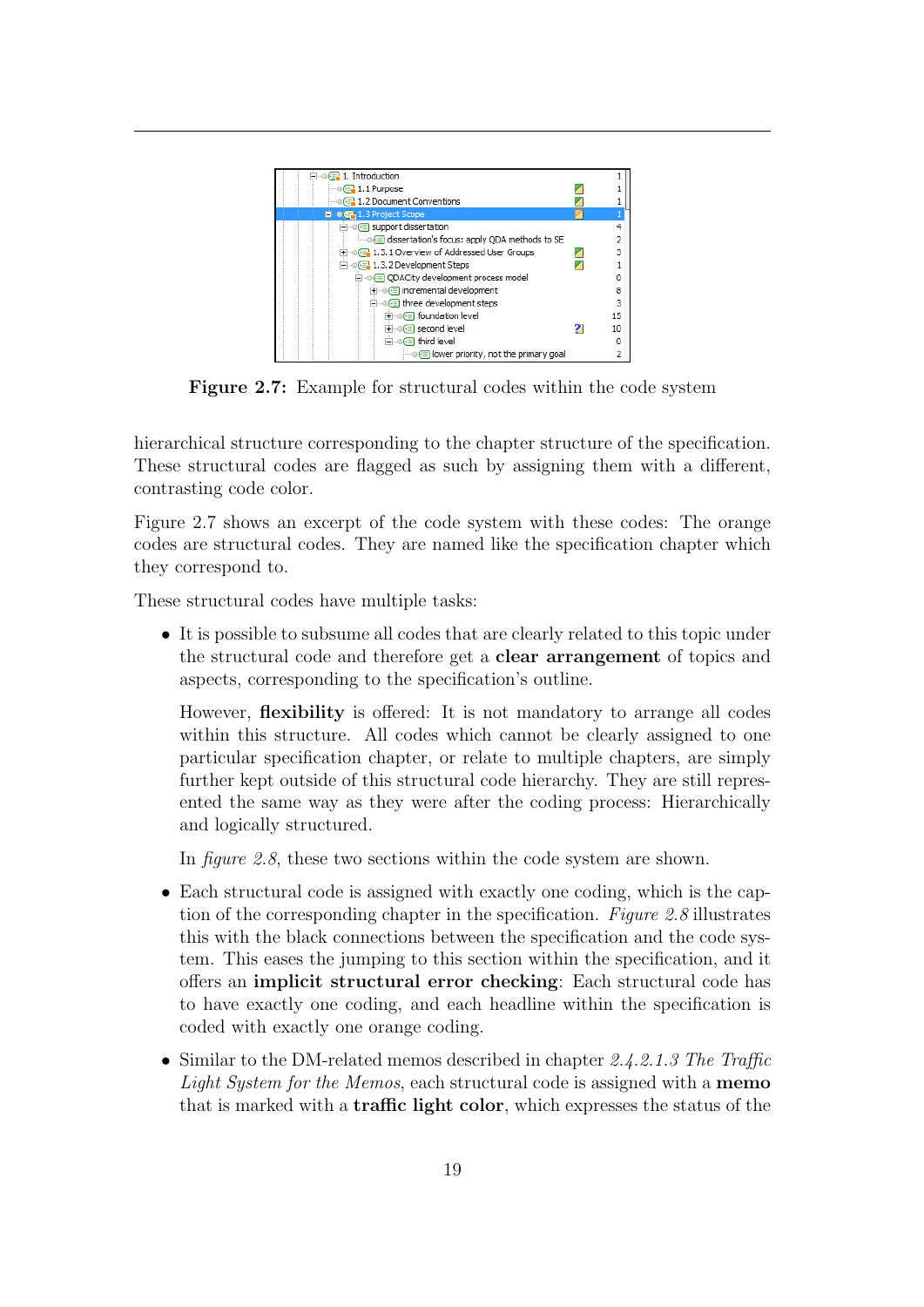<span id="page-24-0"></span>

Figure 2.8: Outline of the Traceability between Codings, Codes and Requirements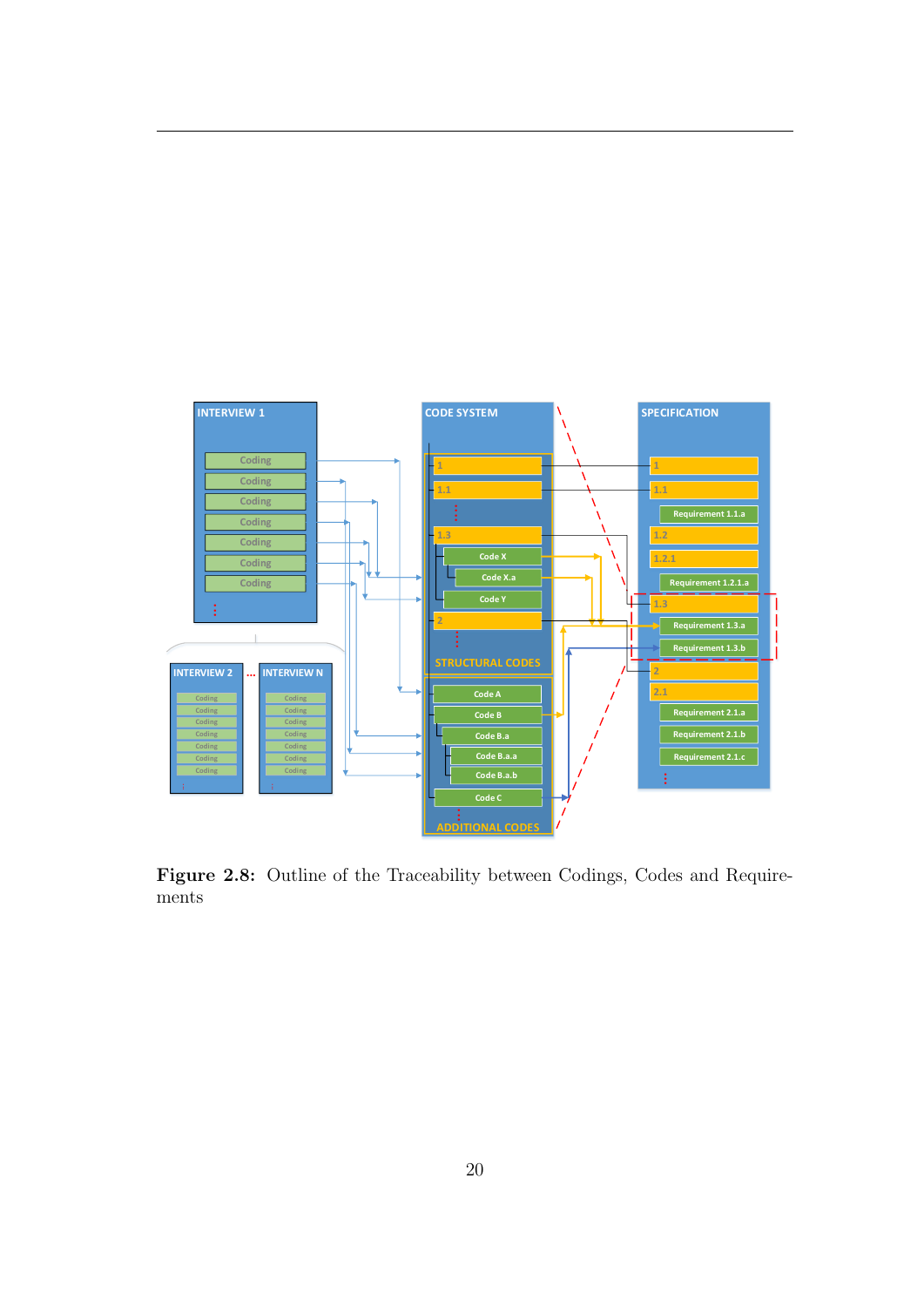code section and the corresponding specification chapter:

- red: huge gaps of information, lots of data missing.
- $-$  yellow: contradictions within related codes, information gaps, open tasks for this chapter
- $-$  green: chapter is complete, no questions, requirements are written down, tasks are done

The researcher denotes the specifics of the gaps, problems, contradictions, thoughts or questions as the content of these memos.

Hence, they provide both a quick overview of status and a flexible way to denote issues.

These memos can never collide with the memos which are used for conceptual modeling purposes, since they are strictly assigned to the structural codes, which are artificially added for their particular purpose.

In total, this approach design supports the development of the specification in parallel to the iterative data elicitation and analysis process:

- It is possible to adapt the structure of the specification and in the corresponding code structure. Yet, this has to be done manually (see also chapter [3.2](#page-36-0) Limitations of the Approach in Practical Execution).
- A statement or requirement from the specification can also reference codes which are not arranged into the section of the corresponding structural code; and by the coding within the specification, a direct link to this code is established and it can easily be found.

<span id="page-25-0"></span>2.4.2.3.2 Rationale of the Implementation The generation of a specification is a process significantly different to the deriving of DMs or a glossary:

The generation of DMs and glossary is about directly modeling the concepts of the codes; the information to be encoded in the code system can be embedded in correlating memos. The single information units can be either mapped 1:1 (like i.e. edges within a DM) or summed up into superordinate units (like glossary entries, which typically contain the meta-information from subordinate codes).

The generation of a specification requires a different view onto the code system. The formulation and structuring of requirements is a complex intellectual procedure of the analyst. It includes activities like i.e. the finding of unambiguous wording or the fragmentation and transformation of domain information into functional and non-functional requirements.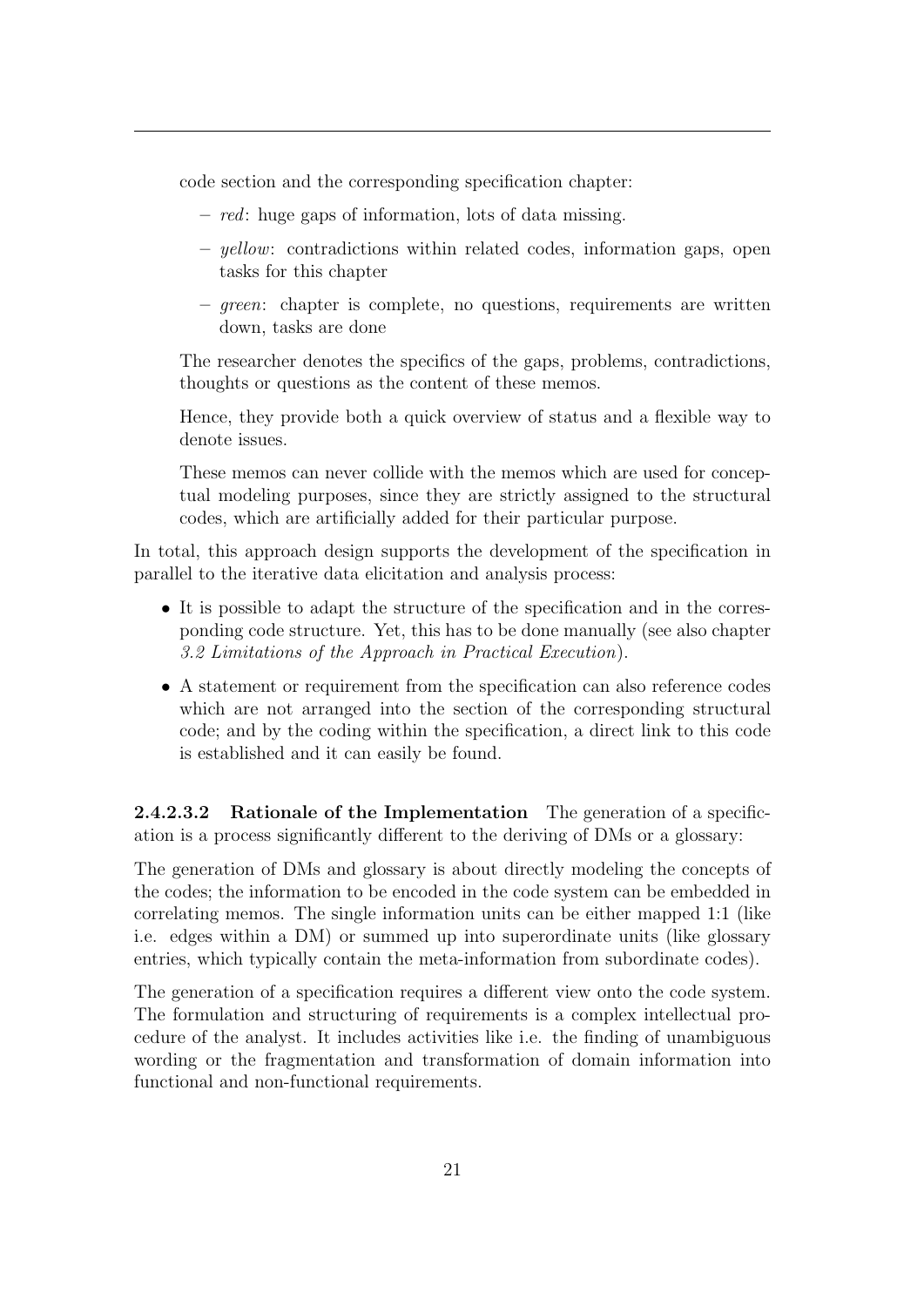From our point of view this process cannot be automated or semi-automated, since it requires a high level of skill and experience. We think that even if an implementation of structures that aim at a semi-automation would be attempted, this would result in a highly-complex, very formal and inflexible framework that accounts for very poor usability and deficient results.

Our approach aims at supporting the analyst in his work and promote efficiency, quality and usability:

- The clearly arranged state of knowledge, and the direct linking of all information to a certain aspect help the analyst to include all relevant pieces of information and to not miss aspects.
- The explicit indication of gaps and contradictions ensures efficiency in domain analysis.
- It is easily possible to arrange newly gained additional information into the present code system.
- It provides a high degree of traceability:
	- backwards: Requirements can be traced back to codes, codes can be traced back to codings, codings can be evaluated in context.
	- forwards: The analyst can follow a coding to the correspondent code and can retrace which passages of the specification are linked with this code, the superordinate code, or codes that are also subordinated to this code.
- Therefore, it also provides significant advantages in terms of maintainability and the facilitation of change management, which we consider a major plus, particularly for capacious software development projects.

Nevertheless, the use of a CAQDAS for writing a specification does also come with several shortcomings in practical execution, since it is not targeted on this purpose. We described our experiences in chapter [3.2](#page-36-0) Limitations of the Approach in Practical Execution.

<span id="page-26-0"></span>We assess the benefits of our approach to clearly prevail these shortcomings. Furthermore, we expect these practical problems to significantly decline when the approach is executed with a tool which is designed to meet the needs of conceptual modeling.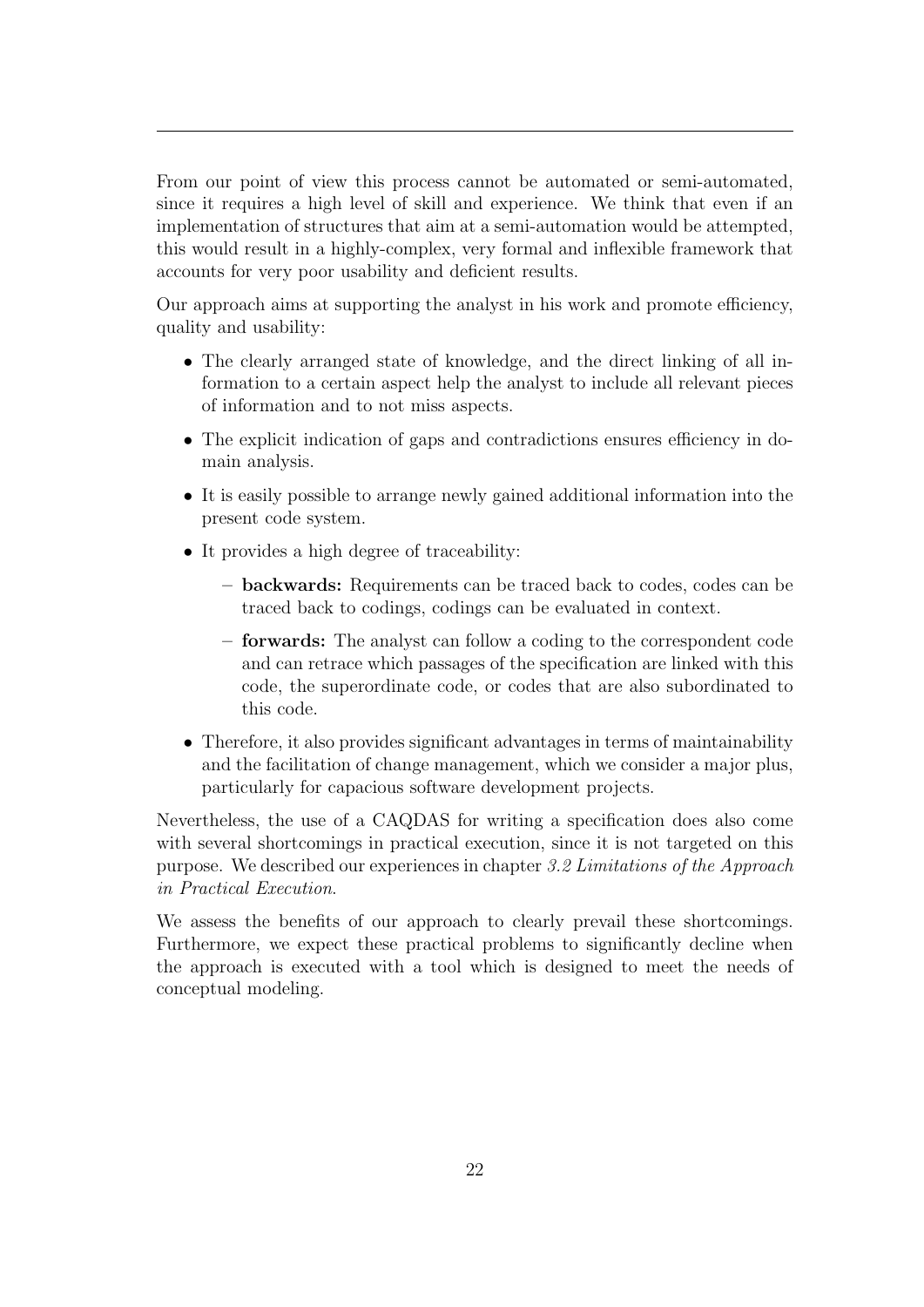## 2.5 Used Data Sources

The major data source for this thesis was the execution of a series of expert interviews. In total, five interviews with five stakeholders were carried out.

These stakeholders can be divided up into two groups:

Four of them are professional researchers from social sciences. The goal of these interviews was to generate a theory on how Social Science researchers perform theory building, with a focus on Qualitative Data analysis and specifically on how coding is performed there. These interviewees are considered to be stakeholders in the QDACity project since they represent one of the major target groups of QDACity. Hence, these interviews served both the purposes of collecting profound knowledge about how Social Scientists work and take their needs and requirements into account when developing a specification for QDACity.

Three of the four researchers we talked to do conventional social science research and use qualitative data analysis methods. All of them are experienced researchers and employed QDA methods in multiple research projects. One of them holds a doctor's degree, the other two are PhD students and hold master's degrees or equivalent titles.

The fourth researcher from this first group is appendant to a university chair for economic research. During her dissertation, she extensively employed MaxQDA. Her experiences were of interest for us, since her use of a CAQDAS did not aim at deriving a theory, but rather categorize and structure the content of financial reports.

The second stakeholder group consists of one expert, the lead developer of QDA-City. As one of the goals of this thesis was the creation of a specification for QDACity, we considered it crucial to involve this stakeholder and executed an interview with him. This interview aimed at gathering information about the QDACity project's specifics, like i.e. its scope or constraints.

The fact of only having one person in this group of stakeholders is founded in the characteristics of the QDACity project: It is basically a one-man-project, which itself is part of an academic research project: It is the core aspect of a dissertation. The PhD student is basically responsible for design decisions, therefore this person represented the most adequate interview partner to research the project and derive a requirements specification. The professor who is the supervisor of the dissertation would have represented an important additional information source, however we had to resign that because of time limitations.

Furthermore, we would have liked to execute more interviews with the lead developer, since lots of aspects could not be adequately covered in the one interview.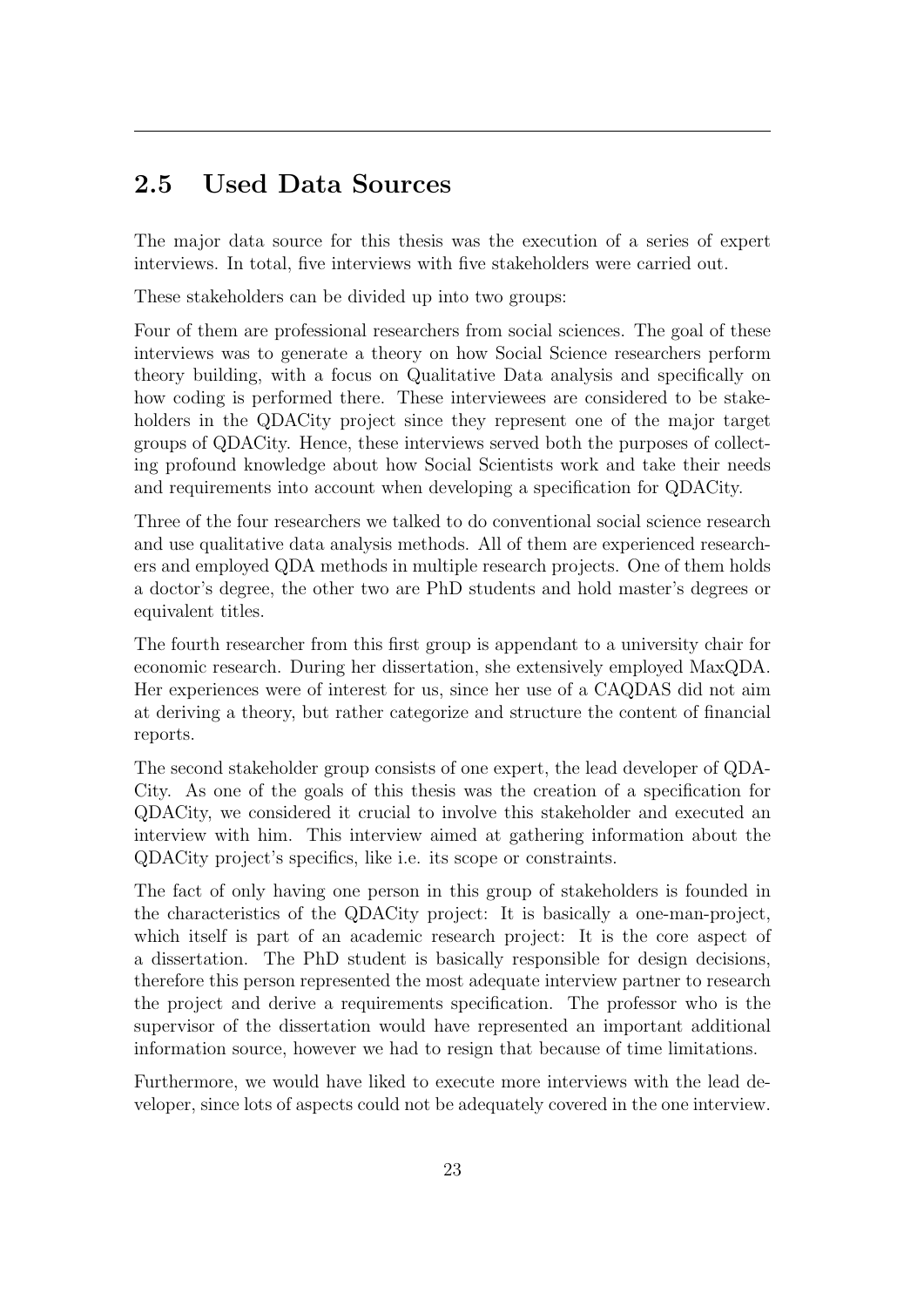<span id="page-28-0"></span>However, this was not possible any more because of time limitations.

# 2.6 Research Results

### <span id="page-28-1"></span>2.6.1 Abstraction Levels

The proposed method is capable to process information on all levels of abstraction, and it facilitates its hierarchical and logical ordering. Umbrella terms will be found on a high level of the code system, since they represent an abstract concept. Details to concepts will be stated on the subordinate levels of the code system.

Typically, the codes that were mapped into DM-concepts could be found on the middle levels of hierarchy. Higher levels represent abstract, superordinate coreconcepts, whereas the lowest levels mostly detailed concepts of the middle layer.

### <span id="page-28-2"></span>2.6.2 The Degree of Freedom in Coding

We think that our method gives the analyst a high latitude how to develop the code system, since it provides procedures for conceptual codes, but also codes which represent meta-information. We consider this a significant advantage of our method, since hereby also non-technical aspects like i.e. social considerations can be constantly recorded and documented. Moreover, alternative development paths are documented throughout the project, plus the rationale not to follow them.

### <span id="page-28-3"></span>2.6.3 Views and Perspectives

When we started the domain analysis process, we let the code system structure emerge out of the data. Hence, we initially kept very close to the concepts of Grounded Theory.

However, during the first iterations' axial and selective coding steps, the code system developed into a direction that might be considered to be the expected outcome of a conventional analysis as well: The structure split up into separate parts for the social science domain analysis and for the requirements analysis of QDAcity. Issues like i.e. the project steps for the former and development constraints for the latter emerged out of the data as core concepts and hence became superordinate codes in the code system. This may partly result from the interview outlines of the initial interviews, since they addressed questions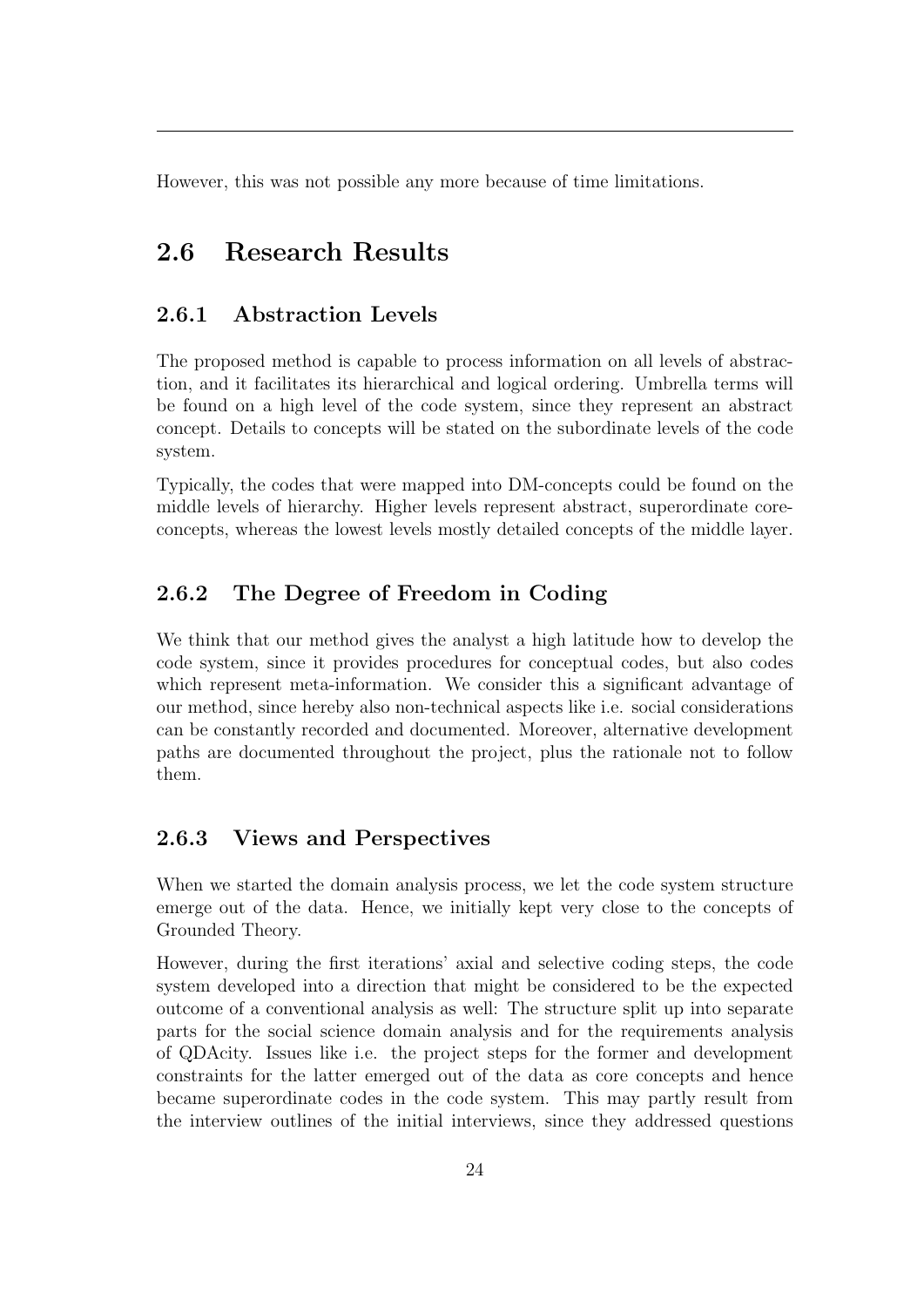like "What project phases are there in a research project when you apply QDA methods?", simply because it made sense.

As the concepts of our approach were partly developed during the practical execution of the exploratory project, there was a point in development where we decided to introduce the structural codes for supporting a mapping to the structure of a requirements specification (see also section [2.4.2.3.1](#page-22-1) Introduction of the Implementation). Consequently, the RA-related part of the code-system was resorted and arranged subordinate to the structural codes, corresponding to topics and perspectives. In our experience, this step was rather easy, in fact, it was often a 1:1-mapping.

We think that this similarity between our code system's categories which developed uninfluenced development and the topical structure of the specification template we started with speaks in favor of our approach: The structure, categories and topics which are represented in requirements specification templates were established over time and out of practical experience. A mature domain analysis approach should inherently result in a similar structure.

With the experience from this project, we propose a process for the future that plans a first phase of domain analysis, where the structure of the specification is being developed out of the well-established templates, but also tailored in respect to the specific project. This phase corresponds to the phase of data analysis within our approach, where the degree of theoretical saturation is not yet very high.

Subsequently, the aspects and views of the domain are elaborated in detail. We evaluate particularly the generation of fine-grained and highly-detailed requirements to be developed most efficiently, when the iterative elicitation of additional data to complement the state of knowledge is well-tailored to the targeted results. This phase was only poorly entered in our RA of QDACity because of time restrictions.

### <span id="page-29-0"></span>2.6.4 Validation of Results

#### <span id="page-29-1"></span>2.6.4.1 Domain Models and Glossary

We provided our results to the social science domain experts and asked them for feedback with a written survey. The original can be found in figure [3.3](#page-45-1).

<span id="page-29-2"></span>Two of the experts provided feedback, which basically was very positive. One of them pointed to a missing detail, which we complemented. Beyond, they mainly agreed to our results (see also figure [2.9](#page-30-1)).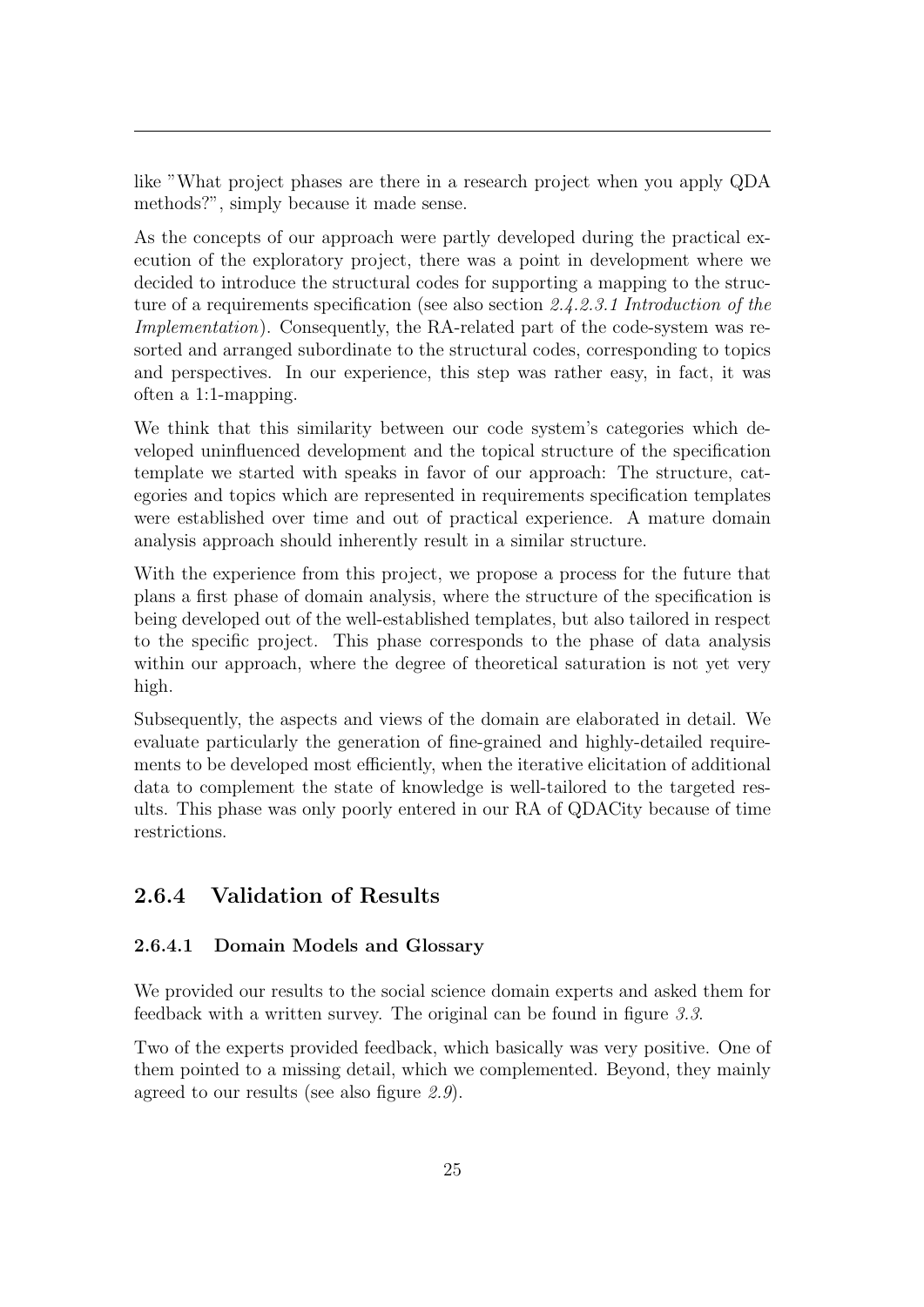<span id="page-30-1"></span>

| <b>Question</b>                                                                                  | <b>Disag</b><br>ree | Rathe<br>r<br>disag<br>ree                                           | Unde<br>cided | Rathe<br>r<br>Agree | Agre<br>e    | Can't<br>be<br>asses<br>sed |
|--------------------------------------------------------------------------------------------------|---------------------|----------------------------------------------------------------------|---------------|---------------------|--------------|-----------------------------|
| It was easy for me to<br>understand what the<br>artifacts were trying to<br>model.               |                     |                                                                      |               | $\mathbf{1}$        | $\mathbf{1}$ |                             |
| The artifacts represent the<br>domain correctly.                                                 |                     |                                                                      |               | 1                   |              | $\mathbf{1}$                |
| The artifacts are a realistic<br>representation of the<br>domain.                                |                     |                                                                      |               | $\mathbf{1}$        |              | $\mathbf{1}$                |
| The artifacts contain<br>contradicting elements.                                                 | $\mathbf{1}$        |                                                                      |               | 1                   |              |                             |
| The artifacts contain the<br>following inconsistencies or<br>errors:                             | advance             | Other elicitation techniques than<br>interviews are also prepared in |               |                     |              |                             |
| The models give a complete<br>representation of the<br>domain (particularly<br>structure model). |                     |                                                                      |               | 1                   |              |                             |
| The following elements are<br>missing from the structural<br>domain model:                       | Kuckartz            | Type-building content analysis from                                  |               |                     |              |                             |

Figure 2.9: The received Feedback from the Domain Experts

#### 2.6.4.2 Requirements Specification

A validation of the received specification was not possible within the scope of this thesis, since no QDAcity domain expert was available for assessing the result, and competing specification documents that were developed by independent researchers were not accessible for us.

However, in our opinion, the evaluation of the suitability of the proposed method is more important than the received result, which in our belief is definitely not complete and well elaborated. We ascribe that to the limited time.

<span id="page-30-0"></span>Therefore, a substantial assessment of the proposed method will require its application to additional analysis projects.

# 2.7 Results Discussion

This thesis aims at evaluating the adaption of core concepts of QDA methodology for conceptual modeling purposes. We developed processes for the representation and semi-automatic deduction of conceptual models, and for the support of deducting a requirements specification from the domain analysis.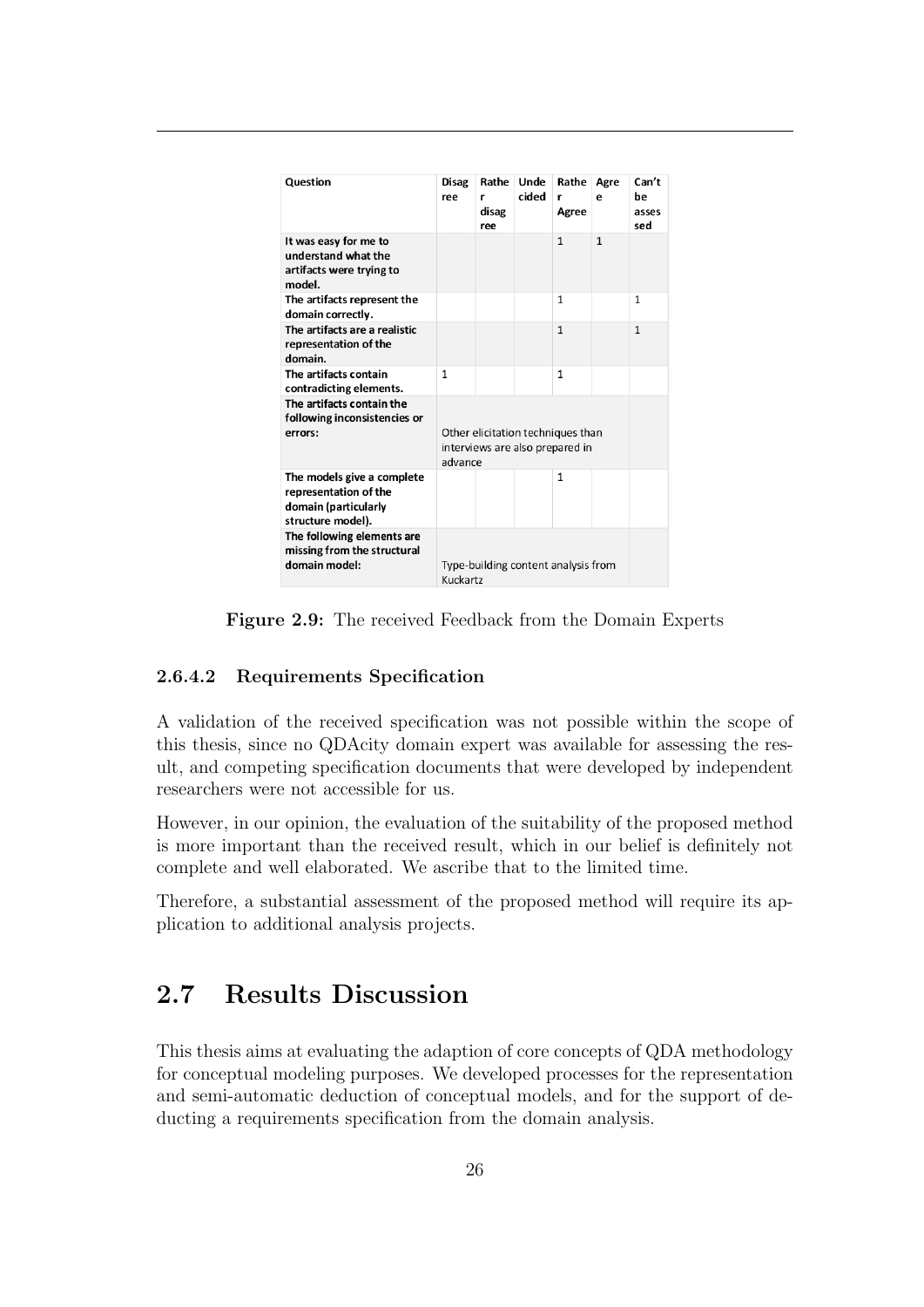Basically, this research is intended to serve as a proof of concept. Hence, the practical application to an exploratory project could not be satisfactorily finalized:

- The results of our domain analysis of social science research projects with focus on QDA methods are stated to provide a significant grade of maturity. The progress of the execution of interviews clearly indicated an increasing grade of theoretical saturation, and towards the end of the series, barely new aspects were brought up any more.
- The requirements analysis of the QDAcity project, however, could not be fully applied. Only one interview with one stakeholder could be executed within the scope of the thesis. Consequently, it was not possible to deduct a complete, mature specification. In fact, we evaluate the resulting specification not to be anywhere close to high quality.

However, we ascribe this mainly to the restricted time at hand. We are sure that the developed approach is suited to also provide high-quality results in respect of the deduction of a requirements specification when its appliance is fully performed.

The achieving of a complete and high-quality specification was not the primary goal of this thesis, but rather to develop a methodology and a process that is capable of leading to such a specification. The goal of applying the approach to QDAcity was a proof of concept, and in our opinion the approach has proven his suitability for RE purposes.

To verify our findings, future research will have to include the appliance of our methodology to further projects. Nevertheless, we believe that the employment of a QDA-based approach represents a suitable method to introduce multiple improvements for RE purposes, since it provides a series of benefits.

To further investigate the aptitude of the proposed methodology, the following aspects will have to be implied:

- How can the operating expense be ranked, compared to conventional domain analysis?
- How much does the maturity of results differ when the proposed and the conventional methodology are directly competing?

Hence, we suggest that the proposed method should be applied to one or multiple projects in direct competition to conventional RE methods, and the operating expense and the results should be comparatively evaluated.

If this comparison should speak in favor of our method, we propose the training of conventional RE analysts how to apply our approach as a next step. In our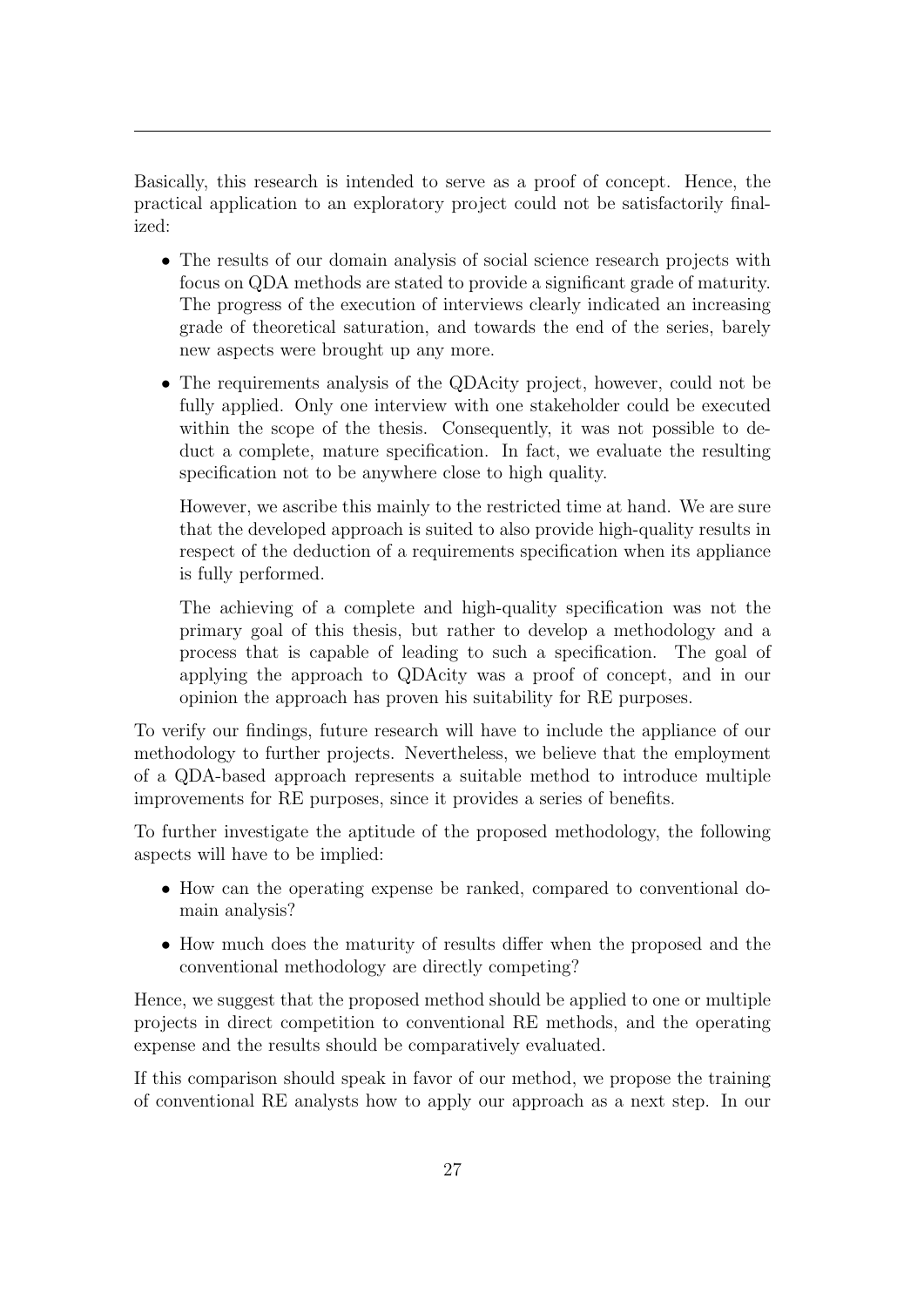<span id="page-32-0"></span>opinion, the question how much initial effort it is for an analyst to learn our method is an important aspect.

# 2.8 Conclusions

This thesis proposes an approach for requirements engineering purposes that is based on QDA principles and features the semi-automatic deduction of conceptual models out of the domain analysis data. In addition, it supports the development of requirement specifications and provides significant improvements in terms of efficiency, traceability, systematics, maintainability and quality of results.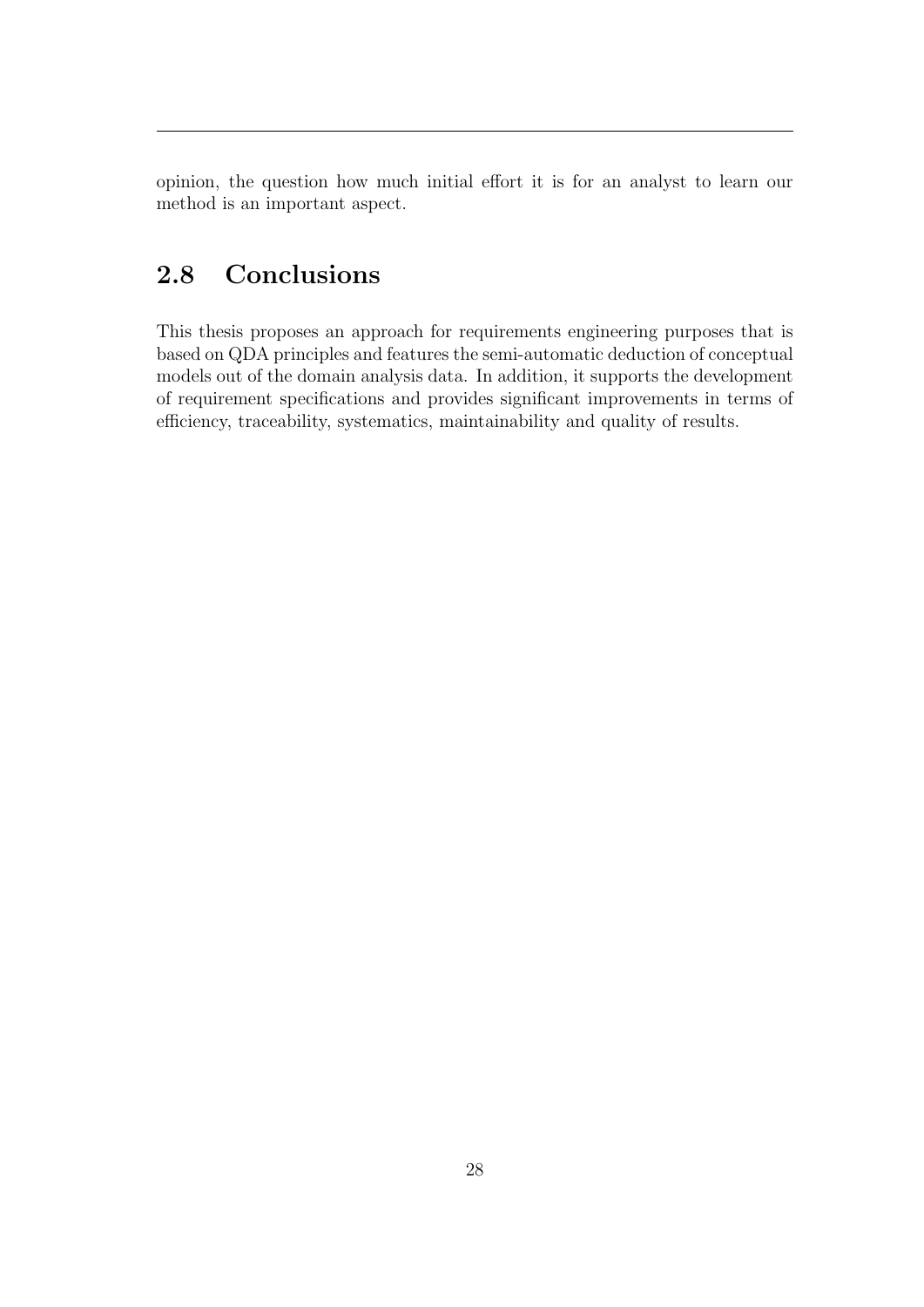# <span id="page-33-0"></span>3 Elaboration of Research

# <span id="page-33-1"></span>3.1 Elaboration of the Data Elicitation within the Exploratory Project

During this research, our sole instrument of data elicitation was the execution of expert interviews. They were decided to be the appropriate instrument, since the number of suitable domain experts at hand was commensurately limited, but the projected amount of information and level of detail were high.

We consider expert interviews to be time- and labor-extensive, however they provide several advantages in comparison to other data elicitation techniques: It is possible to individually fit the course of an interview and the researcher can directly ask questions at topics where he would like to go more into detail. Therefore the likeliness of misunderstandings and ambiguities is much lower than i.e. with the use of questionnaires. In addition, the very direct interaction of the interview partners result in a very high proportion of the quality of gathered information to the interview duration, which we appreciated, since the availability of the domain experts of social science was very limited. Furthermore the open character of semi-structured interviews often brought up topics of high importance which were not incorporated up to then.

### <span id="page-33-2"></span>3.1.1 Selection of Interviewee

Generally, the choice of suitable interviewees can be considered the most fundamental factor for a successful data elicitation by the use of interviews.

Since our approach proposes an iteratively executed analysis of the target domain, we decided several times which persons to interview next. During practical appliance of our approach to the analysis of Social Science research projects and particularly QDA, the options of interviewees were rather limited, however; finding people who were both sufficiently qualified and experienced on the one hand and willing to offer us their time on the other hand was relatively difficult.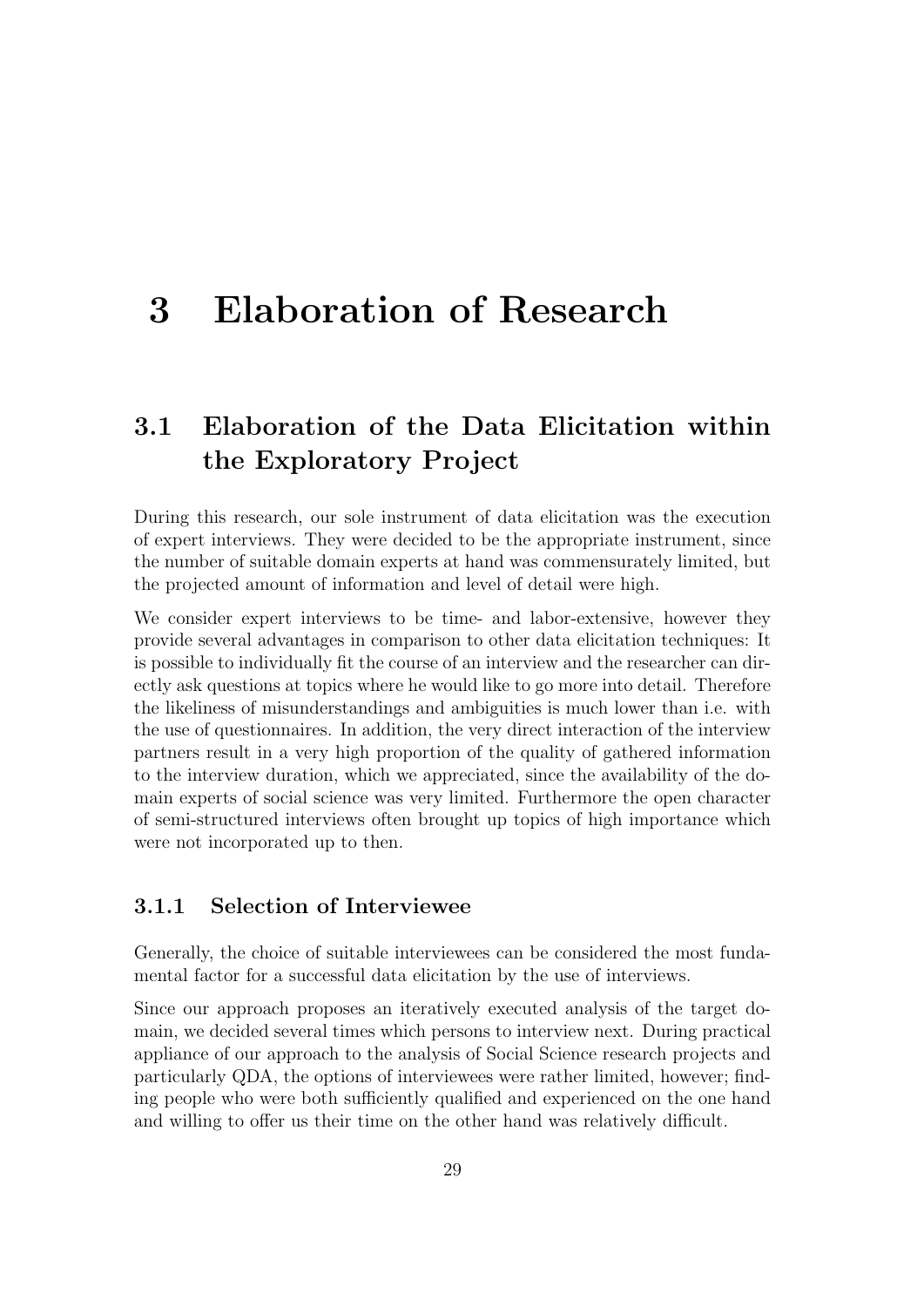The GTM principle of Theoretical Sampling could not fully be implemented in this research project. The main reason for this was the very limited time on hand within this thesis to execute our approach. It has to be distinguished between the two main focuses of our data elicitation: Considering the analysis of the social sciences domain, we state our results to feature a significant grade of saturation, while we assess our elicitation of requirements for QDACity and the quality of the corresponding specification as not fully conceived.

### <span id="page-34-0"></span>3.1.2 Preparation of Interview

To ensure an efficient interview execution and high-quality results, an interview guideline was prepared in advance for each interview, which was also mailed to the interviewees from the social scientist group in advance. They had all asked for the questions, since they wanted to make sure that they could provide information to all raised subject areas.

The interview questions originated in the data collected up to that point of time, as described in chapter [2.4.1.1.2](#page-9-3) Preparation of Interview.

The initial interviews were special cases. We consider two interviews to be initial ones, as the interviews from the two groups of stakeholders treated topics that hardly had intersection sets.

The initial interview with a social science researcher, which was also the first one from the series in total, mainly served to get an overview about the domain of social science in general. As we were no experts in that domain, it was crucial to get an overview how social science researchers work, what their daily routine is about and how they approach research projects. Previous literature research gave us a basic idea, but the personal talking to our first interviewee conveyed a profound understanding of the domain to us and helped a lot with deciding which topics to focus on and where a basic understanding would be sufficient.

The interview with the QDACity lead developer was characterized slightly different. The priority of this interview was clearly to support the development of a requirements specification. As the structure of such a specification is clearly advised to be closely oriented to the IEEE template or one of the other accredited SRS templates, the topic blocks to be covered can be seen as more or less given (please find details in chapter  $2.4.2$  Extraction of the Resulting Artifacts). Hence, the task of this interview was more the definition of project specifics and the first iteration of the elicitation of data: For instance, it was found that QDACity is planned to work as a cloud application, which makes the topic of hardware constraints significantly less important than this would be the case i.e. at developing software for an embedded system. Therefore, this topic was of low importance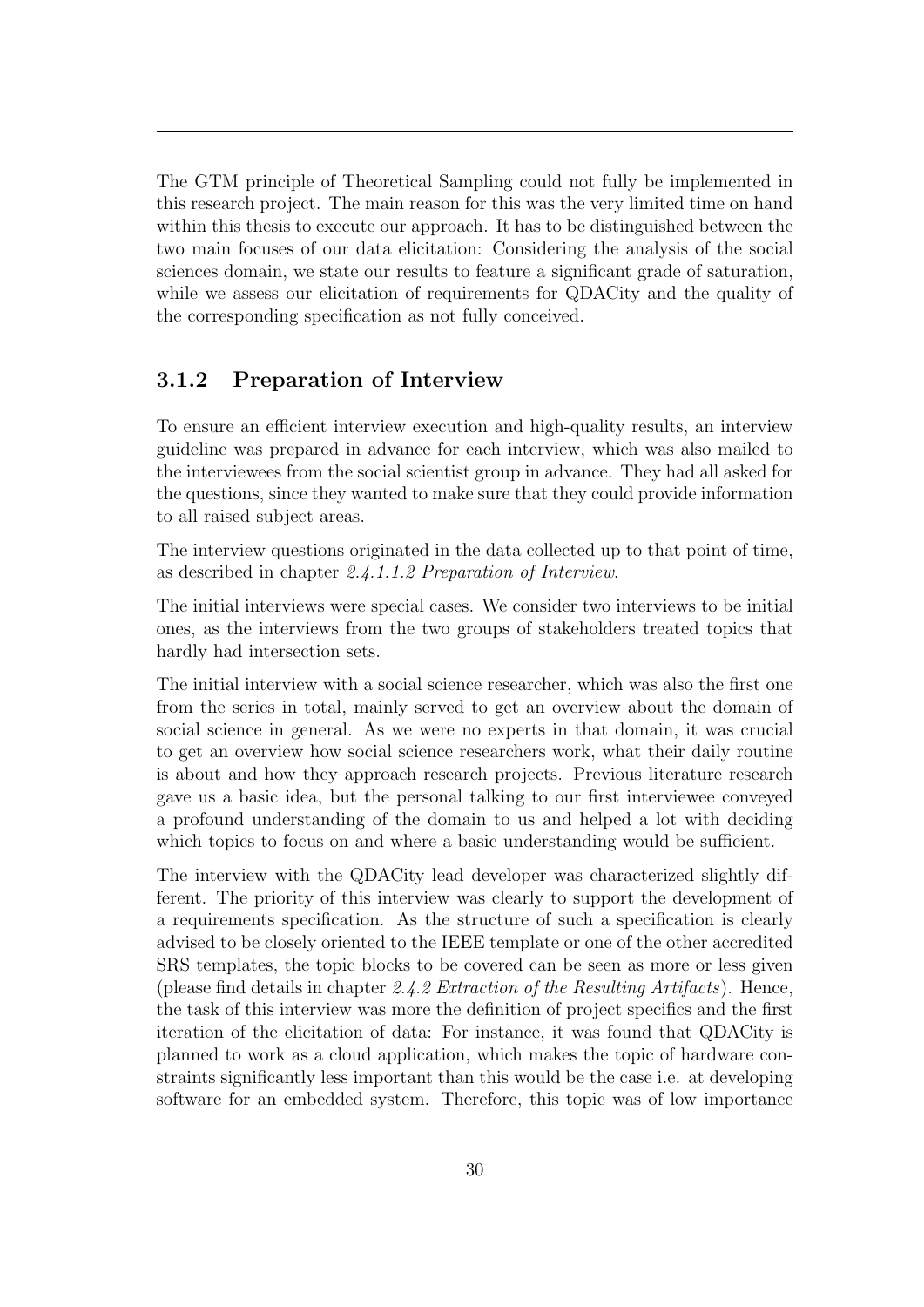during the elicitation of data and definition of requirements and resulted in a subordinate representation in the specification.

Unfortunately, it was not possible to append additional interviews within the scope of this thesis. Therefore, the requirement analysis of QDAcity could not be completed.

In conclusion, we state that the initial interviews do also contribute precise, detailed and valuable information to multiple topics and their aspects, but their clear priority is to structure the research domain, delineate its scope and prioritize data elicitation tasks.

#### <span id="page-35-0"></span>3.1.3 Interview

The interviews were carried out as telephone interviews in two cases and personal interviews in three cases. Three of the interviews were executed in English language and two in German, since the interviewees felt more comfortable and easier to speak freely about the topics.

In all cases, the interviews were audio-recorded. The record served as initial material for the following analysis process.

All interviews were executed in a semi-structured way: The intention was to let the interviewees speak freely, which is also transferred from the traditional GT techniques. This shall ease the discovery of topics that the analyst might not yet be aware of. However, when statements came up that the analyst did not understand or included unclear details, or when the current interviewee contradicted statements from earlier interviews, the analyst inquired these points and asked for more details.

The prepared questions served as an outline. They gave the interviewer an overview which topics he wanted to announce within the specific interview and therefore helped not to forget to address important issues. Yet, mostly not all questions were actually used in the interview. Sometimes it turned out that the interviewee could not give continuative information to an aspect and it was deferred. In other cases, certain aspects of interest were inherently treated by the interviewee when talking about related topics.

#### <span id="page-35-1"></span>3.1.4 Transcription of the Audio Record

In a next step, the audio records were transformed into transcriptions.

This was done manually by ourselves in all cases. We used Winamp as one of the common media players in combination with the add-on Pacemaker, which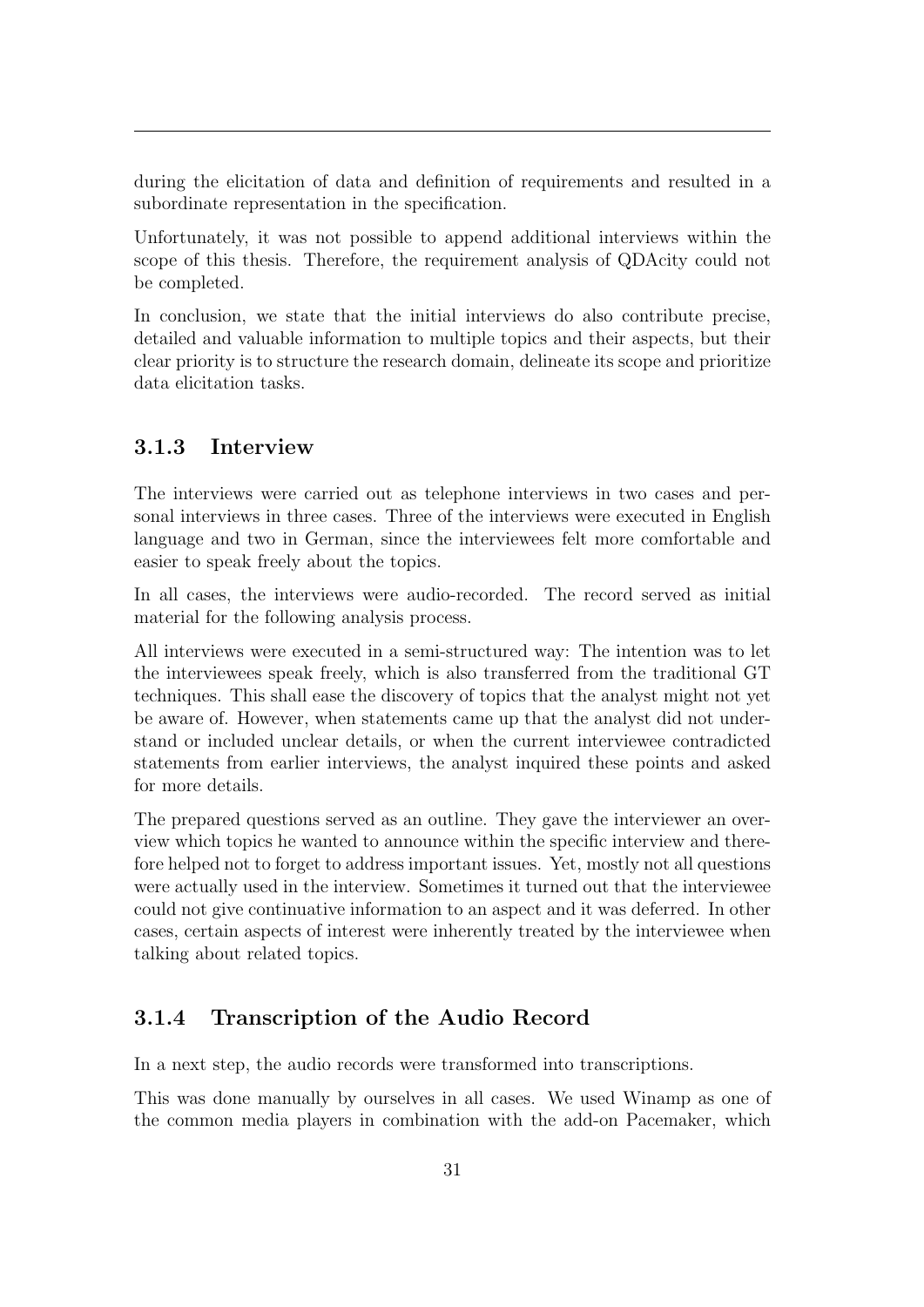enabled the deceleration of the audio record. For the text processing, Microsoft Word was used.

In comparison to conventional GTM instructions, we slightly simplified our transcription process in the following way: Speech parts of both interviewer and interviewee were transcribed word for word, however we resigned to include details as the accentuation of statements or the length of breaks, because we consider them as not important for the purpose of our research. Furthermore, we left out speech parts that only stated an expression of comprehension, since they do not include any information, but would interrupt the statements' unity and make the text more difficult to read unnecessarily. In addition, in some cases we decided to directly skip short passages in statements where the speaker misspoke and corrected himself, and some expressions of colloquial speech or dialect were transformed into equivalent standard language expressions without changing the meaning of the specific statement.

<span id="page-36-0"></span>English interviews were transformed into English transcripts and German interviews were transformed into German transcripts.

# 3.2 Limitations of the Approach in Practical Execution

The proposed approach uses MaxQDA for the data elicitation and analysis, but also for the embedding of information structures for conceptual modeling and the deduction of a requirements specification. MaxQDA represents a mature tool for the former activities, yet executing the ladder ones came with several shortcomings and challenges, since MaxQDA is not planned to be used for these purposes.

#### <span id="page-36-1"></span>3.2.1 Conceptual Modeling

This section describes the challenges we faced during the implementation of domain models and a glossary. Both activities are focused on embedding information units within the memos, which are later exported, readout and assembled to the target artifacts.

During the step of transforming the elicited data into the memo structure, we faced the following challenges:

• The core activity of DM development is to implement interconnections between concepts, like i.e. associations. Therefore, it is crucial to reference each concept with a unique identifier. In MaxQDA, the only unique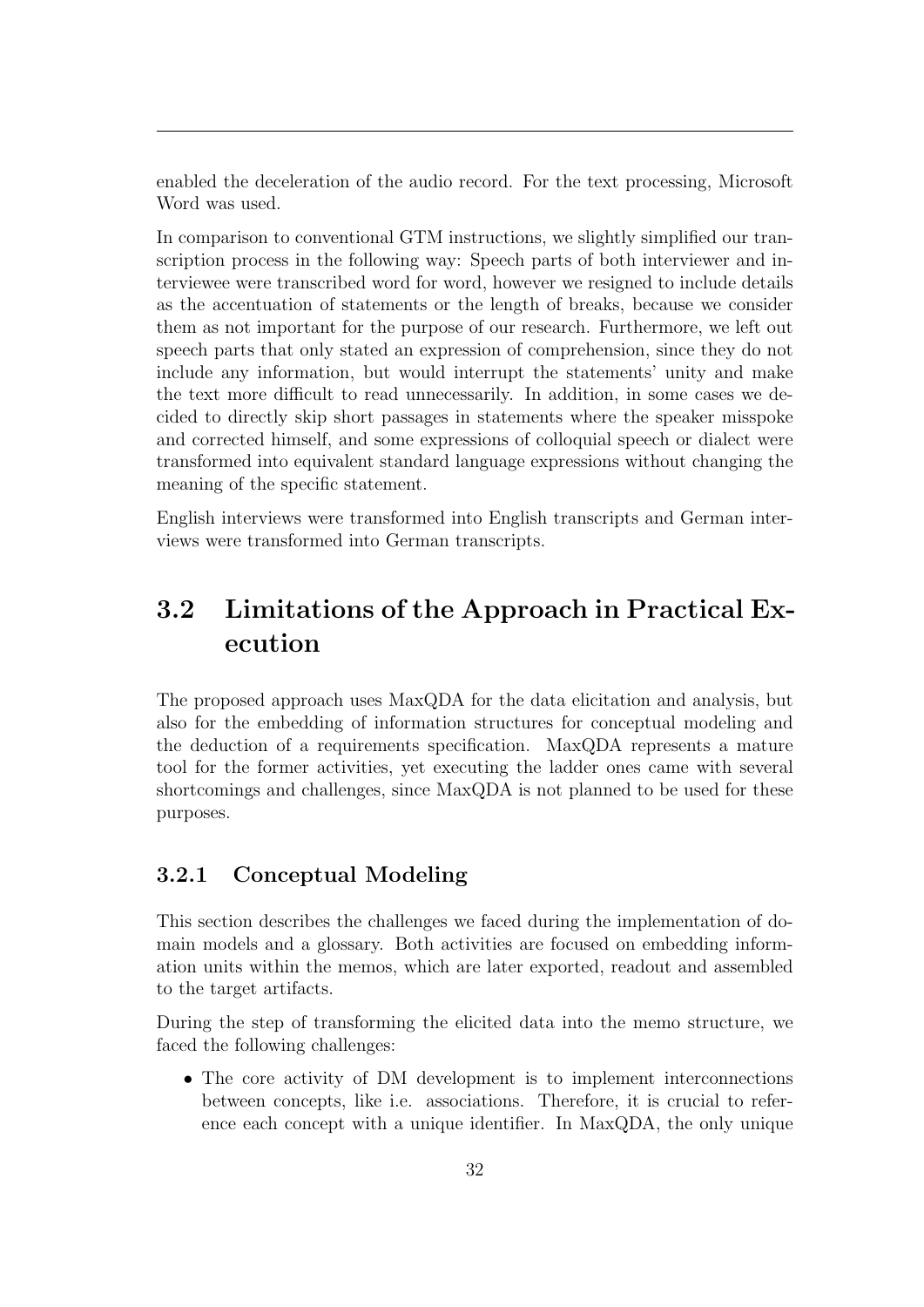identifier is a code ID, which is assigned to each code when it is generated; the name of the code can be changed (which is reasonable for QDA). Yet, this ID is not accessible directly in MaxQDA, but has to be picked over the detour of a XML export as described in section [2.4.2.2](#page-20-0) The Mapping of Memos into Artifacts and the MaxQDA File System. In addition, the XML-file where the code-IDs can be looked up needs to be re-exported each time you want to comprise codes that were newly inserted since the last export.

This makes the definition of interconnections very complicated, laborious and error-prone.

- Memos can not be opened as part of the GUI (like i.e. the summary of codings related to a certain code), but only in front of it in an extra window. This often handicaps practical work, since this extra window obscures the information you want to model within the memo.
- It is not possible to define more than one memo per code. This, however, would be useful, since you could use conventional memos in parallel to conceptual memos. Furthermore you could also define multiple memos for each aspect, i.e. one for the glossary entry and one for DM modeling, which would offer more clarity.
- Some concepts have to be represented at more than one place in the code system, since they play an important role in multiple views or in several parts of a domain. Such situations require the possibility to link the instances of such concepts, which would provide uniqueness. Since there is no such possibility up to now, we had to keep some concepts more than once within the code system. However, when executing conceptual modeling, all these instances have to be taken into account. We think that the inevitable redundance induces a high likeliness of errors.
- We decided to implement only the outgoing edges of a concept within the corresponding memo to avoid redundancy. We think that this provides significant advantages in comparison to implementing each edge within both affected concepts, yet it is difficult to keep an overview.
- <span id="page-37-0"></span>• In general, keeping an overview is really difficult: You have to open each memo to see what information is already embedded in it. When executing changes, this has to be done highly-concentrated and with caution, since there is no possibility to undo changes. In addition, such changes have to be done manually in a rather complicated way: You need to look up code-IDs in an external file and maybe do an export first. We experienced this process as very laborious and error-prone.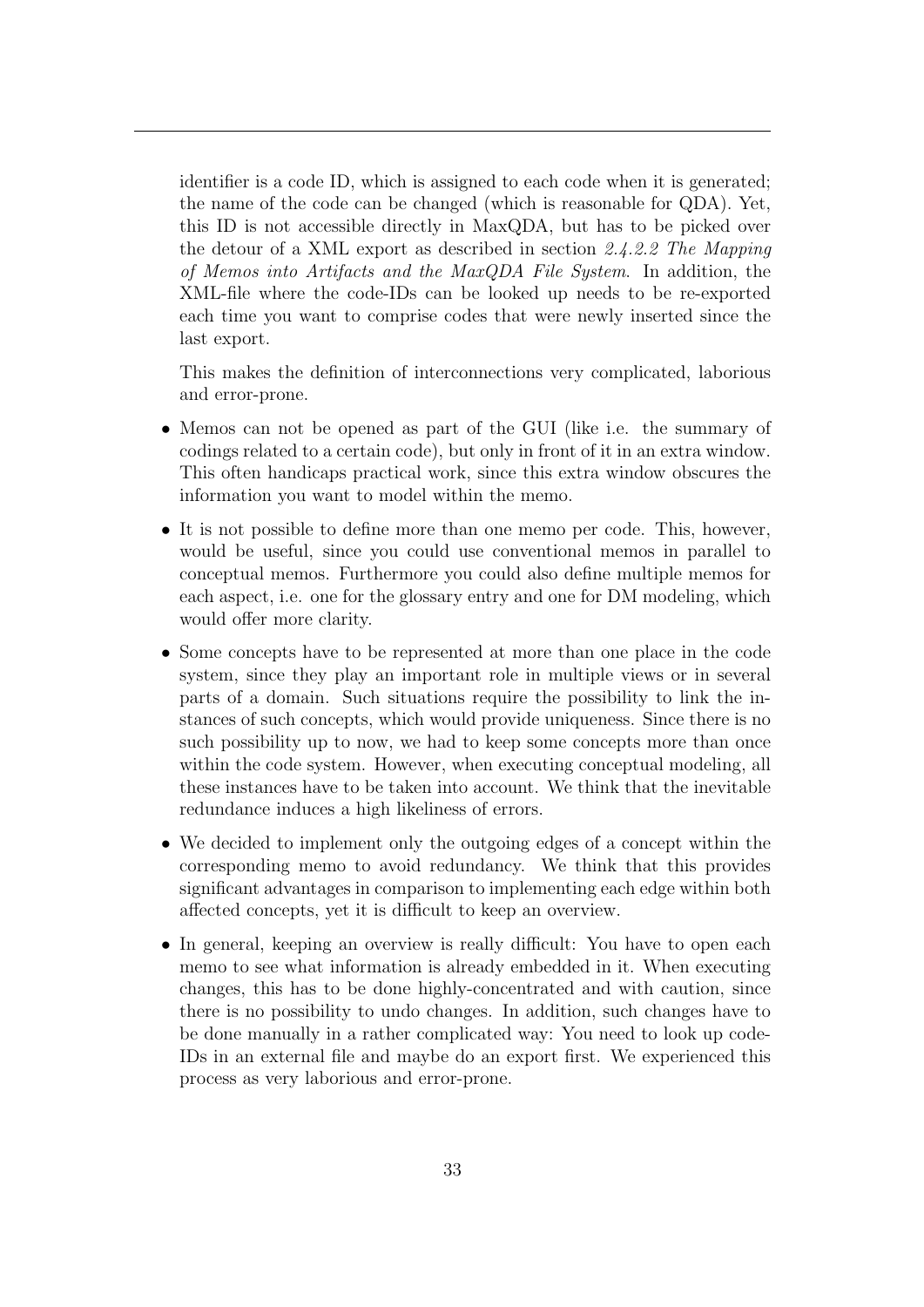### 3.2.2 Development of Requirements Specification

In respect of the development of a requirements specification, our approach is based on the basic idea of writing the specification directly in MaxQDA. MaxQDA includes a feature to modify the content of imported documents (if they were imported from .doc- or.rtf-files). In addition, new documents can be created and text can be entered there. Hence, new documents can be generated within a MaxQDA project.

Yet, this feature aims at QDA tasks like correcting clerical mistakes in interview transcripts, or transcribing interview records directly within MaxQDA. Therefore, the text processing functionality is relatively limited:

- assortment of different fonts
- change of font size
- support of bold, italics and underlining
- the color of text can be changed
- text aligning to left, middle and right

In particular, MaxQDA does not support:

- the insertion of figures. In addition, figures within documents to be imported are deleted during the import. Moreover, figure subscriptions are kept within the document, which causes inconsistencies.
- the ability to generate a table of content automatically out of flagged headlines
- the inserting of tables
- spell checking
- an undo-function
- background-coloring of text passages

We decided to prepare a specification document in advance, import it and complement the content within this document. One of the reasons for this decision was that the idea to write a specification within MaxQDA was developed during the research process, when we already had started to write down our requirements in a specification. However, there are some additional benefits and we would keep this order in follow-up projects:

• we could import our table of contents and could keep our formatting of headlines. Adding or modifying headlines had to be implemented manually, from that point on, and the modification had to be done at three points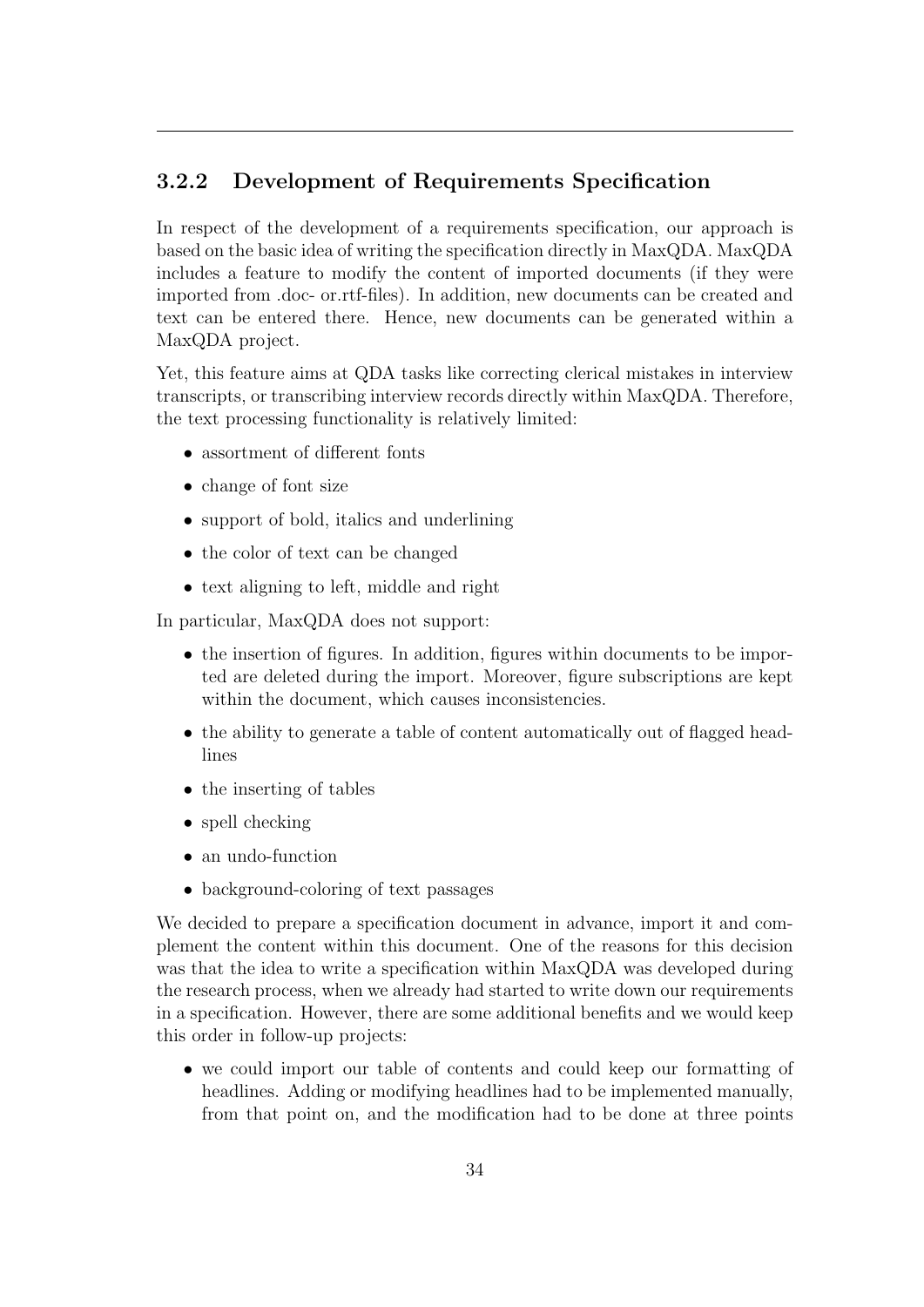within MaxQDA: the written-out chapter in the specification, the table of contents in the specification, and the corresponding code within the code system (see also chapter [2.4.2.3.1](#page-22-1) Introduction of the Implementation).

• the tables from the imported document were kept, and you could also change the content of the table items. However, it is not possible to add table entries or to generate new tables. We decided to create tables in advance where we wanted to use them and prepare a broad number of table entries, which could be deleted later if we would not need them.

After the development of the specification document is finished, it can by exported into an external file via the MaxQDA export functionality. We propose two activities to follow up:

- We suggest to do a spell check with the help of a conventional text processing tool like MS Word, where the exported file can be opened.
- We had labeled incomplete parts or any sections which we wanted to mark with a "to do" with the construct "TODOBLUE $[$ \_text $]$ " within the specification in MaxQDA, with " $Let$  $\mathcal{L}$ " representing a comment or description of the "to do". In this step, we replaced this structure with a graphical accentuation, which contained the description of the "to do". Figure [3.1](#page-39-0) gives an example for this process.

<span id="page-39-0"></span>

Figure 3.1: Example of the Transformation of a "TODOBLUE"-section to the corresponding accentuated section of the end result

We consciously resigned adding figures in hindsight, since we think that it would significantly affect the established traceability when the document is changed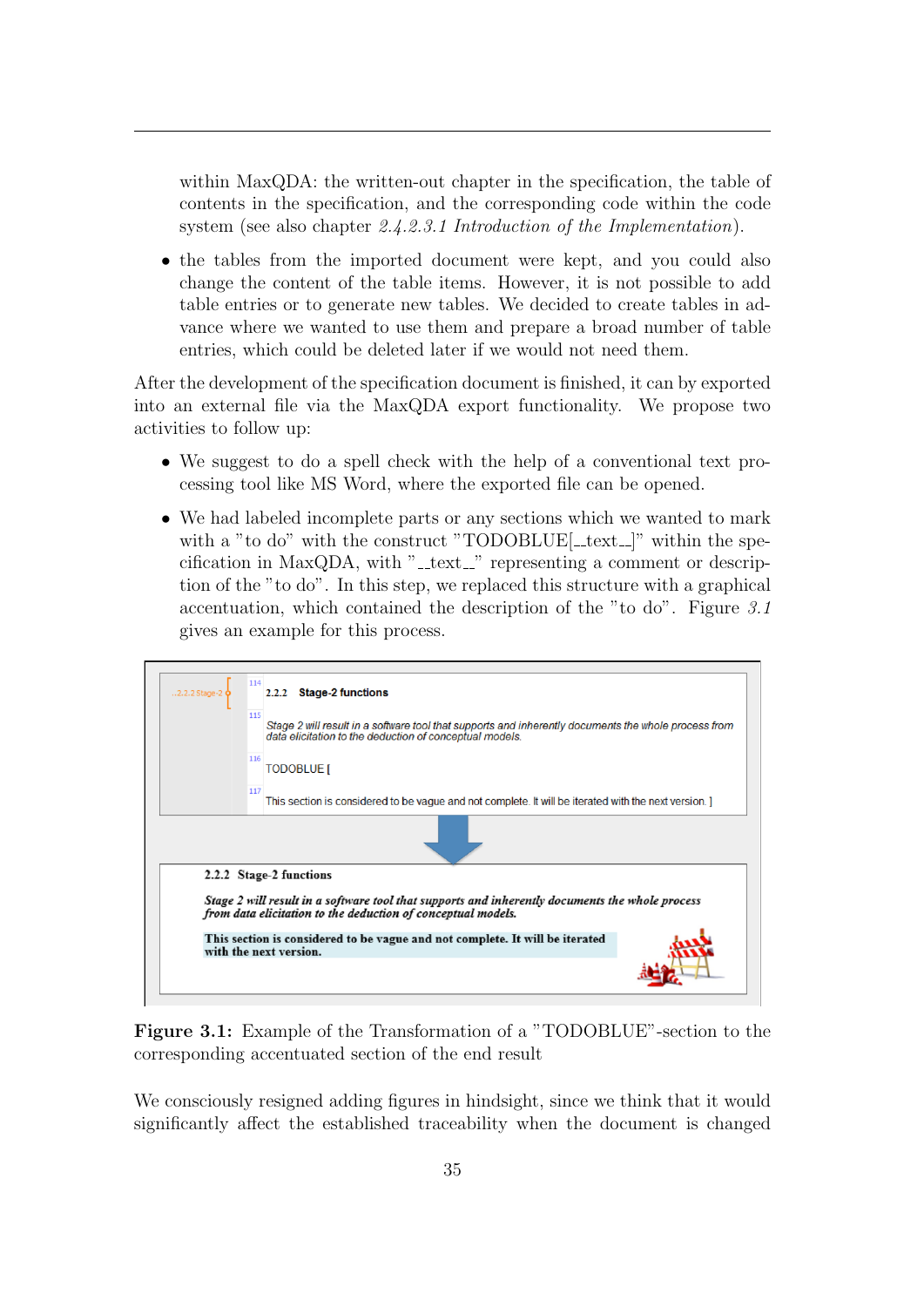on proper style with regards to content. Nevertheless, we consider the missing possibility to use figures as a major drawback, they normally act as an important part of specifications and are essential for illustrating relations and structures.

# <span id="page-40-0"></span>3.3 Outline of Grounded Theory

In this thesis we propose an approach that is based on concepts of the Grounded Theory Method (GTM). The following chapter outlines the basic principles of the original Grounded Theory approach. The adaption is discussed in chapter [2.4](#page-8-1) Research Approach.

## <span id="page-40-1"></span>3.3.1 Grounded Theory within the Domain of Qualitative Data Analysis

Qualitative data analysis is a discipline from social studies which deals with the investigation and analysis of so-called qualitative data. It is focused on the description, interpretation and understanding of behavior and interdependencies.

Qualitative data are non-numerically measurable data which often present themselves in continuous text or in audiovisual forms. As they are not processable with common standardized techniques (like i.e. mathematical methods), the research methods are mostly flexible and open.

Qualitative research is employed at fields of study where no structures or theories are present that allow a deduction of hypotheses. It aims at finding general rules and therefore derive explanations and an understanding for the field of research.

Grounded Theory is one of the standard methods of methodically controlled qualitative research. It can be described as a research method that "uses a systematic set of procedures to develop an inductively derived grounded theory about a phenomenon" [\(Strauss & Corbin, 1990,](#page-46-7) p.24). Originally it was developed by [\(Glaser & Strauss, 1967\)](#page-46-8).

Today, there are various schools of thought concerning Grounded Theory, which developed out of the diverging understanding of the originators themselves. These different approaches will not be discussed in this thesis since they are beyond its scope. This thesis will follow the methodology proposed by [\(Strauss & Corbin,](#page-46-7) [1990\)](#page-46-7).

Grounded Theory is an iterative process with continual elicitation of new data which are coded and analyzed in parallel. This means, in every iteration data is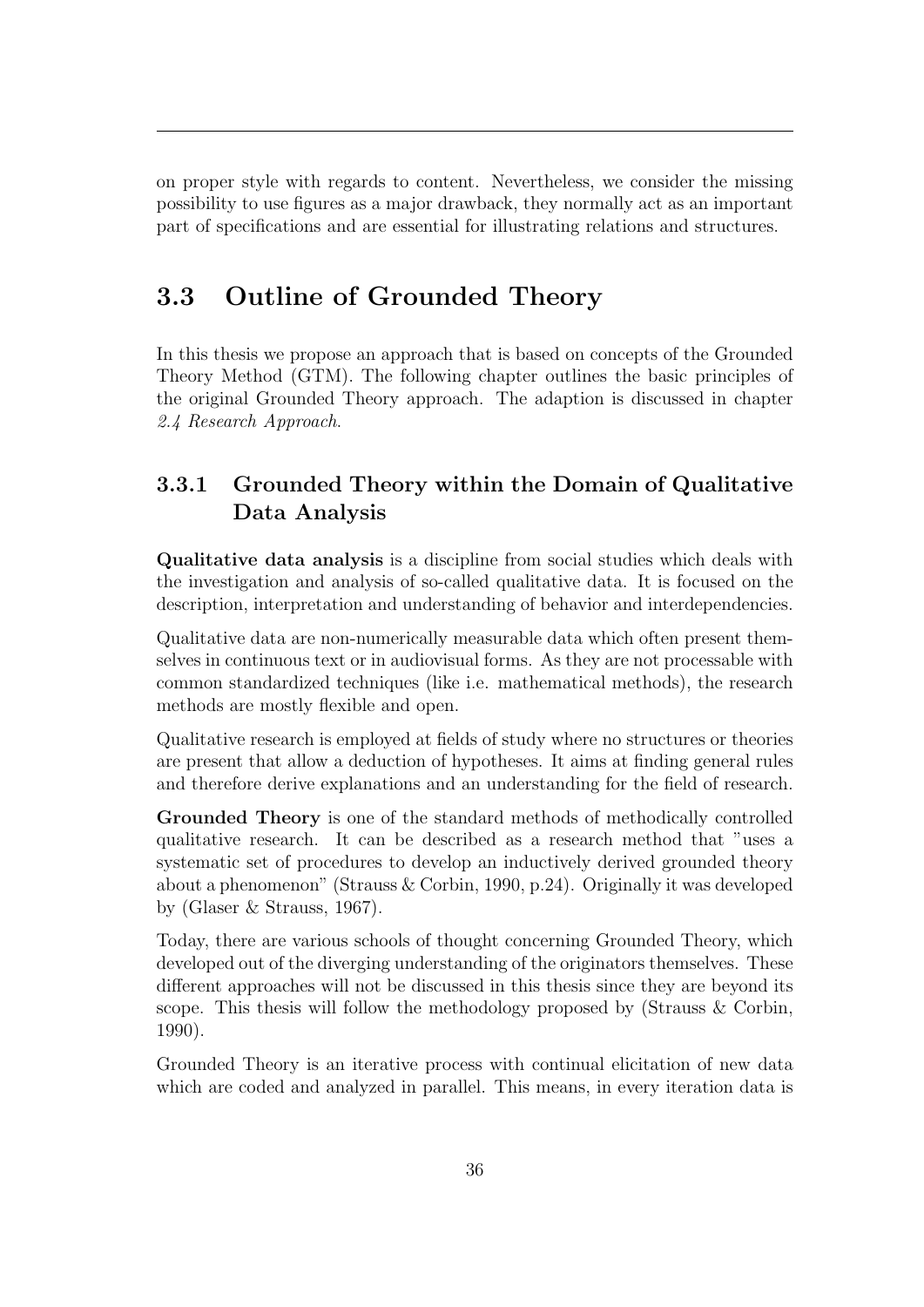collected, coded and processed and this data serves also as an input for deciding how to progress further on.

This particularly distinguishes Grounded Theory from other techniques, where in a first step huge amount of data is collected and in a second step this data is analyzed.

### <span id="page-41-0"></span>3.3.2 Key Concepts of Grounded Theory

#### <span id="page-41-1"></span>3.3.2.1 The Coding Process

Coding is the key process in Grounded Theory [\(Bryant & Charmaz, 2007,](#page-46-9) p.265). The task of data coding is to split up the data into units of meaning, ordering them into categories and sub-categories and finally derive a theory about the research topic by building a well-structured, hierarchical arrangement of categories.

<span id="page-41-2"></span>The coding process consists of three coding steps: Open Coding, Axial Coding and Selective Coding.

3.3.2.1.1 Open Coding Open Coding is the initial coding step during the data analysis in Grounded Theory and is "the process of breaking down, examining, comparing, conceptualizing and categorizing data" [\(Strauss & Corbin,](#page-46-7) [1990,](#page-46-7) p.61). The new data, like i.e. an interview transcript, is analyzed and split up into units of meaning, thus statements, ideas, or phrases. Each unit is labeled with a so-called code, which represents the content of the excerpt or an annotation.

There are four components that build a theory when using the Grounded Theory approach:

- codes represent the content of the associated phrase. They should be selected logically and represent the data.
- concepts are collections of codes with a similar content. This allows the data to be grouped.
- categories denote phenomena. They are collections of similar codes. They serve as a first level of grouping the codes and deriving a theory.
- <span id="page-41-3"></span>• properties are attributes of a category.

3.3.2.1.2 Axial Coding The term axial coding labels the process of ordering the data which were fractionated during the open coding step. By comparing the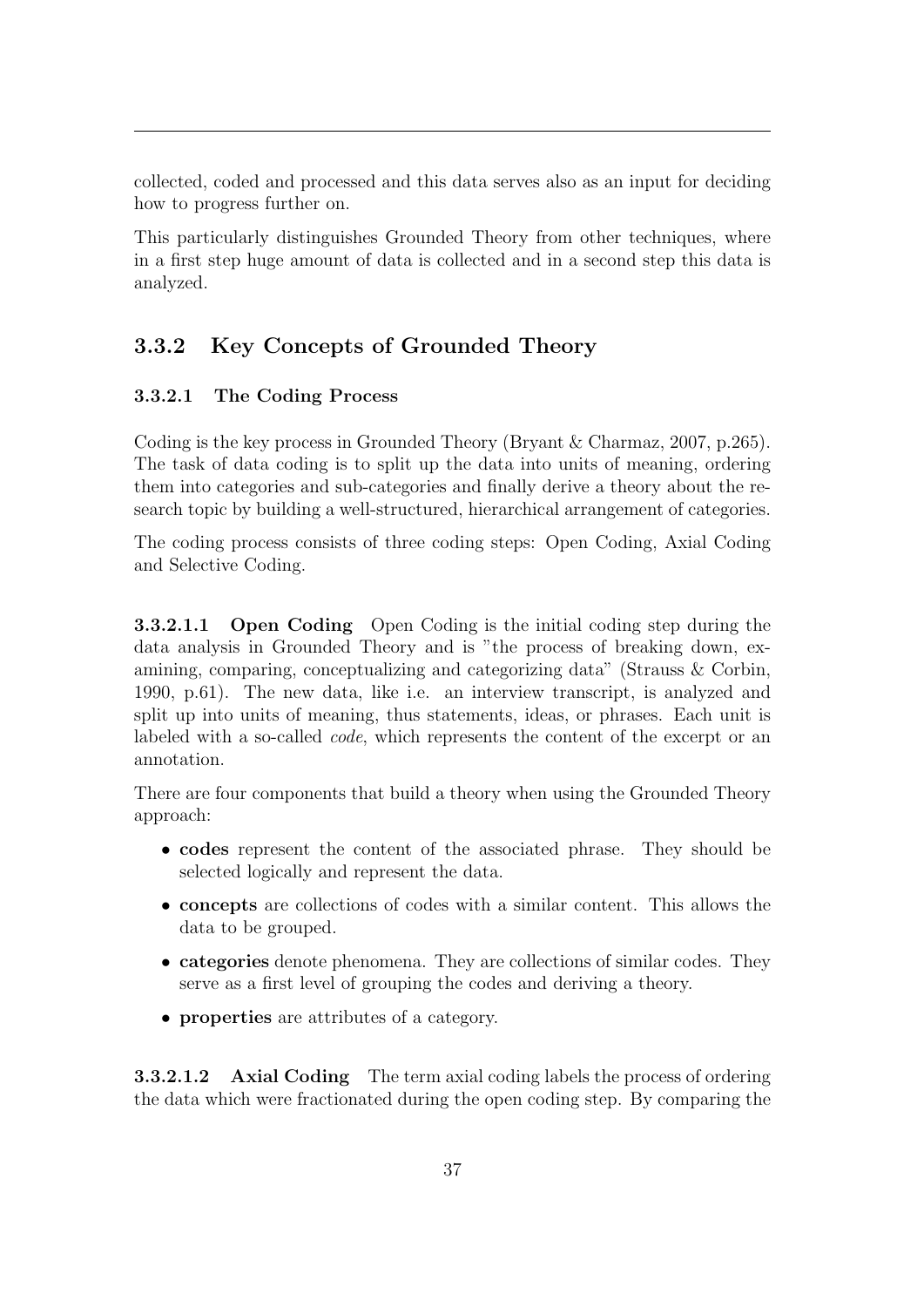similarities and differences between the concepts from the open coding step, they are ordered into categories, which are more abstract.

To help the researcher with a systematic thinking about the data, [\(Strauss &](#page-46-7) [Corbin, 1990\)](#page-46-7) provide the so-called coding paradigm, which focuses the relationships between the concepts to the following aspects: causal conditions, phenomenon, context, intervening conditions, action/interaction and consequences.

<span id="page-42-0"></span>**3.3.2.1.3** Selective Coding Selective Coding is the final of the three coding steps and applies the definition of core categories. The categories are rarefied at a high level of abstraction and those categories that appear repeatedly are candidates for core categories. In the end, the step of selective coding will lead to the setting up of a theory.

Therefore selective coding resembles axial coding, yet it is done on a more abstract level of analysis [\(Strauss & Corbin, 1990,](#page-46-7) p.117).

#### <span id="page-42-1"></span>3.3.2.2 Memos

Memos are short text fields which are each directly associated with a code. The researcher typically composes them throughout the whole process of coding. They are used for recording ideas and thoughts, to note arising questions etc. and therefore support the coding process and ultimately the deriving of the desired theory.

The approach which is proposed in this thesis does also use memos in this conventional style, but in addition suggests to use this free text fields to deposit information which is required to derive domain models, requirements and a glossary. This is described in detail in chapter [2.4.2](#page-12-1) Extraction of the Resulting Artifacts.

#### <span id="page-42-2"></span>3.3.2.3 Theoretical Sampling

"Theoretical Sampling denotes the process of collecting data with the goal of deriving a theory. During the process the researcher collects, codes and analyzes data in parallel and decides, which pieces of information to elicit next and where to find them. This process is controlled by the theory to be developed" [\(Glaser](#page-46-10) [& Strauss, 1998,](#page-46-10) p.53).

<span id="page-42-3"></span>Hence, this technique aims at choosing new data sources in a way that enables a broader and deeper understanding. The desired result is that only important data is processed. Another result is that the volume of data to be analyzed is reduced.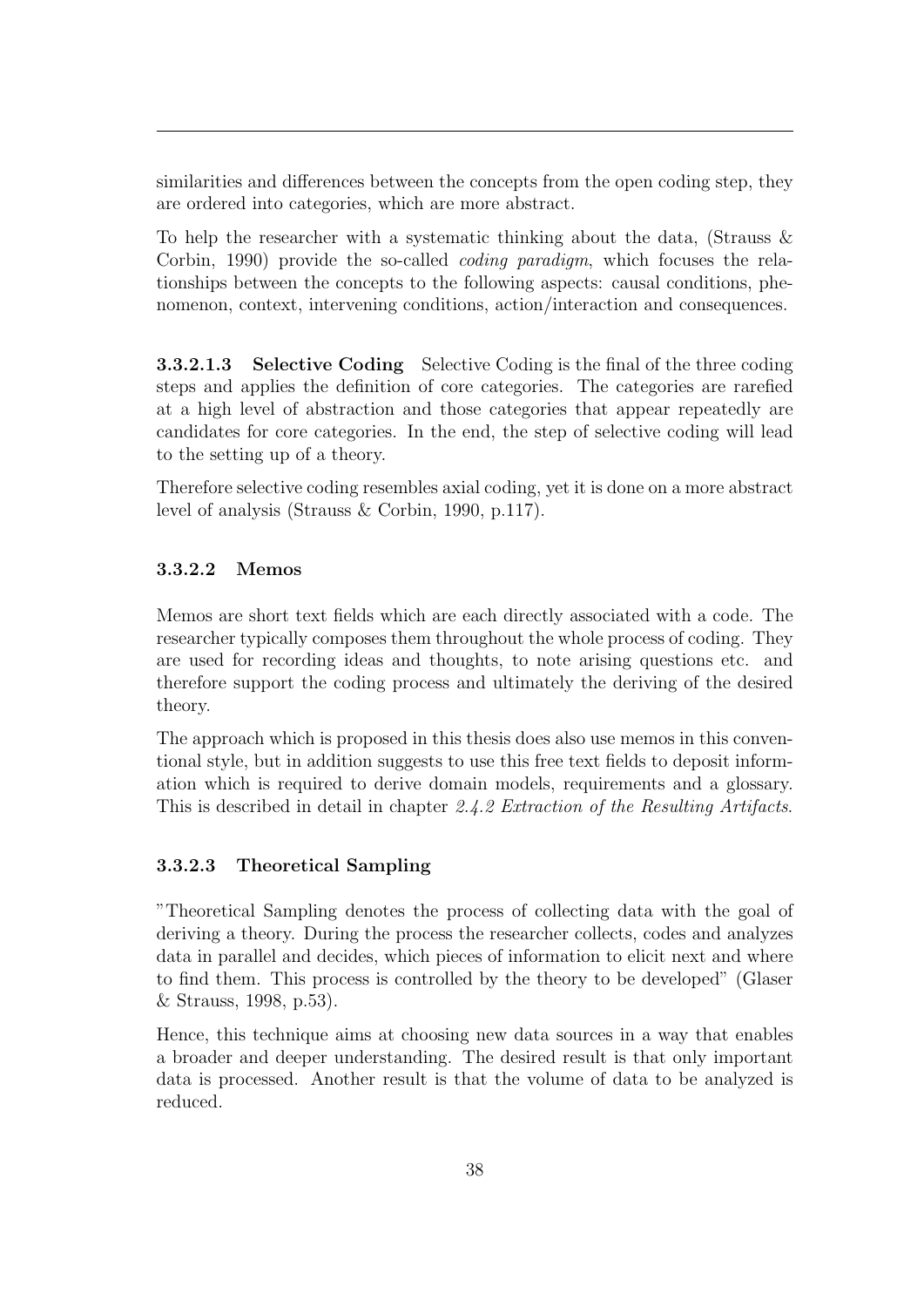#### 3.3.2.4 Constant Comparison

The fundamental principle of data analysis in Grounded Theory is the constant comparative method. This means that after the researcher coded a particular phenomenon, he will systematically search for more data which either contrast or confirm the coded phenomenon.

Thereby, data become an indicator for an underlying concept which is denominated through the coding. During the further process, codings will then be mapped into concepts, out of which categories and ultimately core categories will be extracted [\(Mey & Mruck, 2007,](#page-46-11) p.25).

#### <span id="page-43-0"></span>3.3.2.5 Theoretical Sensitivity

This term describes the ability of the analyst to recognize what is important in the hitherto data. Therefore it characterizes a personal quality of the researcher.

"Theoretical sensitivity refers to the attribute of having insight, the ability to give meaning to data, the capacity to understand and capability to separate the pertinent from that which isn't. All this is done in conceptual rather than concrete terms. It is theoretical sensitivity that allows one to develop a theory that is grounded, conceptually dense and well-integrated - and to do this more quickly than if this sensitivity were lacking." [\(Harvard Business School, n.d.,](#page-46-12) p.41f.)

#### <span id="page-43-1"></span>3.3.2.6 All is Data

One of the fundamental properties of Grounded Theory is that not only interviews or documents, but anything that is data can be used by the researcher at studying a certain domain or phenomenon. Everything that helps the researcher generate concepts for the emerging theory is a valid data source, including i.e. meeting protocols, newspaper articles, films, television talk shows, law texts, group meetings etc.

#### <span id="page-43-2"></span>3.3.2.7 Theoretical Saturation

Theoretical saturation means that "no additional data can be found which helps the researcher to develop further properties of the category [\(Glaser & Strauss,](#page-46-10) [1998,](#page-46-10) p.69). When all categories are saturated, the elicitation of data is finished.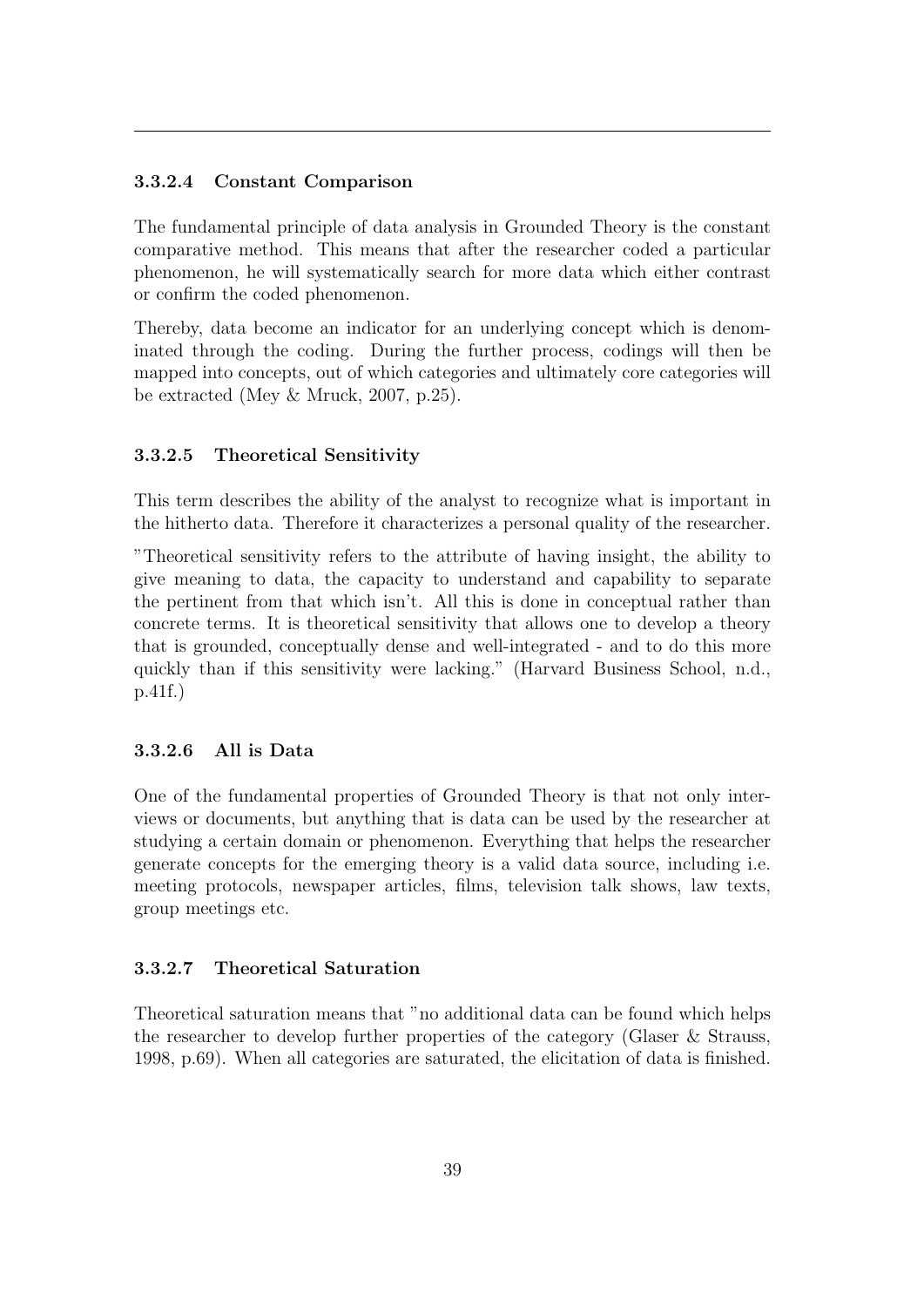<span id="page-44-1"></span>

Figure 3.2: Domain Model of the Social Science Domain

# <span id="page-44-0"></span>Appendix A Domain Model of the Social Science Domain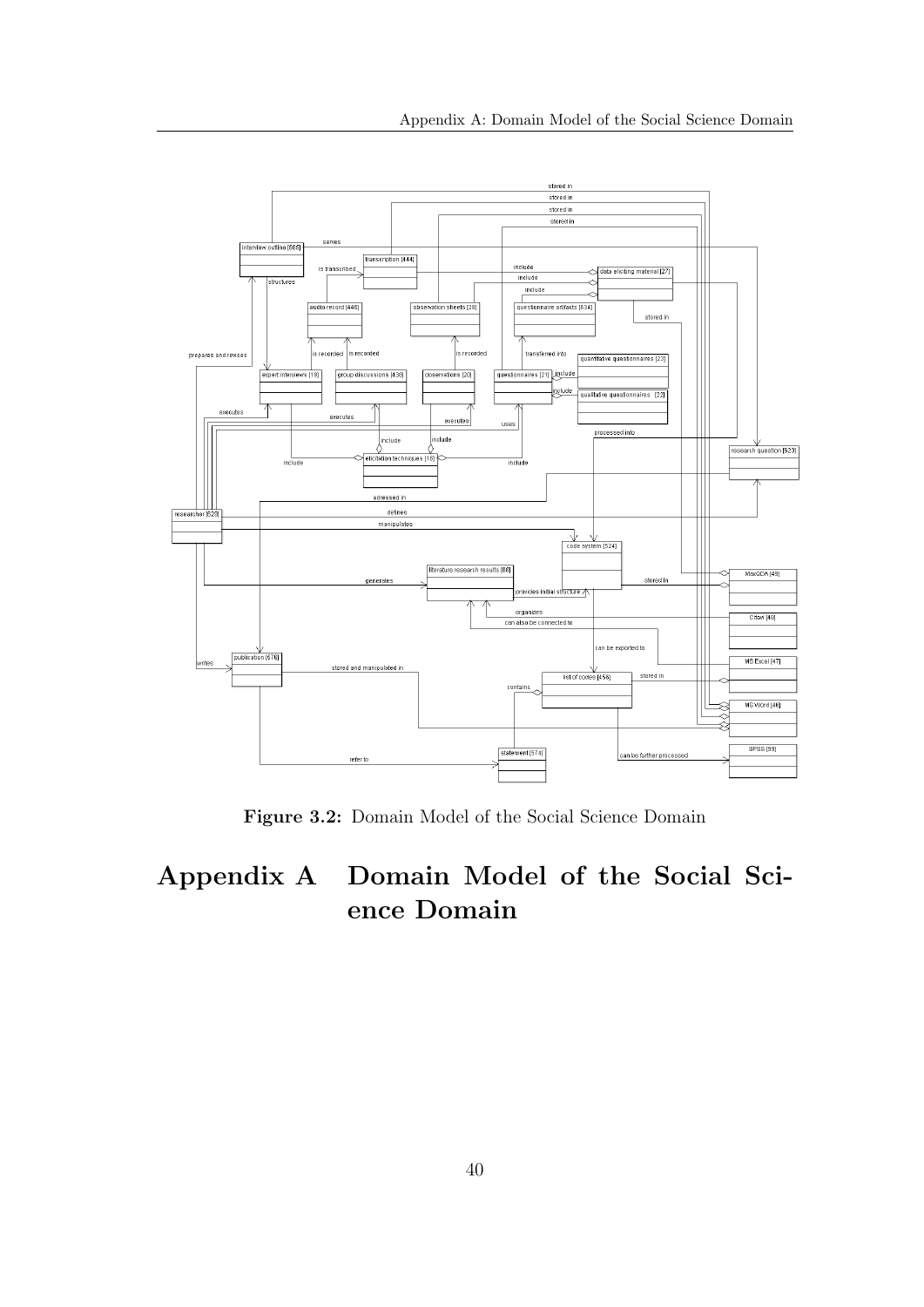<span id="page-45-1"></span>

| Diplomarbeit Florian Schmitt                                                       |                          |              |      |                  |       |
|------------------------------------------------------------------------------------|--------------------------|--------------|------|------------------|-------|
| "Integrating Multiple Views in a Code System"                                      |                          |              |      |                  |       |
|                                                                                    |                          |              |      |                  |       |
|                                                                                    | <b>Validation Survey</b> |              |      |                  |       |
| <b>Social Science Researchers</b>                                                  |                          |              |      |                  |       |
| Three Artifacts are to be evaluated:                                               |                          |              |      |                  |       |
| • A structural domain model (is intended to represent the whole domain)            |                          |              |      |                  |       |
| • An activity model which outlines the process steps of a QDA research project (is |                          |              |      |                  |       |
| intended to represent only this aspect)                                            |                          |              |      |                  |       |
| • A glossary (is intended to represent the whole domain)                           |                          |              |      |                  |       |
|                                                                                    |                          |              |      |                  |       |
|                                                                                    |                          |              |      |                  |       |
| Question                                                                           | Disagr<br>ee             | Rathe<br>r.  | ided | Undec Rathe<br>r | Agree |
|                                                                                    |                          | disagr<br>ee |      | Agree            |       |
| It was easy for me to understand                                                   |                          |              |      |                  |       |
| what the artifacts were trying to                                                  |                          |              |      |                  |       |
| model.                                                                             |                          |              |      |                  |       |
| The artifacts represent the<br>domain correctly.                                   |                          |              |      |                  |       |
| The artifacts are a realistic                                                      |                          |              |      |                  |       |
| representation of the domain.                                                      |                          |              |      |                  |       |
| The artifacts contain                                                              |                          |              |      |                  |       |
| contradicting elements.                                                            |                          |              |      |                  |       |
| The artifacts contain the                                                          |                          |              |      |                  |       |
| following inconsistencies or<br>errors:                                            |                          |              |      |                  |       |
| The models give a complete                                                         |                          |              |      |                  |       |
| representation of the domain                                                       |                          |              |      |                  |       |
| (particularly structure model).                                                    |                          |              |      |                  |       |
| The following elements are                                                         |                          |              |      |                  |       |
| missing from the structural                                                        |                          |              |      |                  |       |

Figure 3.3: The Validation Survey we provided to the Social Science Domain Experts

# <span id="page-45-0"></span>Appendix B Validation Survey